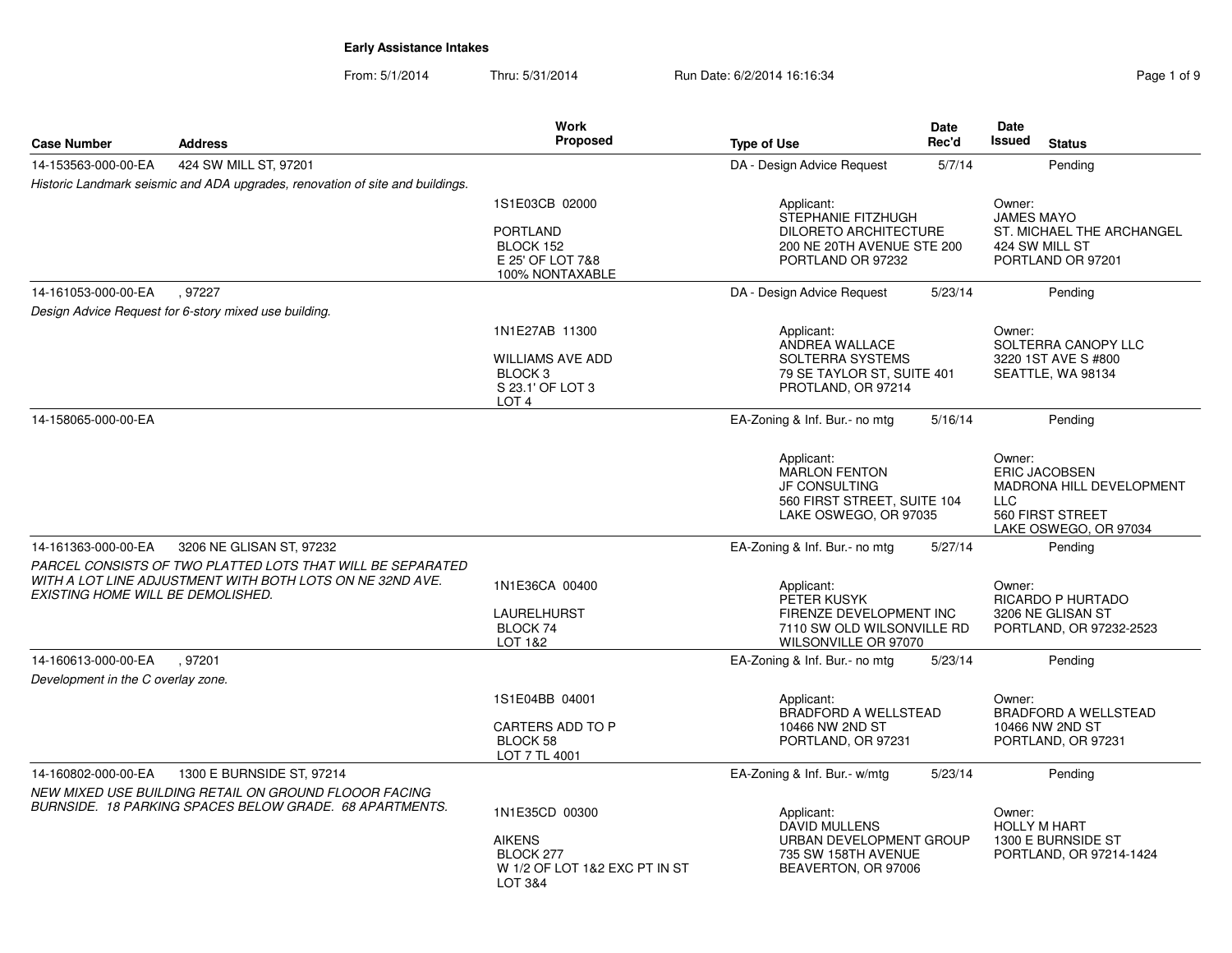From: 5/1/2014Thru: 5/31/2014 Run Date: 6/2/2014 16:16:34 Register 2 of 9

| <b>Case Number</b>  | <b>Address</b>                                                                 | <b>Work</b><br>Proposed                                                              | <b>Type of Use</b>                                                         | Date<br>Rec'd | Date<br><b>Issued</b><br><b>Status</b>                                                |
|---------------------|--------------------------------------------------------------------------------|--------------------------------------------------------------------------------------|----------------------------------------------------------------------------|---------------|---------------------------------------------------------------------------------------|
| 14-159278-000-00-EA | 5409 SW PATTON RD, 97221                                                       |                                                                                      | EA-Zoning & Inf. Bur.- w/mtg                                               | 5/20/14       | Pending                                                                               |
|                     | EA Zoning and Infrastructure Bureau Meeting for potential 5-lot subdivision    |                                                                                      |                                                                            |               |                                                                                       |
|                     |                                                                                | 1S1E07AC 01700                                                                       | Applicant:<br><b>MARILYN BROWN</b>                                         |               | Owner:<br><b>WILLIAM A SCHULTZ</b>                                                    |
|                     |                                                                                | SECTION 07 1S 1E<br>TL 1700 3.00 ACRES                                               | LARRY BROWN INC.<br>P.O. Box 25444<br>Portland, OR 97298                   |               | 5409 SW PATTON RD<br>PORTLAND, OR 97221-2226                                          |
| 14-151330-000-00-EA | 405 NE COLUMBIA BLVD, 97211                                                    |                                                                                      | EA-Zoning & Inf. Bur.- w/mtg                                               | 5/1/14        | Pending                                                                               |
|                     |                                                                                | 1N1E11CB 00500                                                                       | Applicant:<br><b>MARTIN MALONY</b>                                         |               | Owner:<br>PORTLAND HOSPITALITY                                                        |
|                     |                                                                                | <b>LOVES ADD</b><br>BLOCK <sub>29</sub>                                              | 1120 SW 5th Ave, suite 800<br>1120 SW 5th Ave, suite 800                   |               | 4801 N INTERSTATE AVE<br>PORTLAND, OR 97217-3623                                      |
|                     |                                                                                | 7&10 EXC PT IN ST<br><b>LOT 8&amp;9</b><br>lot 11&13 EXC PT IN STS; LOT 12 EXC PT IN | Portland, OR 97204                                                         |               |                                                                                       |
| 14-151204-000-00-EA | 3125 SW FAIRMOUNT BLVD, 97201                                                  | <b>ST</b>                                                                            | EA-Zoning & Inf. Bur.- w/mtg                                               | 5/1/14        | Pendina                                                                               |
|                     |                                                                                |                                                                                      |                                                                            |               |                                                                                       |
|                     |                                                                                | 1S1E16BA 02200                                                                       | Applicant:<br><b>GEOFF HARKER</b>                                          |               | Owner:<br>PRISCILLA M BERNARD                                                         |
|                     |                                                                                | <b>HESSLER HILLS</b><br>LOT 1 EXC PT IN ST                                           | <b>RICHARD BROWN ARCHITECT</b><br>239 NW 13th Avenue<br>Portland, OR 97209 |               | 0930 SW PALATINE HILL RD<br>PORTLAND, OR 97219                                        |
| 14-154291-000-00-EA | 2815 SE HOLGATE BLVD, 97202<br>CONSTRUCTION OF A MODULAR STARBUCKS DRIVE-THRU. |                                                                                      | EA-Zoning & Inf. Bur.- w/mtg                                               | 5/8/14        | Pending                                                                               |
|                     |                                                                                | 1S1E12CC 13800                                                                       | Applicant:<br><b>Brittany Shreiner</b>                                     |               | Owner:<br><b>STARBUCKS</b>                                                            |
|                     |                                                                                | CANONGATE<br><b>BLOCK7</b><br>LOT 13&14                                              | <b>Holst Architecture</b><br>110 SE 8th Avenue<br>Portland, OR97211        |               | 2401 UTAH AVE S<br>SEATTLE WA 98134                                                   |
|                     |                                                                                |                                                                                      |                                                                            |               | Owner:<br>KI CHAE HAN<br>14072 SE SUNSHADOW ST<br>HAPPY VALLEY, OR 97086-5799         |
|                     |                                                                                |                                                                                      |                                                                            |               | Owner:<br><b>JUNG NAM HAN</b><br>14072 SE SUNSHADOW ST<br>HAPPY VALLEY, OR 97086-5799 |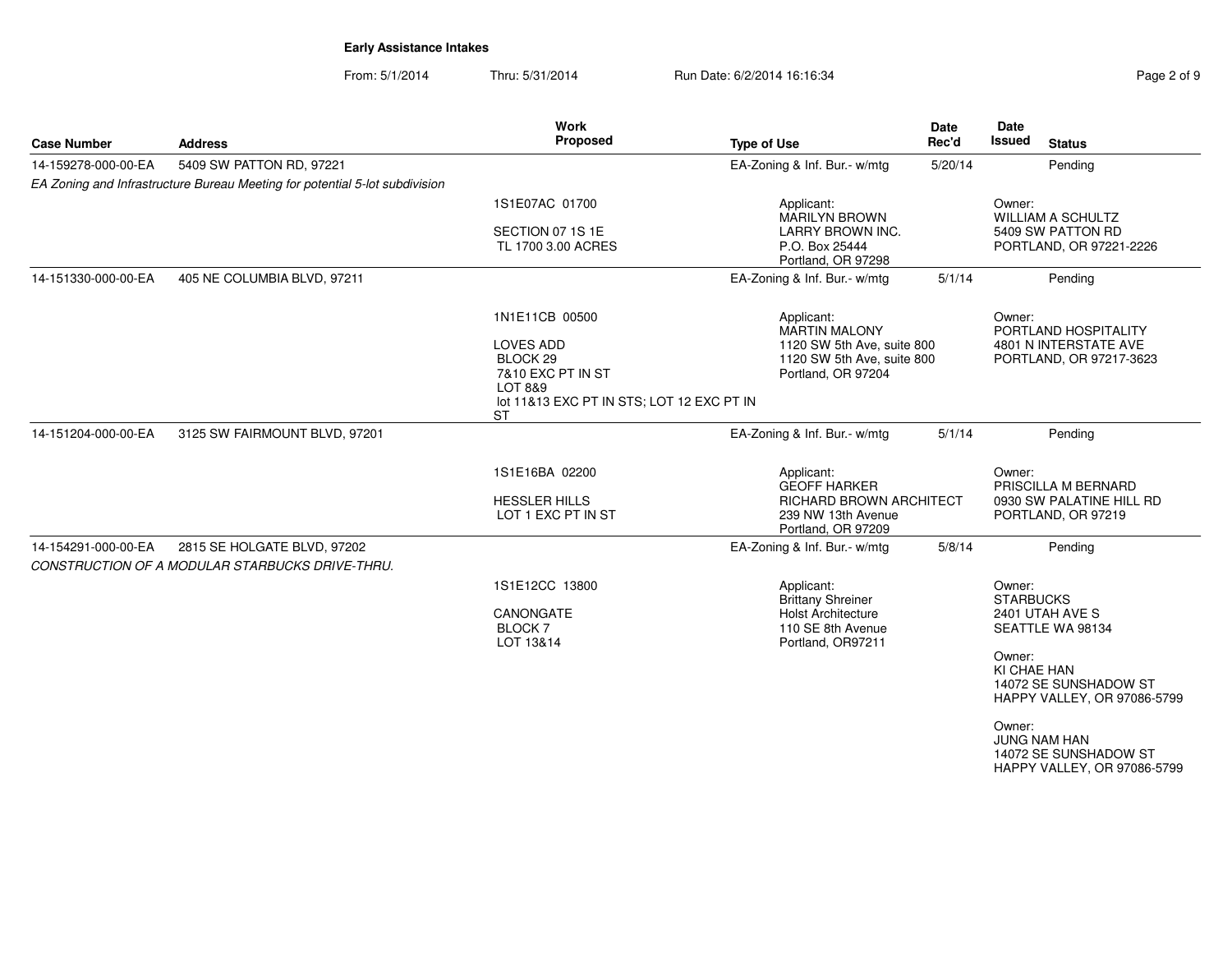**Work Proposed**

**Case Number**

**Address**

From: 5/1/2014Thru: 5/31/2014 Run Date: 6/2/2014 16:16:34 Run Date: 6/2/2014 16:16:34

**Type of Use**

| 14-155709-000-00-EA                 | 1710 W BURNSIDE ST, 97205                                                       |                                                                                 | EA-Zoning & Inf. Bur.- w/mtg                                                                              | 5/12/14 | Pending                                                                                                       |
|-------------------------------------|---------------------------------------------------------------------------------|---------------------------------------------------------------------------------|-----------------------------------------------------------------------------------------------------------|---------|---------------------------------------------------------------------------------------------------------------|
|                                     | EA for new recycling center. Notes from meeting are needed prior to 6/16.       |                                                                                 |                                                                                                           |         |                                                                                                               |
|                                     |                                                                                 | 1N1E33DC 00400<br><b>PORTLAND</b><br>EXC PT IN ST FRACTIONAL BLOCK BLOCK<br>325 | Applicant:<br><b>BRIAN PETERS</b><br><b>WESTERN DESIGN GROUP</b><br>2300 E 3RD LOOP<br>VANCOUVER WA 98661 |         | Owner:<br><b>NSK LLC</b><br>5804 SW GILLCREST CT<br>PORTLAND, OR 97221-1029                                   |
|                                     |                                                                                 |                                                                                 |                                                                                                           |         | Owner:<br><b>STEPHANIE MARCUS</b><br><b>OBRC</b><br>3900 NW YEON AVE<br>PORTLAND OR. 97210                    |
| 14-155697-000-00-EA                 | 1207 SE HAWTHORNE BLVD, 97214                                                   |                                                                                 | EA-Zoning & Inf. Bur.- w/mtg                                                                              | 5/12/14 | Pending                                                                                                       |
| 2 PM for Future Development on site | Early Assistance Appointment for P & Z with Service Bureaus for June 5, 2014 at | 1S1E02BD 10100                                                                  | Applicant:<br><b>RICHARD RAPP</b>                                                                         |         | Owner:<br>THE ORIGINAL CARTOPIA LLC                                                                           |
|                                     |                                                                                 | <b>HAWTHORNE PK</b><br>BLOCK 252<br>LOT <sub>3</sub>                            | <b>TVA ARCHITECTS</b><br>920 SW 6TH AVE. #1500<br>PORTLAND OR 97204                                       |         | PO BOX 10633<br>PORTLAND, OR 97296-0633                                                                       |
|                                     |                                                                                 | LOT 4 EXC PT IN STS                                                             |                                                                                                           |         | Owner:<br><b>VIC REMMERS</b><br>VWR DEVELOPMENT LLC<br>735 SW 158th Ave Suite 180<br>Beaverton, OR 97006-4952 |
| 14-162663-000-00-EA                 | 2603 NE 7TH AVE, 97212                                                          |                                                                                 | EA-Zoning & Inf. Bur.- w/mtg                                                                              | 5/29/14 | Pending                                                                                                       |
|                                     |                                                                                 | 1N1E26BC 19500<br><b>ALBINA</b><br>BLOCK 6<br>LOT 14-16 TL 19500                | Applicant:<br><b>PAUL DUSTRUD</b><br>DUSTRUD ARCHITECTURE PC<br>1699 PEARL ST<br>EUGENE OR 97401          |         | Owner:<br><b>COLUMBIA CAPITAL GROUP LLC</b><br>1028 SE WATER AVE #270<br>PORTLAND, OR 97214-2192              |
|                                     |                                                                                 |                                                                                 |                                                                                                           |         | Owner:<br><b>DAN NEAL</b><br>PARADIGM PROPERTIES<br>1361 PEARL ST<br>EUGENE OR 97401                          |
| 14-159070-000-00-EA                 | 10504 NW ST HELENS RD, 97231                                                    |                                                                                 | EA-Zoning & Inf. Bur.- w/mtg                                                                              | 5/20/14 | Pending                                                                                                       |
|                                     | Early Assistance for floodplain reconnection and habitat restoration project.   |                                                                                 |                                                                                                           |         |                                                                                                               |
|                                     |                                                                                 | 1N1W02C 00100                                                                   | Applicant:<br><b>MARY ANNE CASSIN</b>                                                                     |         | Owner:<br>LINNTON PLYWOOD ASSN                                                                                |
|                                     |                                                                                 | SECTION 02 1N 1W<br>TL 100 21.15 ACRES                                          | 735 NW 18TH<br>PORTLAND OR 97209                                                                          |         | 10504 NW SAINT HELENS RD<br>PORTLAND, OR 97231-1049                                                           |

 $\overline{\phantom{0}}$ 

**DateRec'd**

**DateIssued** 

**Status**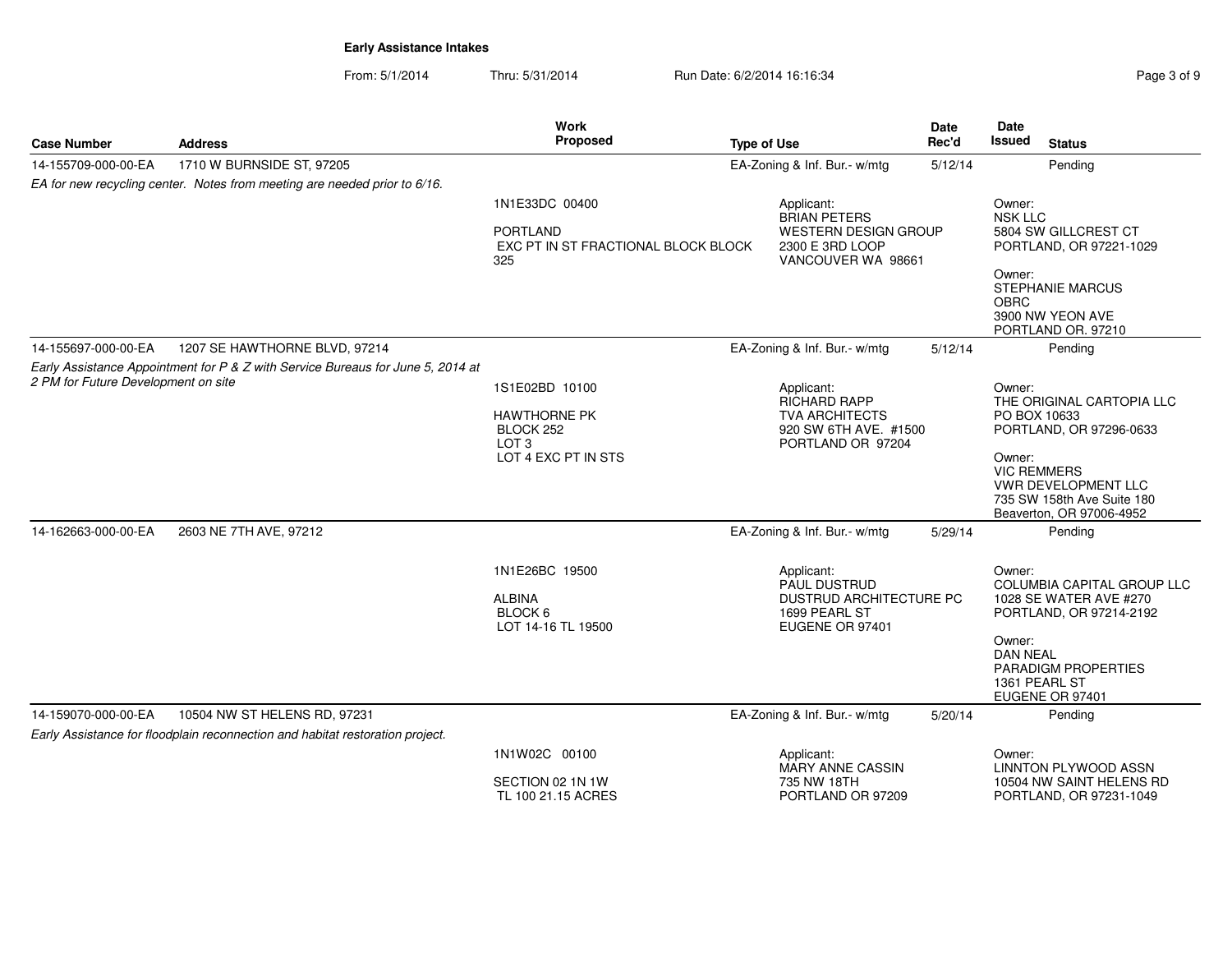From: 5/1/2014Thru: 5/31/2014 Run Date: 6/2/2014 16:16:34 Register 2010 12:04 Rage 4 of 9

| Proposed<br><b>Issued</b><br>Rec'd<br><b>Status</b><br><b>Address</b><br><b>Type of Use</b><br><b>Case Number</b><br>4338 SW 58TH AVE, 97221<br>14-163378-000-00-EA<br>EA-Zoning & Inf. Bur.- w/mtg<br>Pending<br>5/30/14<br>Lot Con/PLA<br>1S1E07CD 05100<br>Applicant:<br>Owner:<br><b>MATT SCHEIDEGGER</b><br><b>MARK VUKANOVICH</b><br>SECTION 07 1S 1E<br>AKS ENGINEERING & FORESTRY, THE REAL ESTATE<br>DEVELOPMENT GROUP, LLC<br>TL 5100 0.27 ACRES<br>LLC.<br>12965 SW HERMAN RD<br>5 CENTERPIONT DR. SUITE 150<br>SUITE 100<br>LAKE OSWEGO OR 97035<br>TUALATIN, OR 97062<br>Owner:<br>SANDRA J HERMAN<br>6663 SW BEAVERTON HILLSDALE<br><b>HWY</b><br>PORTLAND, OR 97225-1403<br>14-155608-000-00-EA<br>1202 NW DAVIS ST, 97209<br>EA-Zoning Only - no mtg<br>5/12/14<br>Completed |
|----------------------------------------------------------------------------------------------------------------------------------------------------------------------------------------------------------------------------------------------------------------------------------------------------------------------------------------------------------------------------------------------------------------------------------------------------------------------------------------------------------------------------------------------------------------------------------------------------------------------------------------------------------------------------------------------------------------------------------------------------------------------------------------------|
|                                                                                                                                                                                                                                                                                                                                                                                                                                                                                                                                                                                                                                                                                                                                                                                              |
|                                                                                                                                                                                                                                                                                                                                                                                                                                                                                                                                                                                                                                                                                                                                                                                              |
|                                                                                                                                                                                                                                                                                                                                                                                                                                                                                                                                                                                                                                                                                                                                                                                              |
|                                                                                                                                                                                                                                                                                                                                                                                                                                                                                                                                                                                                                                                                                                                                                                                              |
|                                                                                                                                                                                                                                                                                                                                                                                                                                                                                                                                                                                                                                                                                                                                                                                              |
|                                                                                                                                                                                                                                                                                                                                                                                                                                                                                                                                                                                                                                                                                                                                                                                              |
|                                                                                                                                                                                                                                                                                                                                                                                                                                                                                                                                                                                                                                                                                                                                                                                              |
| Early design advice for storefront modifications to Lululemon store.                                                                                                                                                                                                                                                                                                                                                                                                                                                                                                                                                                                                                                                                                                                         |
| 1N1E33DA 04700<br>Applicant:<br>Owner:<br><b>HETAL SHAH</b><br>SPF BREWERY BLOCKS LLC                                                                                                                                                                                                                                                                                                                                                                                                                                                                                                                                                                                                                                                                                                        |
| <b>COUCHS ADD</b><br>MENEMSHA SOLUTIONS<br>351 NW 12TH AVE                                                                                                                                                                                                                                                                                                                                                                                                                                                                                                                                                                                                                                                                                                                                   |
| 20521 EARL ST<br>BLOCK 83<br>PORTLAND, OR 97209-2905                                                                                                                                                                                                                                                                                                                                                                                                                                                                                                                                                                                                                                                                                                                                         |
| LOT 1-8<br>TORRANCE CA 90503<br>POTENTIAL ADDITIONAL TAX                                                                                                                                                                                                                                                                                                                                                                                                                                                                                                                                                                                                                                                                                                                                     |
| 14-154931-000-00-EA<br>.97217<br>EA-Zoning Only - w/mtg<br>5/9/14<br>Completed                                                                                                                                                                                                                                                                                                                                                                                                                                                                                                                                                                                                                                                                                                               |
| *Note EA appointment cancelled at applicant's request on May 21, 2014                                                                                                                                                                                                                                                                                                                                                                                                                                                                                                                                                                                                                                                                                                                        |
| 1N1E22AC 15900<br>Applicant:<br>Owner:<br>ED BRUIN<br>NORTH PORTLAND BIBLE                                                                                                                                                                                                                                                                                                                                                                                                                                                                                                                                                                                                                                                                                                                   |
| <b>COLLEGE</b><br>CENTRAL ALBINA ADD<br><b>EDGE DEVELOPMENT</b>                                                                                                                                                                                                                                                                                                                                                                                                                                                                                                                                                                                                                                                                                                                              |
| 5440 SW WESTGATE Suite 105<br>PO BOX 11437<br>BLOCK <sub>1</sub><br>LOT 1 EXC PT IN ST<br>PORTLAND, OR 97211<br>PORTLAND, OR 97221                                                                                                                                                                                                                                                                                                                                                                                                                                                                                                                                                                                                                                                           |
| LOT 2&3                                                                                                                                                                                                                                                                                                                                                                                                                                                                                                                                                                                                                                                                                                                                                                                      |
| 14-155835-000-00-EA<br>6654 NE 47TH AVE - Bldg 3, 97218<br>EA-Zoning Only - w/mtg<br>Pending<br>5/13/14                                                                                                                                                                                                                                                                                                                                                                                                                                                                                                                                                                                                                                                                                      |
| Discuss requirements for PLA addressing code compliance case here                                                                                                                                                                                                                                                                                                                                                                                                                                                                                                                                                                                                                                                                                                                            |
| 1N2E18BD 00400<br>Applicant:<br>Owner:<br><b>ZALANE NUNN</b>                                                                                                                                                                                                                                                                                                                                                                                                                                                                                                                                                                                                                                                                                                                                 |
| THEAST LLC<br>Portland Parks and Recreation<br>SECTION 18 1N 2E<br>PO BOX 3377                                                                                                                                                                                                                                                                                                                                                                                                                                                                                                                                                                                                                                                                                                               |
| TL 400 8.65 ACRES<br>1120 SW 5th Rm 1302<br>PORTLAND, OR 97208-3377<br><b>LAND &amp; IMPS</b><br>Portland, OR 97204                                                                                                                                                                                                                                                                                                                                                                                                                                                                                                                                                                                                                                                                          |
| Owner:                                                                                                                                                                                                                                                                                                                                                                                                                                                                                                                                                                                                                                                                                                                                                                                       |
| SHEAST LLC<br>PO BOX 3377                                                                                                                                                                                                                                                                                                                                                                                                                                                                                                                                                                                                                                                                                                                                                                    |
| PORTLAND, OR 97208-3377                                                                                                                                                                                                                                                                                                                                                                                                                                                                                                                                                                                                                                                                                                                                                                      |
| Owner:<br><b>BONI HALTON</b>                                                                                                                                                                                                                                                                                                                                                                                                                                                                                                                                                                                                                                                                                                                                                                 |
| <b>HALTON CO</b>                                                                                                                                                                                                                                                                                                                                                                                                                                                                                                                                                                                                                                                                                                                                                                             |
| PO BOX 3377<br>PORTLAND OR 97208                                                                                                                                                                                                                                                                                                                                                                                                                                                                                                                                                                                                                                                                                                                                                             |
|                                                                                                                                                                                                                                                                                                                                                                                                                                                                                                                                                                                                                                                                                                                                                                                              |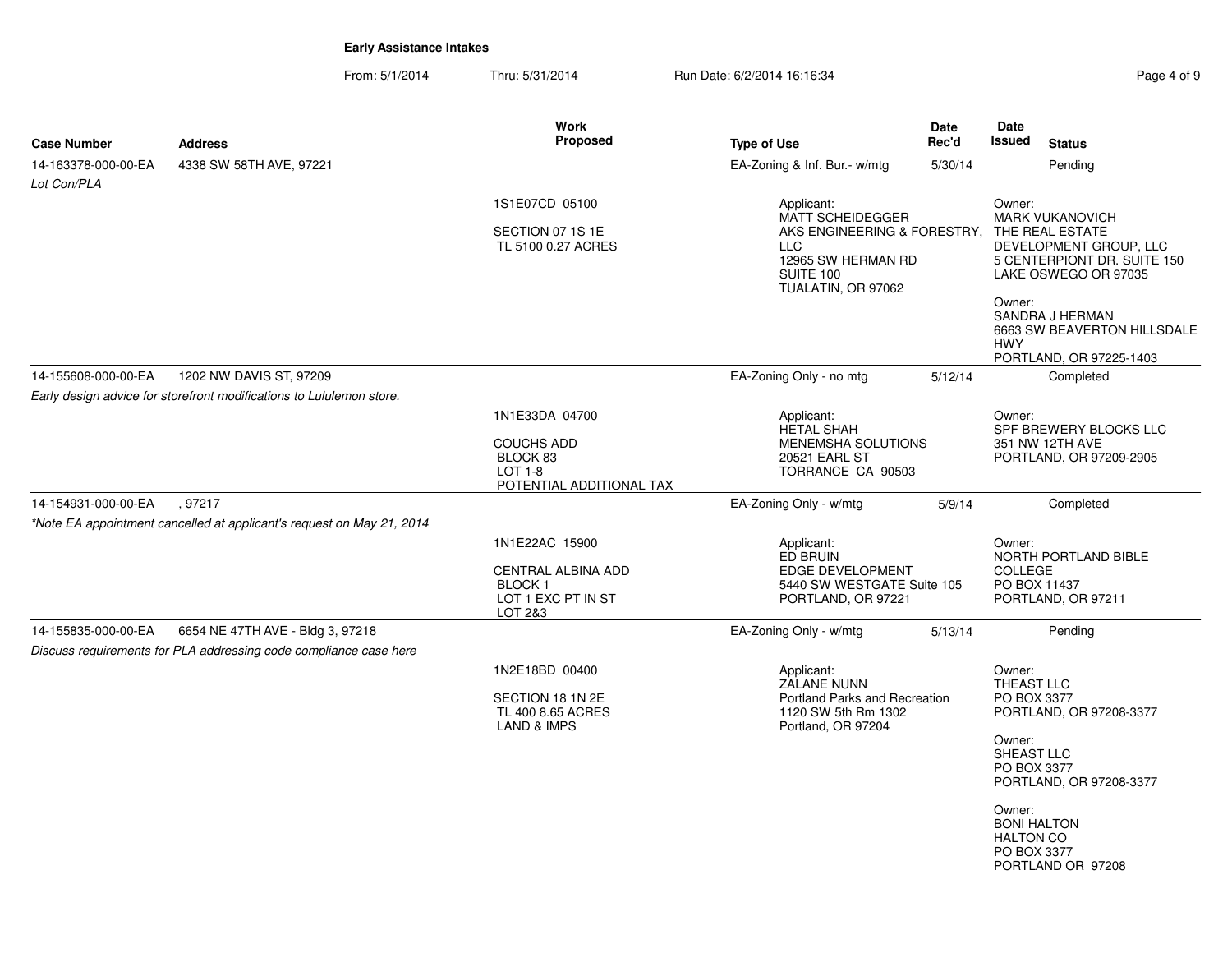From: 5/1/2014Thru: 5/31/2014 Run Date: 6/2/2014 16:16:34

| Page 5 of 9 |  |  |
|-------------|--|--|

|                                            |                                                                                                                                                                                                                                   | Work                                                          |                                                                                                                      | <b>Date</b> | Date                                                                  |                                                                                                           |
|--------------------------------------------|-----------------------------------------------------------------------------------------------------------------------------------------------------------------------------------------------------------------------------------|---------------------------------------------------------------|----------------------------------------------------------------------------------------------------------------------|-------------|-----------------------------------------------------------------------|-----------------------------------------------------------------------------------------------------------|
| <b>Case Number</b>                         | <b>Address</b>                                                                                                                                                                                                                    | Proposed                                                      | <b>Type of Use</b>                                                                                                   | Rec'd       | Issued                                                                | <b>Status</b>                                                                                             |
| 14-156480-000-00-EA                        |                                                                                                                                                                                                                                   |                                                               | EA-Zoning Only - w/mtg                                                                                               | 5/14/14     |                                                                       | Pending                                                                                                   |
|                                            | Early assistance for feedback on Design Review for new house on a flag lot.                                                                                                                                                       |                                                               |                                                                                                                      |             |                                                                       |                                                                                                           |
|                                            |                                                                                                                                                                                                                                   | 1S1E16CA 08902                                                | Applicant:<br><b>DANIEL MACNAUGHTON</b>                                                                              |             | Owner:                                                                | 1655 SUNSET LLC                                                                                           |
|                                            |                                                                                                                                                                                                                                   | PARTITION PLAT 2007-157<br>LOT <sub>2</sub>                   | 3802 SW MARTINS LN<br>PORTLAND, OR 97239-1481                                                                        |             |                                                                       | 1050 SW ENGLEWOOD DR<br>LAKE OSWEGO, OR 97034                                                             |
| 14-156195-000-00-EA                        | 4603 N ALBINA AVE, 97217                                                                                                                                                                                                          |                                                               | EA-Zoning Only - w/mtg                                                                                               | 5/13/14     |                                                                       | Pending                                                                                                   |
| EA meeting with DZ team member.            |                                                                                                                                                                                                                                   |                                                               |                                                                                                                      |             |                                                                       |                                                                                                           |
|                                            |                                                                                                                                                                                                                                   | 1N1E22BD 12000                                                | Applicant:<br>MICHELLE RUBER                                                                                         |             | Owner:                                                                | JEFFREY H BUTTERS                                                                                         |
|                                            |                                                                                                                                                                                                                                   | <b>CLIFFORD ADD</b><br><b>BLOCK7</b><br>LOT <sub>8</sub>      | <b>ENCIRCLE DESIGN &amp; BUILD LLC</b><br>4623 NE 18TH AVE<br>PORTLAND, OR 97211                                     |             |                                                                       | 4603 N ALBINA AVE<br>PORTLAND, OR 97217                                                                   |
| 14-152292-000-00-EA                        | 3039 NE ROSA PARKS WAY, 97211                                                                                                                                                                                                     |                                                               | PC - PreApplication Conference                                                                                       | 5/2/14      |                                                                       | Pending                                                                                                   |
|                                            | Pre-application conference for a conditional use review for new PK-8 school with                                                                                                                                                  |                                                               |                                                                                                                      |             |                                                                       |                                                                                                           |
| Concordia University College of Education. |                                                                                                                                                                                                                                   | 1N1E13BD 09700                                                | Applicant:                                                                                                           |             | Owner:                                                                |                                                                                                           |
|                                            |                                                                                                                                                                                                                                   | SUNDERLAND AC & PLAT 3<br>BLOCK A TL 9700                     | <b>RYAN SCHERA</b><br><b>MACKENZIE</b><br>1515 SE WATER AVENUE #100<br>PORTLAND OR 97214                             |             | <b>SCHOOL DISTRICT NO 1</b><br>PO BOX 3107<br>PORTLAND, OR 97208-3107 |                                                                                                           |
|                                            |                                                                                                                                                                                                                                   |                                                               |                                                                                                                      |             | Owner:<br><b>ERIK GERDING</b><br>PO BOX 3107                          | PORTLAND PUBLIC SCHOOLS -<br>PROJECT MANAGER<br>PORTLAND OR 97208                                         |
| 14-156795-000-00-EA                        | 1727 NW HOYT ST, 97209                                                                                                                                                                                                            |                                                               | PC - PreApplication Conference                                                                                       | 5/14/14     |                                                                       | Pending                                                                                                   |
| Type 4 demo review and new construction    |                                                                                                                                                                                                                                   |                                                               |                                                                                                                      |             |                                                                       |                                                                                                           |
|                                            |                                                                                                                                                                                                                                   | 1N1E33AC 04200                                                | Applicant:                                                                                                           |             | Owner:                                                                |                                                                                                           |
|                                            |                                                                                                                                                                                                                                   | <b>COUCHS ADD</b><br>BLOCK 162<br>LOT 2&3                     | DAVE OTTE<br><b>HOLST ARCHITECTURE</b><br>110 SE 8TH<br>PORTLAND OR 97214                                            |             |                                                                       | <b>MARK P O'DONNELL</b><br>8680 SW BOHMANN PKWY<br>PORTLAND, OR 97223                                     |
|                                            |                                                                                                                                                                                                                                   | S 1' OF LOT 6                                                 |                                                                                                                      |             | Owner:                                                                | JANE ENTERPRISES LLC<br>8680 SW BOHMANN PKWY<br>PORTLAND, OR 97223                                        |
| 14-155864-000-00-EA                        | 2201 LLOYD CENTER                                                                                                                                                                                                                 |                                                               | PC - PreApplication Conference                                                                                       | 5/13/14     |                                                                       | Pending                                                                                                   |
|                                            | RENOVATION OF LLOYD CENTER TO DEMOLISH A PORTION OF THE<br>SOUTHWEST PARKING STRUCTURE AND A PORTION OF BLOCK "C" WEST<br>OF MACY'S TO CONSTRUCT A NEW PEDESTRIAN ENTRANCE FROM NE<br>MULTNOMAH STREET TO THE CENTER OF THE MALL. | 1N1E35BA 00101<br>PARTITION PLAT 1999-146<br>LOT <sub>1</sub> | Applicant:<br><b>WILLIAM BAILEY</b><br><b>WATERLEAF ARCHITECTURE</b><br>419 SW 11TH AVE STE 200<br>PORTLAND OR 97205 |             | Owner:<br><b>JOHN FAINTER</b>                                         | <b>CYPRESS EQUITIES FOR CAPREF</b><br>LLOYD CENTER, LLC<br>8343 DOUGLAS AVE. SUITE 200<br>DALLAS TX 75225 |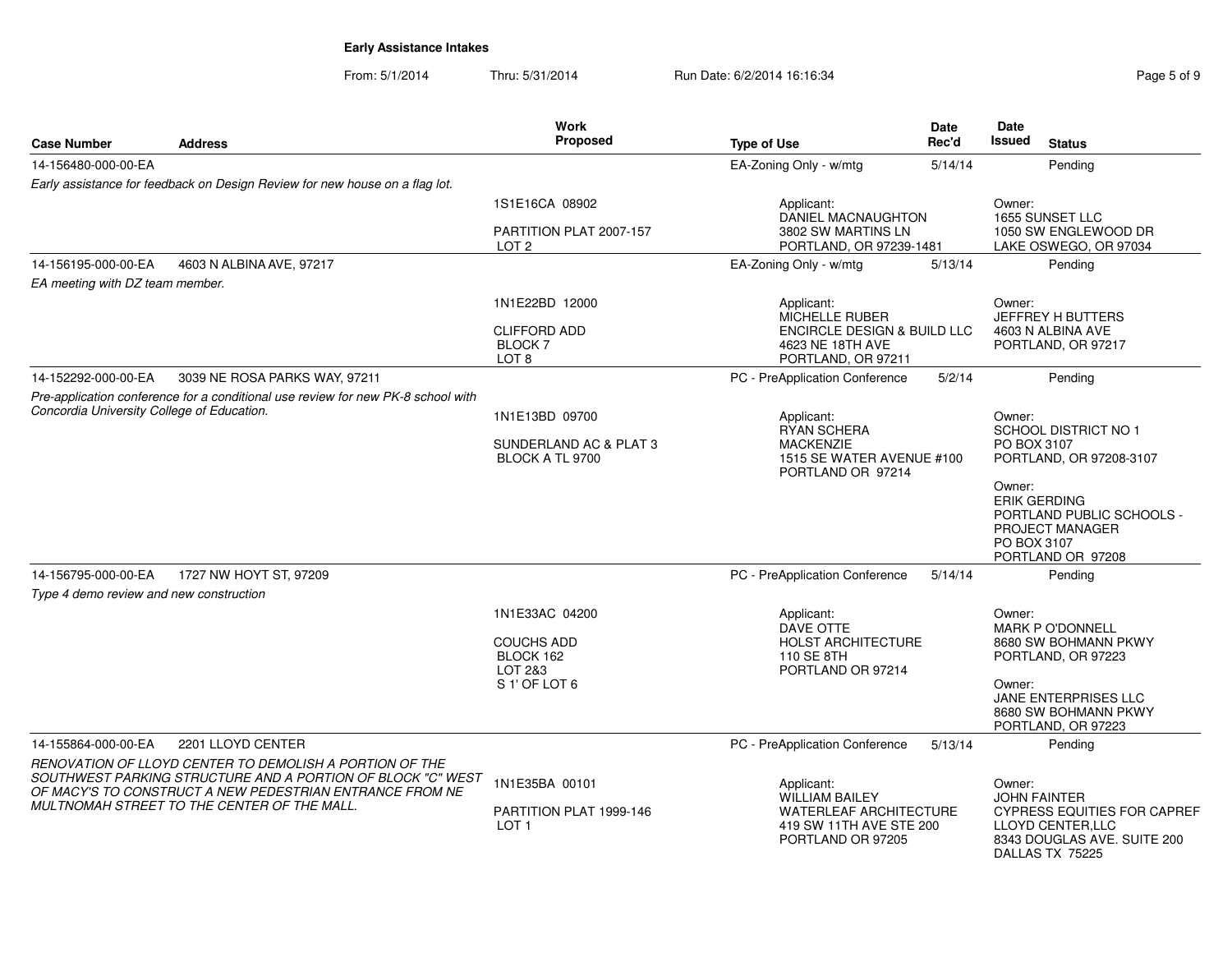From: 5/1/2014Thru: 5/31/2014 Run Date: 6/2/2014 16:16:34 Register 2014 19:16:34

| <b>Case Number</b>          | <b>Address</b>                                                                                                                                                                                                                                      | Work<br>Proposed                                                                     | <b>Type of Use</b>                                                                                                                                                      | <b>Date</b><br>Rec'd | Date<br><b>Issued</b><br><b>Status</b>                                                                                                                                                                          |
|-----------------------------|-----------------------------------------------------------------------------------------------------------------------------------------------------------------------------------------------------------------------------------------------------|--------------------------------------------------------------------------------------|-------------------------------------------------------------------------------------------------------------------------------------------------------------------------|----------------------|-----------------------------------------------------------------------------------------------------------------------------------------------------------------------------------------------------------------|
| 14-155049-000-00-EA         | .97227                                                                                                                                                                                                                                              |                                                                                      | PC - PreApplication Conference                                                                                                                                          | 5/9/14               | Pending                                                                                                                                                                                                         |
| about vacation of N Revere. | Pre-application conference for zone change from IG1 to EXd, in conformance with<br>the comprehensive plan, for potential future development of 5-6 story buidling,<br>uses undetermined, and possible FAR transfer from historic landmark. Question | 1N1E27BA 04500<br><b>COOKS ADD</b><br>BLOCK 12<br>LOT <sub>2</sub>                   | Applicant:<br><b>MARK ENGBERG</b><br><b>COLAB ARCHITECTURE</b><br>421 SW 6TH AVENUE STE 1250<br>PORTLAND OR 97204                                                       |                      | Owner:<br><b>SKK LLC</b><br>112 W 11TH ST #225<br>VANCOUVER, WA 98660<br>Owner:<br><b>BRANDON BROWN</b><br>1409 NE 17TH AVE<br>PORTLAND OR 97232                                                                |
| 14-154523-000-00-EA         | 60 NW DAVIS ST, 97209                                                                                                                                                                                                                               |                                                                                      | PC - PreApplication Conference                                                                                                                                          | 5/8/14               | Pending                                                                                                                                                                                                         |
|                             | Pre-Application Conference for proposed 6-story mixed use project                                                                                                                                                                                   |                                                                                      |                                                                                                                                                                         |                      |                                                                                                                                                                                                                 |
|                             |                                                                                                                                                                                                                                                     | 1N1E34DB 00200<br><b>COUCHS ADD</b><br><b>BLOCK 8</b><br>LOT 5&8<br>6&7 EXC PT IN ST | Applicant:<br><b>JENNY JENKINS</b><br>ANKROM MOISAN ARCHITECTS<br>PORTLAND, OR 97209<br>Applicant:<br><b>JILL SHERMAN</b><br><b>GERDING EDLEN</b><br>1477 NW EVERETT ST |                      | Owner:<br>PORTLAND CITY OF (PDC<br>222 NW 5TH AVE<br>6720 SW MACADAM AVE, STE 100 PORTLAND, OR 97209-3812                                                                                                       |
| 14-154281-000-00-EA         | 518 NE 20TH AVE, 97232                                                                                                                                                                                                                              |                                                                                      | PORTLAND OR 97209<br>PC - PreApplication Conference                                                                                                                     | 5/8/14               | Pending                                                                                                                                                                                                         |
|                             | Pre-App. Conference for possible DZ Review for 5-6 story apartment building with<br>180-220 units and below grade parking on full block site.                                                                                                       | 1N1E35AD 08900<br><b>SULLIVANS ADD</b><br>BLOCK <sub>8</sub><br>LOT <sub>2</sub>     | Applicant:<br><b>KURT SCHULTZ</b><br><b>SERA DESIGN</b><br>338 NW 5th AVENUE<br>PORTLAND OREGON 97209                                                                   |                      | Owner:<br>P7 JANTZEN LLC<br>810 NW MARSHALL ST #300<br>PORTLAND, OR 97209-3359<br>Owner:<br><b>JEFF TAYLOR</b><br><b>SCANLAN KEMPER BARD</b><br><b>COMPANIES</b><br>810 NW MARSHALL STREET<br>PORTLAND OR 97209 |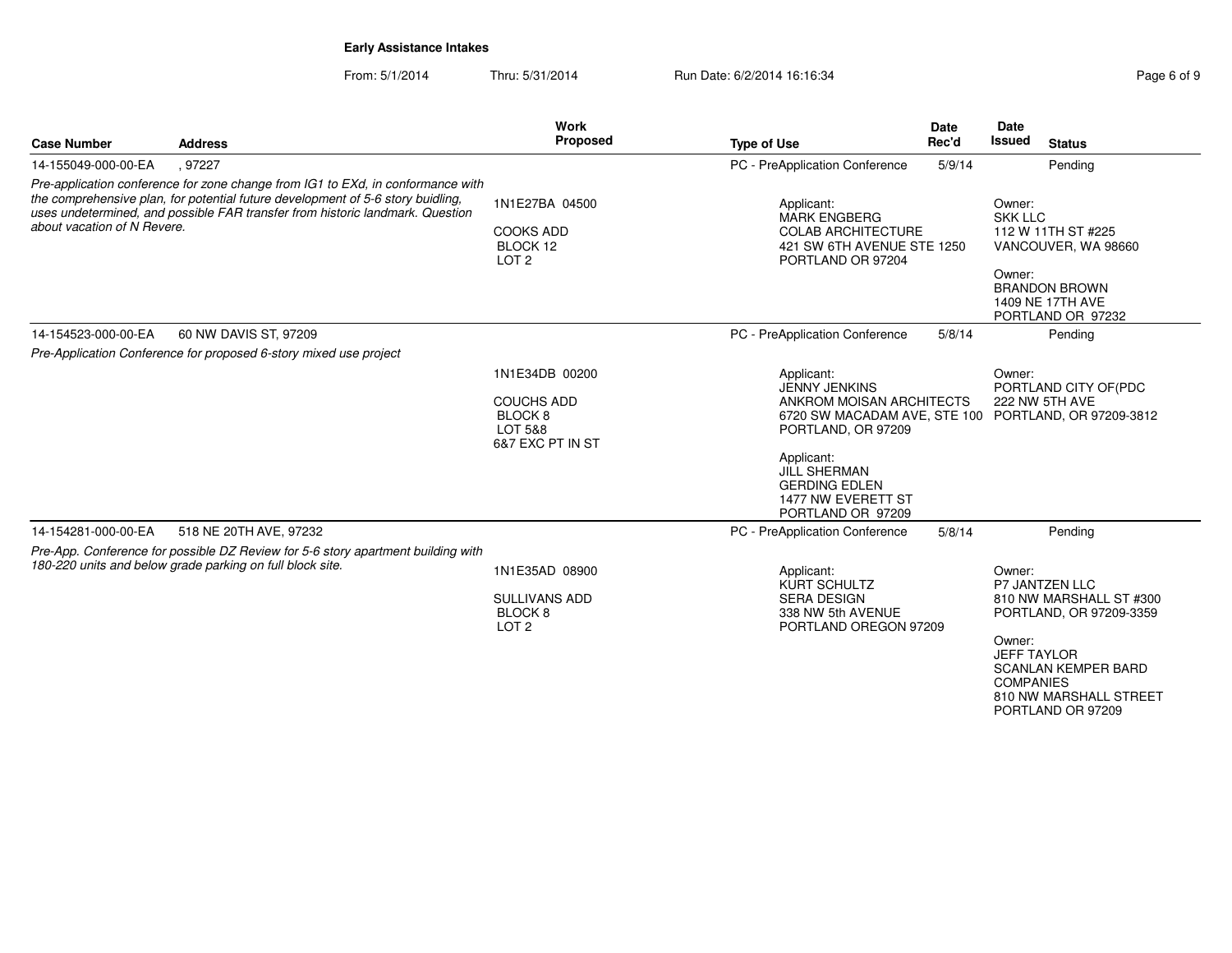From: 5/1/2014Thru: 5/31/2014 Run Date: 6/2/2014 16:16:34 Rege 7 of 9

| <b>Case Number</b>                                                                                                                                     | <b>Address</b>                                                                                                                                                                                                                                                                                                                          | Work<br>Proposed                                                            | <b>Type of Use</b>                                                                                                      | Date<br>Rec'd | Date<br><b>Issued</b>                                               | <b>Status</b>                                                                                      |  |
|--------------------------------------------------------------------------------------------------------------------------------------------------------|-----------------------------------------------------------------------------------------------------------------------------------------------------------------------------------------------------------------------------------------------------------------------------------------------------------------------------------------|-----------------------------------------------------------------------------|-------------------------------------------------------------------------------------------------------------------------|---------------|---------------------------------------------------------------------|----------------------------------------------------------------------------------------------------|--|
| 14-153550-000-00-EA                                                                                                                                    |                                                                                                                                                                                                                                                                                                                                         |                                                                             |                                                                                                                         |               |                                                                     |                                                                                                    |  |
|                                                                                                                                                        | 810 N FREMONT ST, 97227                                                                                                                                                                                                                                                                                                                 |                                                                             | PC - PreApplication Conference                                                                                          | 5/7/14        |                                                                     | Pending                                                                                            |  |
| <b>Community Design Standards</b>                                                                                                                      | Pre-App. Conference for new mixed use building designed to possibly meet                                                                                                                                                                                                                                                                | 1N1E27BA 03700<br><b>COOKS ADD</b><br>BLOCK <sub>1</sub><br>LOT 1-4 TL 3700 | Applicant:<br><b>GENE BOLANTE</b><br>STUDIO 3 ARCHITECTURE<br>222 COMMERCIAL ST NE<br><b>SALEM, OR 97301</b>            |               | Owner:<br>810 N FREEMONT LLC<br>P O BOX 12551<br>PORTLAND, OR 97212 |                                                                                                    |  |
|                                                                                                                                                        |                                                                                                                                                                                                                                                                                                                                         |                                                                             |                                                                                                                         |               | Owner:<br><b>APARTMENTS</b><br><b>SUITE 200</b>                     | <b>AARON WIGOD</b><br><b>GLENDOVEER WOODS</b><br>30050 SW TOWN CENTER LOOP<br>WILSONVILLE OR 97070 |  |
| 14-159273-000-00-EA                                                                                                                                    | 6000 NE 80TH AVE, 97220                                                                                                                                                                                                                                                                                                                 |                                                                             | PC - PreApplication Conference                                                                                          | 5/20/14       |                                                                     | Pending                                                                                            |  |
| Pre-Application Conference to discuss Conditional Use Review for expansion of<br>an existing post-incarceration Detention Facility.                    |                                                                                                                                                                                                                                                                                                                                         | 1N2E17DA 01200<br>PROPCO INDUSTRIAL PARK                                    | Owner:<br>Applicant:<br><b>TERRY AMUNDSON</b><br>NORTHWEST REGIONAL<br><b>WATERLEAF ARCHITECTURE</b><br><b>RE-ENTRY</b> |               |                                                                     |                                                                                                    |  |
|                                                                                                                                                        |                                                                                                                                                                                                                                                                                                                                         | LOT 3 TL 1200                                                               | 419 SW 11TH AVE SUITE 200<br>PORTLAND OR 97205                                                                          |               |                                                                     | 6000 NE 80TH AVE<br>PORTLAND, OR 97218-2898                                                        |  |
| 14-158683-000-00-EA                                                                                                                                    | .97218                                                                                                                                                                                                                                                                                                                                  |                                                                             | PC - PreApplication Conference                                                                                          | 5/19/14       |                                                                     | Pending                                                                                            |  |
| into cap.                                                                                                                                              | Pre-Application Conference to discuss Type III N. Cully Development Review for<br>the development of a new 24-acre city park -- Cully Park. Park will include sports<br>field, playground and parking area. Possible Adjustment for landscaping<br>requirements. Site is former landfill with limitations regarding excavation, digging | 1N2E17DC 00300<br>SECTION 17 1N 2E<br>TL 300 24.96 ACRES                    | Applicant:<br>Alan Hipolito<br>Verde, Inc.<br>6899 NE Columbia Blvd., Ste A<br>Portland, OR 97218                       |               | Owner:                                                              | PORTLAND CITY OF (BUREAU OF<br>1120 SW 5TH AVE #1302<br>PORTLAND, OR 97204-1912                    |  |
| 14-163203-000-00-EA                                                                                                                                    |                                                                                                                                                                                                                                                                                                                                         |                                                                             | Public Works Inquiry                                                                                                    | 5/30/14       |                                                                     | Pending                                                                                            |  |
| Public Works Inquiry - Basic Guidance. Construction of new SFR. Questions on<br>sewer / stormwater management, improvement requirements & dedications. |                                                                                                                                                                                                                                                                                                                                         | 1S1E19AC 01101<br>PARTITION PLAT 2009-66<br>LOT <sub>1</sub>                | Applicant:<br>Jay Enloe<br>9600 SW Capitol Highway<br>Suite 200<br>Portland, OR 97219                                   |               | Owner:<br>DAVID W GRUBER<br>PO BOX 161<br>LORANE, OR 97451-0161     |                                                                                                    |  |
| 14-152222-000-00-EA                                                                                                                                    | , 97219                                                                                                                                                                                                                                                                                                                                 |                                                                             | <b>Public Works Inquiry</b>                                                                                             | 5/2/14        |                                                                     | Completed                                                                                          |  |
|                                                                                                                                                        | Public Works Inquiry - Basic Guidance. Construction of new SFR. Questions on<br>sewer / stormwater management, improvement requirements & dedications.                                                                                                                                                                                  | 1S1E31CA 01000<br>SECTION 31 1S 1E<br>TL 1000 0.44 ACRES                    | Applicant:<br>EMILY HAKALA<br>22865 NW Yungen Rd<br>Hillsboro OR 97124                                                  |               | Owner:<br>Owner:                                                    | <b>CHRIS T TSEFALAS</b><br>6100 SE REED COLLEGE PL<br>PORTLAND, OR 97202-8126                      |  |
|                                                                                                                                                        |                                                                                                                                                                                                                                                                                                                                         |                                                                             |                                                                                                                         |               |                                                                     | <b>CHRISTINA TSEFALAS</b><br>6100 SE REED COLLEGE PL<br>PORTLAND, OR 97202-8126                    |  |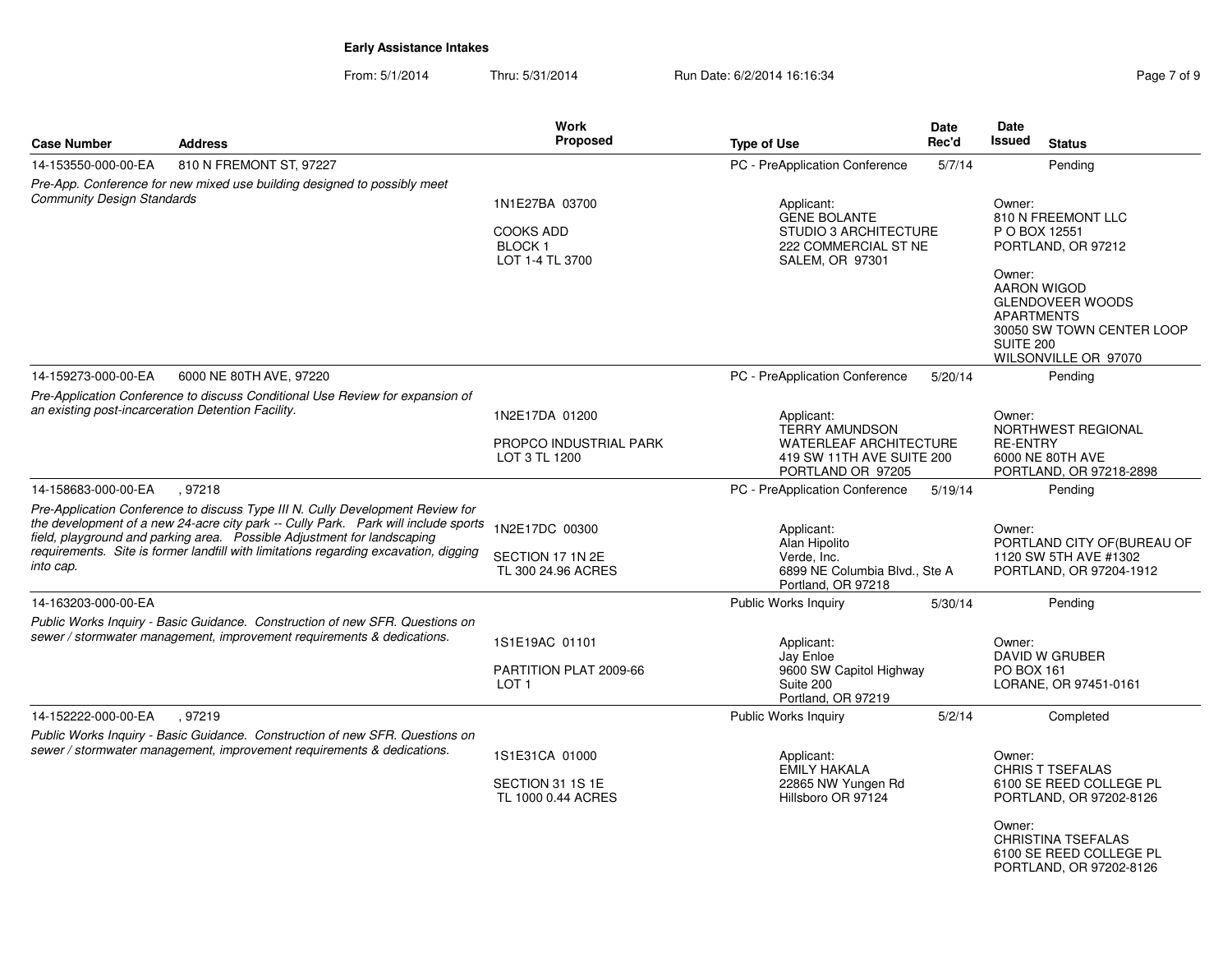From: 5/1/2014Thru: 5/31/2014 Run Date: 6/2/2014 16:16:34 Register 2014 19:16:34

| <b>Case Number</b>                                                                                                                                     | <b>Address</b>                                                                                                                                                                                                   | Work<br>Proposed                                                  | <b>Type of Use</b>                                                               | Date<br>Rec'd            | Date<br><b>Issued</b>                  | <b>Status</b>                                                                                                                                  |
|--------------------------------------------------------------------------------------------------------------------------------------------------------|------------------------------------------------------------------------------------------------------------------------------------------------------------------------------------------------------------------|-------------------------------------------------------------------|----------------------------------------------------------------------------------|--------------------------|----------------------------------------|------------------------------------------------------------------------------------------------------------------------------------------------|
| 14-162000-000-00-EA                                                                                                                                    |                                                                                                                                                                                                                  |                                                                   | Public Works Inquiry                                                             | 5/28/14                  |                                        | Pending                                                                                                                                        |
|                                                                                                                                                        | Public Works Inquiry - Basic Guidance. Construction of new SFR. Questions on<br>sewer / stormwater management, improvement requirements & dedications.                                                           | 1S1E18AA 06901<br><b>FAIRVALE</b><br>BLOCK 6<br>LOT <sub>15</sub> | Applicant:<br>ELAINE HOWARD<br>319 SW WASHINGTON STE 520<br>PORTLAND OR 97204    |                          | Owner:<br>Owner:                       | <b>MARK G BARLOW</b><br>4755 SW ADMIRAL ST<br>PORTLAND, OR 97221<br><b>CHANDANY S BARLOW</b><br>4755 SW ADMIRAL ST<br>PORTLAND, OR 97221       |
| 14-162778-000-00-EA                                                                                                                                    | 6822 SE 42ND AVE, 97206                                                                                                                                                                                          |                                                                   | Public Works Inquiry                                                             | 5/29/14                  |                                        | Pending                                                                                                                                        |
| improvement requirements & dedications.                                                                                                                | Public Works Inquiry - Basic Guidance. Demolition of existing structure with<br>construction of new NSFR. Questions on sewer / stormwater management,                                                            | 1S2E19BB 11500<br><b>DOVER</b><br>BLOCK 5<br><b>LOT 19</b>        | Applicant:<br><b>COREY LARNER</b><br>1527 SW 57TH AVE<br>PORTLAND, OR 97221-2513 |                          | Owner:<br>PO BOX 1383                  | J2K2 RESIDENTIAL LLC<br>LAKE OSWEGO, OR 97035                                                                                                  |
| 14-159368-000-00-EA                                                                                                                                    |                                                                                                                                                                                                                  |                                                                   | Public Works Inquiry                                                             | 5/20/14                  |                                        | Pending                                                                                                                                        |
|                                                                                                                                                        | Public Works Inquiry - Basic Guidance. Construction of new SFR. Questions on<br>sewer / stormwater management, improvement requirements & dedications.                                                           | 1S1E32AB 04606<br><b>ARNOLD PLACE</b><br>LOT <sub>6</sub>         | Applicant:<br>ROB HUMPHREY<br><b>FASTER PERMITS</b><br>PORTLAND, OR 97229        | 14334 NW EAGLERIDGE LANE |                                        | RANCFARD J HOPKINS<br>5001 SW MILES ST<br>PORTLAND, OR 97219-1483<br><b>CONSTANCE M HOPKINS</b><br>5001 SW MILES ST<br>PORTLAND, OR 97219-1483 |
| 14-158070-000-00-EA                                                                                                                                    |                                                                                                                                                                                                                  |                                                                   | Public Works Inquiry                                                             | 5/16/14                  |                                        | Completed                                                                                                                                      |
|                                                                                                                                                        | Public Works Inquiry - Basic Guidance. Construction of new SFR. Questions on<br>TRN 1/24 (8) and TRN 1.24 (10) requirements as well as sewer / stormwater<br>management, improvement requirements & dedications. | 1S1E09BC 01201<br>PORTLAND HTS PK<br>LOT 51 EXC PT IN ST          | Applicant:<br>MAELING PAN<br>1228 SW FALCON STREET<br>PORTLAND, OR 97219         |                          | Owner:<br><b>JOHN B RUSH</b><br>Owner: | 3233 SW SHERWOOD PL<br>PORTLAND, OR 97201-1401<br><b>BRENDA B RUSH</b><br>3233 SW SHERWOOD PL                                                  |
|                                                                                                                                                        |                                                                                                                                                                                                                  |                                                                   |                                                                                  |                          |                                        | PORTLAND, OR 97201-1401                                                                                                                        |
| 14-151316-000-00-EA                                                                                                                                    | 1580 SW UPPER HALL ST, 97201                                                                                                                                                                                     |                                                                   | Public Works Inquiry                                                             | 5/1/14                   |                                        | Completed                                                                                                                                      |
| Public Works Inquiry - Basic Guidance. Construction of new SFR. Questions on<br>sewer / stormwater management, improvement requirements & dedications. |                                                                                                                                                                                                                  | 1S1E04BD 05900<br><b>CARTERS ADD TO P</b>                         | Applicant:<br>Nick Classen                                                       | Owner:                   |                                        | <b>FREDERIC E CANN</b><br>4147 NE FLANDERS ST                                                                                                  |
|                                                                                                                                                        |                                                                                                                                                                                                                  | BLOCK 40<br>LOT 1&2 TL 5900                                       |                                                                                  |                          |                                        | PORTLAND, OR 97232-3325                                                                                                                        |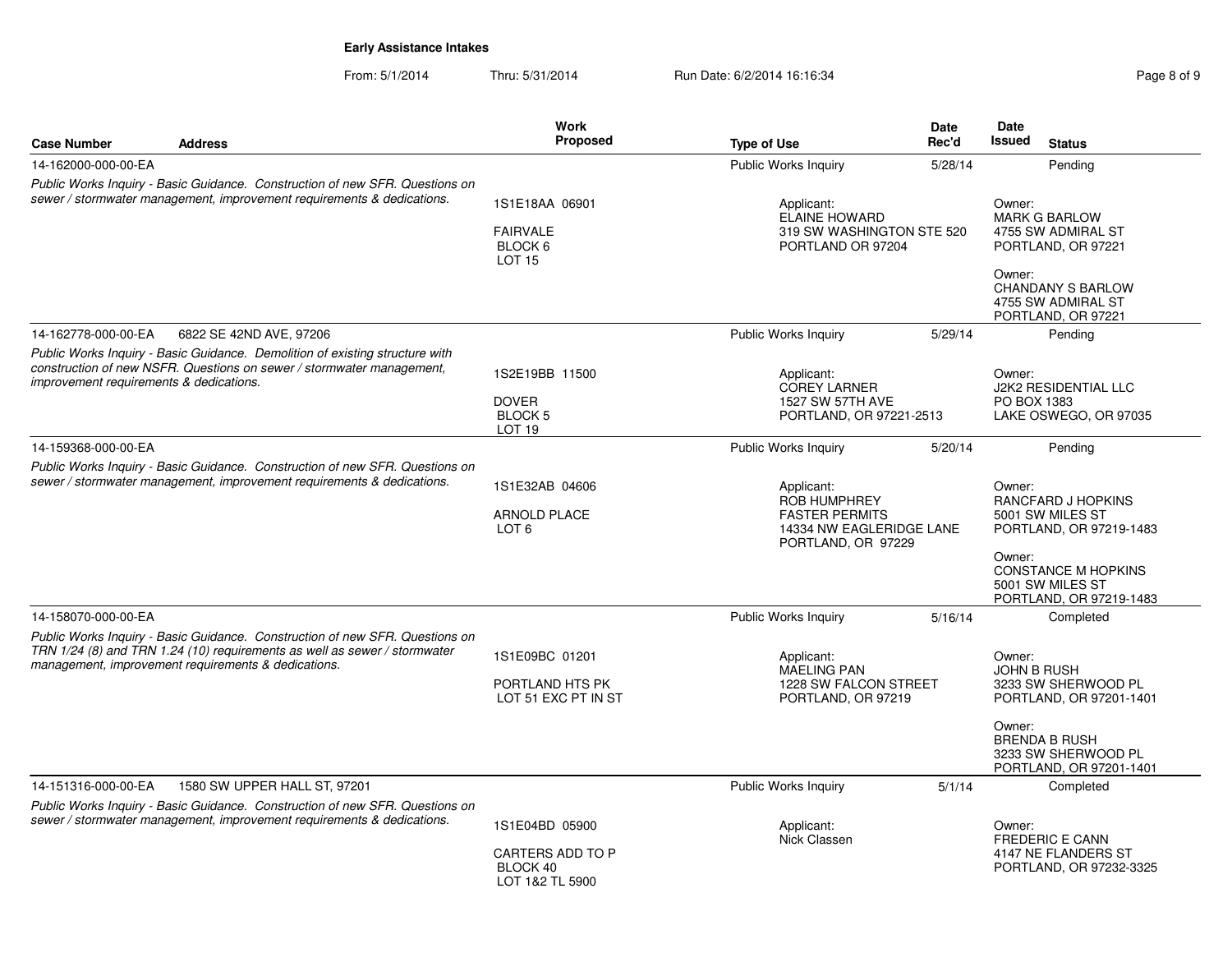From: 5/1/2014Thru: 5/31/2014 Run Date: 6/2/2014 16:16:34 Register 2010 12:06:34

| Public Works Inquiry<br>Completed<br>14-158015-000-00-EA<br>8434 SE CLAY ST, 97216<br>5/16/14<br>Public Works Inquiry - Basic Guidance. Construction of new SFR. Questions on<br>sewer / stormwater management, improvement requirements & dedications.<br>1S2E04CB 08500<br>Applicant:<br>Owner:<br>WILLAMETTE VALLEY PROPERTY<br><b>KEVIN PARTAIN</b><br><b>MANSFIELD</b><br>URBAN VISIONS<br>15559 VILLAGE DR<br><b>BLOCK 5</b><br>LAKE OSWEGO, OR 97034-3759<br>223 NE 56TH AVE<br>LOT 3-5<br>PORTLAND, OR 97213<br>Owner:<br><b>HOLDINGS LLC</b> | <b>Case Number</b> | <b>Address</b> | <b>Work</b><br>Proposed | Type of Use | <b>Date</b><br>Rec'd | Date<br>Issued | <b>Status</b> |
|-------------------------------------------------------------------------------------------------------------------------------------------------------------------------------------------------------------------------------------------------------------------------------------------------------------------------------------------------------------------------------------------------------------------------------------------------------------------------------------------------------------------------------------------------------|--------------------|----------------|-------------------------|-------------|----------------------|----------------|---------------|
|                                                                                                                                                                                                                                                                                                                                                                                                                                                                                                                                                       |                    |                |                         |             |                      |                |               |
| 15559 VILLAGE DR<br>LAKE OSWEGO, OR 97034-3759                                                                                                                                                                                                                                                                                                                                                                                                                                                                                                        |                    |                |                         |             |                      |                |               |

**Total # of Early Assistance intakes: 37**

 $\equiv$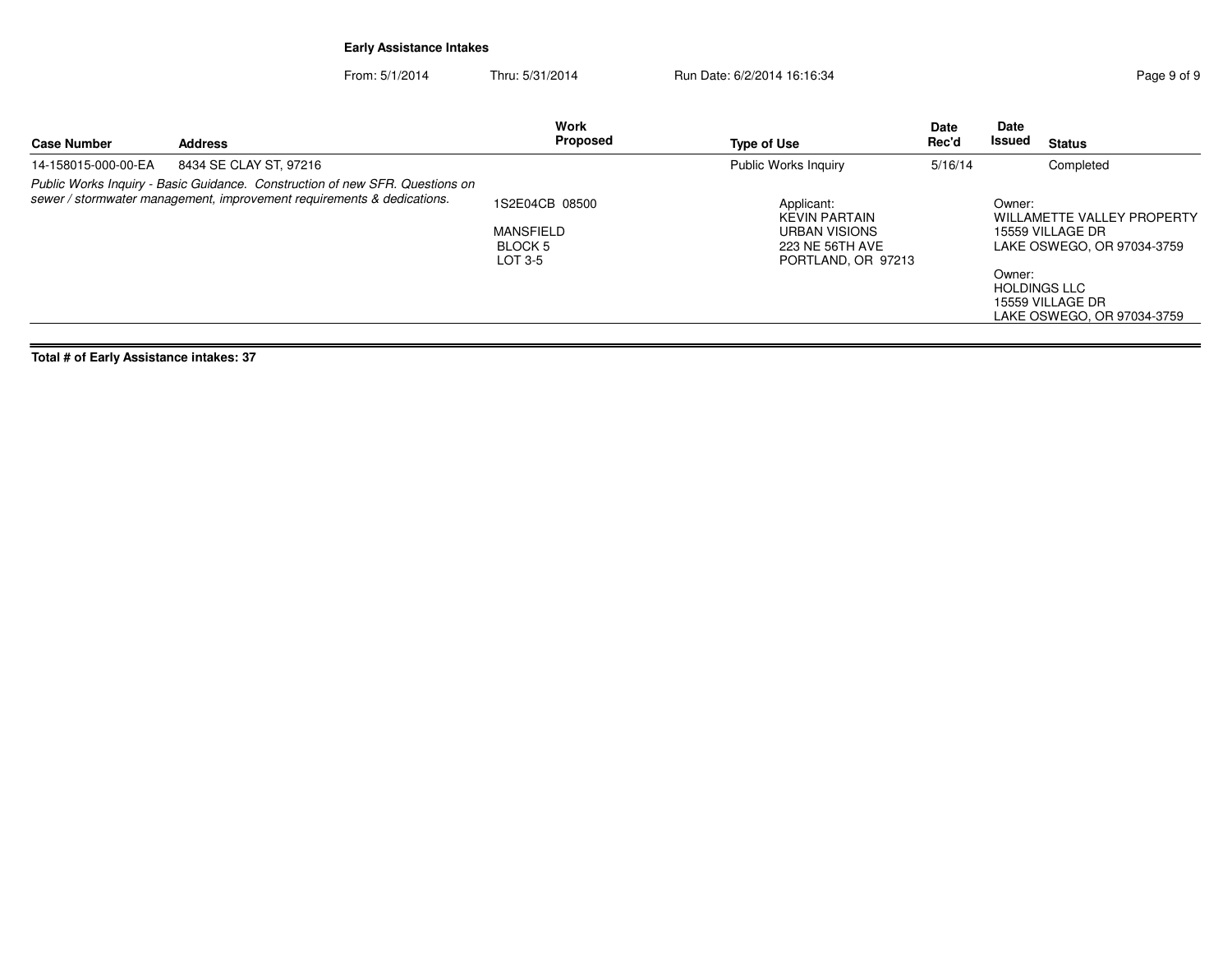**Final Plat Intakes**

From: 5/1/2014Thru: 5/31/2014 **Run Date: 6/2/2014 16:16:34** Page 1 of 6

| <b>Case Number</b>                                                                                     | <b>Address</b>                                                                                                                                                                                                                                                                                                                                                                                                                                                                                                                                                                                                                                                                 | Work<br><b>Proposed</b>                                 | <b>Type of Use</b>                                                                                 | <b>Date</b><br>Rec'd | Date<br>Issued | <b>Status</b>                                                |
|--------------------------------------------------------------------------------------------------------|--------------------------------------------------------------------------------------------------------------------------------------------------------------------------------------------------------------------------------------------------------------------------------------------------------------------------------------------------------------------------------------------------------------------------------------------------------------------------------------------------------------------------------------------------------------------------------------------------------------------------------------------------------------------------------|---------------------------------------------------------|----------------------------------------------------------------------------------------------------|----------------------|----------------|--------------------------------------------------------------|
| 13-231541-000-00-FP                                                                                    | 6150 SE DUKE ST, 97206                                                                                                                                                                                                                                                                                                                                                                                                                                                                                                                                                                                                                                                         | FP - Final Plat Review                                  |                                                                                                    | 5/30/14              |                | Application                                                  |
| C-1, subject to the following conditions:<br>of the final plat application;<br>final plat application: | Approval of a Preliminary Plan for a 3 parcel partition as illustrated with Exhibit<br>A.Supplemental Plan. Three copies of an additional supplemental plan shall be<br>submitted with the final plat survey for Land Use Review and approval. That plan<br>must portray how the conditions of approval listed below are met. In addition, the<br>supplemental plan must show the surveyed location of the following:<br>"Any buildings (including eaves) or accessory structures on the site at the time<br>"Any driveways and off-street vehicle parking areas on the site at the time of the<br>"The proposed general location of future building footprints and stormwater | 1S2E19AA 00100<br>SECTION 19 1S 2E<br>TL 100 0.19 ACRES | Applicant:<br><b>KEVIN PARTAIN</b><br><b>URBAN VISIONS</b><br>223 NE 56TH AVE<br>PORTLAND OR 97213 |                      | Owner:         | DANNY J JONES<br>1724 SE 40TH AVE<br>PORTLAND, OR 97214-5224 |

*"The proposed general location of future building footprints and stormwaterfacilities for each of the vacant lots.*

 *"Main entrance for the existing house meeting 33.110.230.C (standards for MainEntrances in the R10-R2.5 Zones)*

*"Any other information specifically noted in the conditions listed below.*

*"New address for existing house*

 *B. The final plat must show the following:*

*1.The applicant shall meet the street dedication requirements of the City Engineer for SE Duke Street. The required right-of-way dedication must be shownon the final plat.*

*2. A recording block for each of the legal documents such as maintenance agreement(s), acknowledgement of special land use conditions, or Declarations of Covenants, Conditions, and Restrictions (CC&Rs) as required by Conditions C.7 and C.8 below. The recording block(s) shall, at a minimum, include languagesubstantially similar to the following example: "A Declaration of MaintenanceAgreement for (name of feature) has been recorded as document no.\_\_\_\_\_\_\_\_\_\_\_, Multnomah County Deed Records."*

*C.The following must occur prior to Final Plat approval:*

*1.The applicant shall meet the requirements of the City Engineer for right of wayimprovements along the site's street frontage. The applicant shall submit an application for a Public Works Permit and provide plans and financial assurancesto the satisfaction of the Portland Bureau of Transportation and the Bureau ofEnvironmental Services for required street frontage improvements.*

*The applicant has the choice of reconstructing the sidewalk along parcel 2 that will contain the existing house either prior to final plat approval or including thatfrontage in the bonded public works permit. In addition, the applicant should provide written confirmation that condition D.2 below will be met at the time ofsidewalk construction along Parcel 1.*

*2.The applicant shall meet the requirements of the Fire Bureau for ensuring adequate hydrant flow from the nearest hydrant. The applicant must provideverification to the Fire Bureau that Appendix B of the Fire Code is met; theexception is used, or provide an approved Fire Code Appeal prior final plat*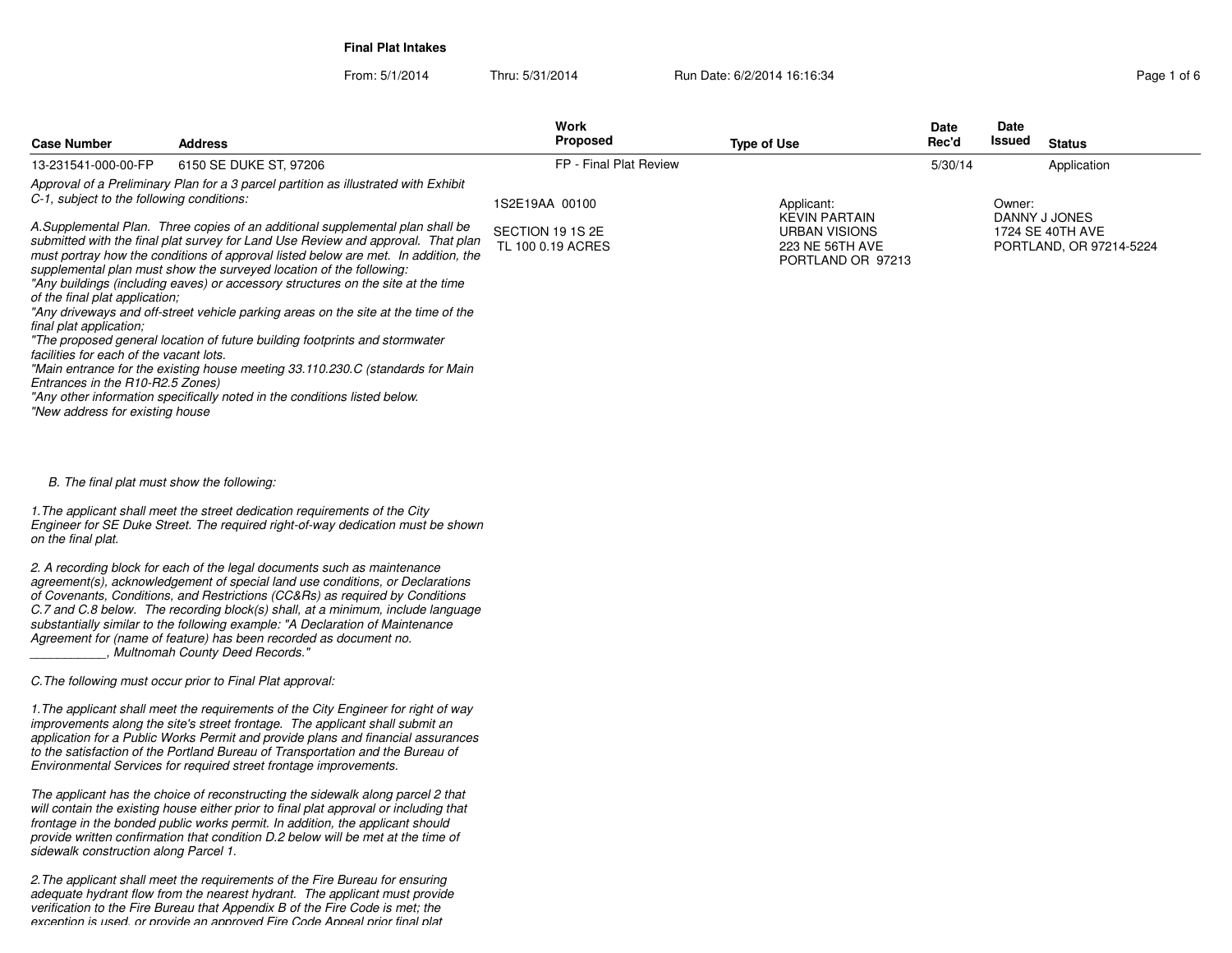*exception is used, or provide an approved Fire Code Appeal prior final platapproval.*

# *Utilities*

*3.The applicant shall meet the requirements of the Site Development Section ofthe Bureau of Development Services for the decommissioning of the existingsanitary sewer system on the site.*

*4.The applicant shall meet the requirements of the Bureau of Environmental Services and obtain a finalized permit for capping the existing sanitary sewer connection to the existing house and establishing a new sewer lateral located onParcel 2.*

*Existing Development*

*5.A parking space shall be installed on Parcel 2, in conformance with theapplicable requirements of the Portland Zoning Code. The parking space must be*

| 14-132359-000-00-FP<br>8539 SE 77TH AVE, 97206                                                                                                                                                                                                                                                | FP - Final Plat Review                                   | 5/29/14                                                                                              | Application                                |
|-----------------------------------------------------------------------------------------------------------------------------------------------------------------------------------------------------------------------------------------------------------------------------------------------|----------------------------------------------------------|------------------------------------------------------------------------------------------------------|--------------------------------------------|
| Approval of a Preliminary Plan for a 10-lot subdivision, that will result in 10<br>standard lots with a private street as illustrated with Exhibit C-3 subject to the<br>following conditions:                                                                                                | 1S2E20DC 15000<br>NOWLIN HALF AC                         | Applicant:<br>EDWARD JOYCE<br><b>MALDEN CAPITAL LLC</b>                                              | Owner:<br><b>PAK LEONG</b><br>PO BOX 66053 |
| Approval of a modification to the side and rear yard setbacks of Lot 10 to allow<br>3-foot setbacks if tree #13 is preserved.                                                                                                                                                                 | LOT 11&13&16                                             | 13500 SW 72ND AVE, STE 210<br>PORTLAND, OR 97223                                                     | PORTLAND, OR 97290-6053                    |
| 06-130855-000-00-FP<br>. 97213                                                                                                                                                                                                                                                                | FP - Final Plat Review                                   | 5/27/14                                                                                              | <b>Under Review</b>                        |
| Approval of an Adjustment to reduce the side building setback from the adjacent<br>property line from 5 feet to 3 feet at the face of the bay $(21-10n$ at the foundation).<br>and 4 feet 6 inches (4'-4" at the foundation) elsewhere.                                                       | 1N2E31DB 16600                                           | Applicant:<br><b>ALAN BOYER</b>                                                                      | Owner:<br><b>ROGER BAKER</b>               |
| Approval of an Adjustment to reduce the side setback from the NE 53rd Ave<br>right-of-way from 5 feet to 0 feet at the face of the bay foundation, approximately<br>1.5-feet at the building foundation, and a request for a 12-inch intrusion of the roof<br>overhang into the right-of-way. | <b>CENTER ADD</b><br><b>BLOCK 17</b><br>LOT <sub>1</sub> | BAKER BOYER ROGERS & STONE 4484 TYLER DR<br>11830 SW KERR PKWY STE 325<br>LAKE OSWEGO, OR 97035-1227 | HOOD RIVER, OR 97031                       |
| Approval of an Adjustment to increase the allowed building coverage on each lot<br>from 60 percent to 70 percent, to allow patio areas above the garages along the<br>street.                                                                                                                 |                                                          |                                                                                                      |                                            |
| Approval of an Adjustment to increase the allowed building length from 100-foot<br>to 148 feet.                                                                                                                                                                                               |                                                          |                                                                                                      |                                            |
| Approval of an Adjustment to allow the garage entry setbacks to be between 5<br>and 8 feet.                                                                                                                                                                                                   |                                                          |                                                                                                      |                                            |
| Approval of a Preliminary Plan for an 8-lot Subdivision, that will result in eight lots<br>for attached housing,                                                                                                                                                                              |                                                          |                                                                                                      |                                            |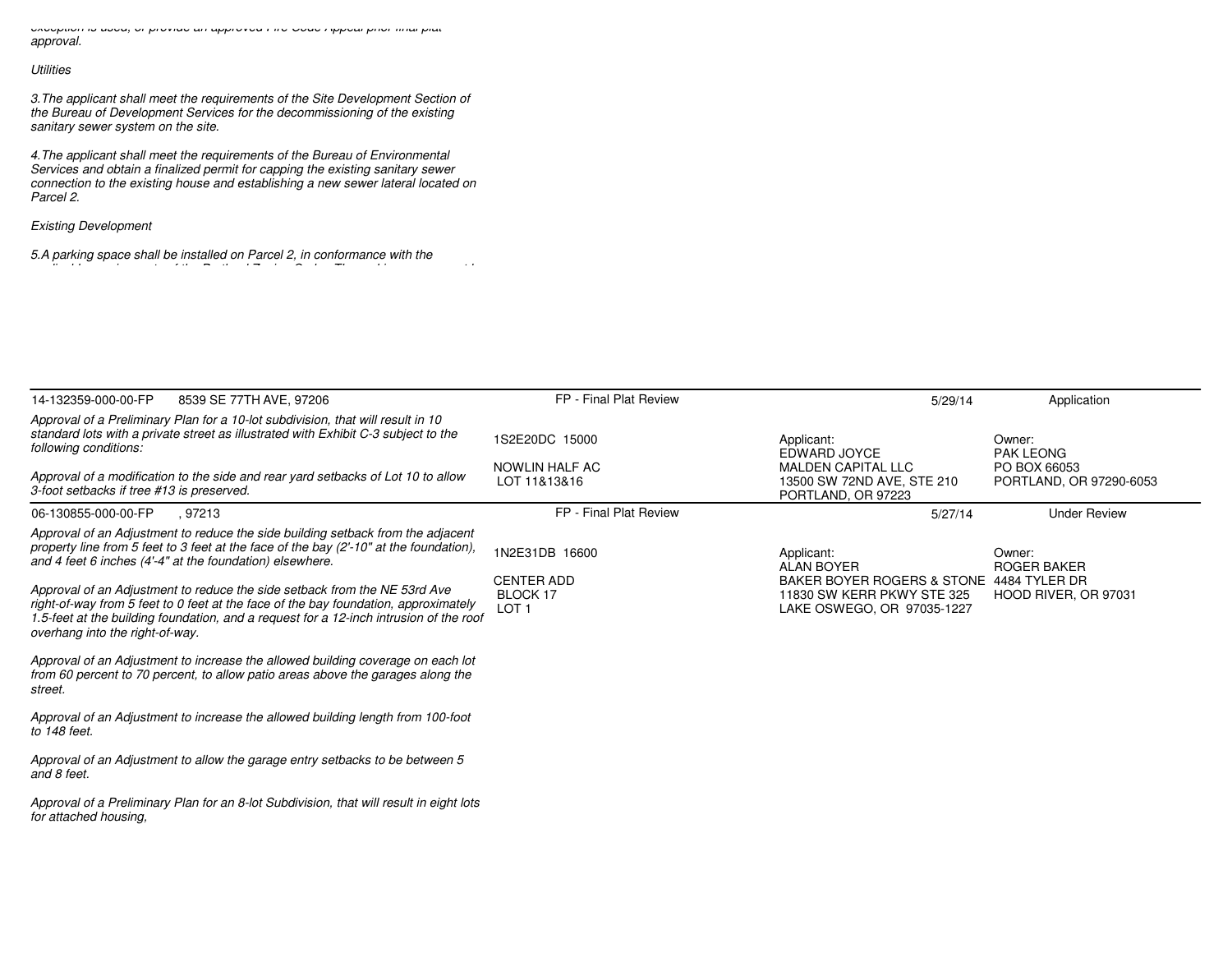**Final Plat Intakes**

From: 5/1/2014Thru: 5/31/2014 Run Date: 6/2/2014 16:16:34

| Page 3 of 6 |  |  |  |  |
|-------------|--|--|--|--|
|-------------|--|--|--|--|

|                                            |                                                              | <b>Work</b>                                           | <b>Date</b>                                    | <b>Date</b>                                   |
|--------------------------------------------|--------------------------------------------------------------|-------------------------------------------------------|------------------------------------------------|-----------------------------------------------|
| <b>Case Number</b>                         | <b>Address</b>                                               | Proposed                                              | Rec'd<br><b>Type of Use</b>                    | <b>Issued</b><br><b>Status</b>                |
| 14-115976-000-00-FP                        | 8811 SE BROOKLYN ST, 97266                                   | FP - Final Plat Review                                | 5/22/14                                        | <b>Under Review</b>                           |
| Final Plat to create three lots.           |                                                              |                                                       |                                                |                                               |
|                                            |                                                              | 1S2E09BD 05600                                        | Applicant:<br><b>KEVIN PARTAIN</b>             | Owner:<br><b>GROUND BREAKERS</b>              |
|                                            |                                                              | <b>JOHNSTON AC</b>                                    | <b>URBAN VISIONS</b>                           | CONSTRUCTION                                  |
|                                            |                                                              | BLOCK <sub>3</sub>                                    | 223 NE 56TH AVE                                | 6045 SE STARK ST                              |
|                                            |                                                              | W 75' OF LOT 8                                        | PORTLAND OR 97213                              | PORTLAND, OR 97215-1933                       |
| 14-100630-000-00-FP                        | 4725 N CONGRESS AVE, 97217                                   | FP - Final Plat Review                                | 5/22/14                                        | <b>Under Review</b>                           |
| Final Plat for a 2 Parcel Partition        |                                                              |                                                       |                                                |                                               |
|                                            |                                                              | 1N1E22BD 00800                                        | Applicant:<br>ROB HUMPHREY                     | Owner:<br><b>BRISTOL CREEK HOMES</b>          |
|                                            |                                                              | <b>CLIFFORD ADD</b>                                   | <b>FASTER PERMITS</b>                          | 3055 NW YEON AVE #81                          |
|                                            |                                                              | BLOCK 19<br>LOT <sub>6</sub>                          | 14334 NW EAGLERIDGE LANE<br>PORTLAND, OR 97229 | PORTLAND, OR 97210-1519                       |
| 06-143592-000-00-FP                        | 8141 SE 162ND AVE, 97236                                     | FP - Final Plat Review                                | 5/20/14                                        | Application                                   |
|                                            | Final Plat to create a 36 lot subdivision with a new street. |                                                       |                                                |                                               |
|                                            |                                                              | 1S2E24DD 00301                                        | Applicant:<br>Mike Coyle                       | Owner:<br>PEACH TREE MEADOWS LLC              |
|                                            |                                                              | SECTION 24 1S 2E                                      | <b>Faster Permits</b>                          | 3140 SE HAWTHORNE BLVD                        |
|                                            |                                                              | <b>TL 301</b>                                         | 14334 NW EAGLERIDGE LANE                       | PORTLAND, OR 97214-4123                       |
|                                            |                                                              | 6.40 ACRES<br>POTENTIAL ADDITIONAL TAX \$37<br>469.83 | PORTLAND, OR 97229                             |                                               |
| 06-181251-000-01-FP                        |                                                              | FP - Final Plat Review                                | 5/20/14                                        | <b>Under Review</b>                           |
| Final Plat to create two lots.             |                                                              |                                                       |                                                |                                               |
|                                            |                                                              | 1N2E32BA 00602                                        | Applicant:                                     | Owner:                                        |
|                                            |                                                              |                                                       | <b>KRISTINE MCMAHON</b>                        | <b>COLBYCO CUSTOM</b>                         |
|                                            |                                                              | PARTITION PLAT 2003-49                                | <b>WB WELLS ASSOCIATES</b>                     | CONSTRUCTION                                  |
|                                            |                                                              | LOT <sub>2</sub>                                      | 4230 NE FREMONT ST<br>PORTLAND, OR 97213       | 1541 SE PLEASANT VIEW DR<br>GRESHAM, OR 97080 |
|                                            |                                                              |                                                       |                                                | Owner:<br>$\sqcup$ C                          |
|                                            |                                                              |                                                       |                                                | 1541 SE PLEASANT VIEW DR<br>GRESHAM, OR 97080 |
| 13-209049-000-00-FP<br>FP TO CREATE 2 LOTS | 3671 SW BAIRD ST, 97219                                      | FP - Final Plat Review                                | 5/19/14                                        | <b>Under Review</b>                           |
|                                            |                                                              | 1S1E29BD 03400                                        | Applicant:<br><b>STAN ANDERSON</b>             | Owner:<br><b>BAIRD STREET DEVELOPMENT</b>     |
|                                            |                                                              | <b>BRUGGER VIEW</b>                                   | <b>BAIRD STREET DEVELOPMENT</b>                | <b>LLC</b>                                    |
|                                            |                                                              | <b>BLOCK1</b>                                         | <b>LLC</b>                                     | 3560 SW ALICE ST                              |
|                                            |                                                              | LOT <sub>13</sub>                                     | 3560 SW ALICE ST<br>PORTLAND OR 97219          | PORTLAND, OR 97219                            |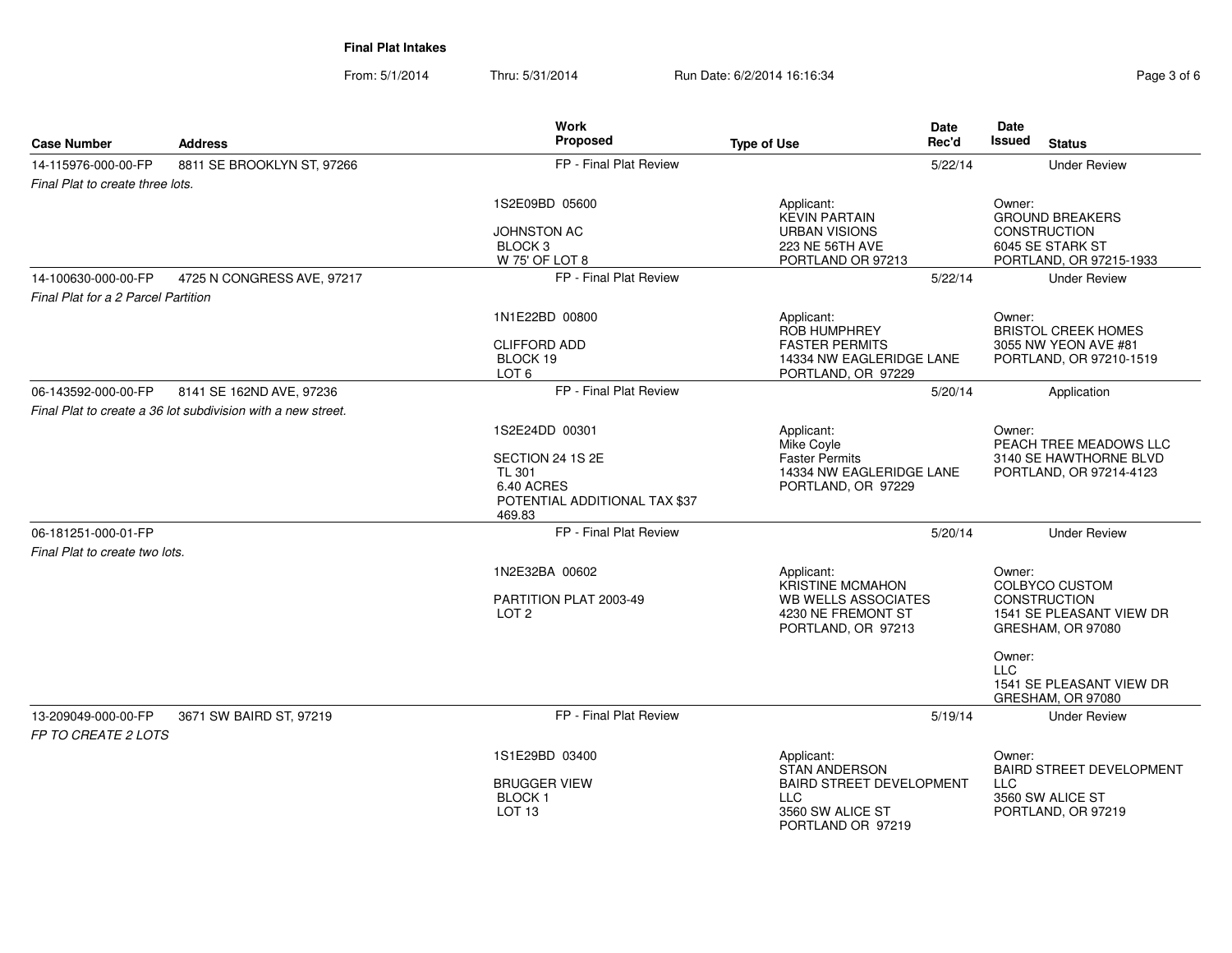**Final Plat Intakes**

| <b>Case Number</b>                         | <b>Address</b>                                                                                                                                                                                                                                                                                                                                                                                                                                                                                                                                                                                                                                                                                                                                                                                                                                                                                                                                                                                                                                                                    | Work<br><b>Proposed</b>                 | <b>Type of Use</b>                                       | Date<br>Rec'd | Date<br>Issued                                                        | <b>Status</b>             |
|--------------------------------------------|-----------------------------------------------------------------------------------------------------------------------------------------------------------------------------------------------------------------------------------------------------------------------------------------------------------------------------------------------------------------------------------------------------------------------------------------------------------------------------------------------------------------------------------------------------------------------------------------------------------------------------------------------------------------------------------------------------------------------------------------------------------------------------------------------------------------------------------------------------------------------------------------------------------------------------------------------------------------------------------------------------------------------------------------------------------------------------------|-----------------------------------------|----------------------------------------------------------|---------------|-----------------------------------------------------------------------|---------------------------|
| 13-187794-000-00-FP                        | 7116 N MONTANA AVE, 97217                                                                                                                                                                                                                                                                                                                                                                                                                                                                                                                                                                                                                                                                                                                                                                                                                                                                                                                                                                                                                                                         | FP - Final Plat Review                  |                                                          | 5/15/14       |                                                                       | <b>Under Review</b>       |
|                                            | Approval of a Preliminary Plan for a 8-lot subdivision that will result in 8-lots for<br>detached, attached, or duplex units; and a tract for a private street/shared court,<br>as illustrated with Exhibit C.3, subject to the following conditions:                                                                                                                                                                                                                                                                                                                                                                                                                                                                                                                                                                                                                                                                                                                                                                                                                             | 1N1E15BB 09900                          | Applicant:<br><b>MARK LISAC</b>                          |               | Owner:                                                                | <b>LISAC BROTHERS</b>     |
| A. The final plat must show the following: |                                                                                                                                                                                                                                                                                                                                                                                                                                                                                                                                                                                                                                                                                                                                                                                                                                                                                                                                                                                                                                                                                   | good Morning Add<br>BLOCK 15<br>LOT 7&8 | <b>LISAC BROTHERS</b><br>CONSTRUCTION INC<br>PO Box 2422 |               | PO BOX 2422                                                           | CLACKAMAS, OR 97015-2422  |
| labeled as "Public Sewer Easement to COP". | 1.A public sanitary sewer easement, granted to the City of Portland, shall be<br>shown over the relevant portions of the private street/shared court, to the<br>satisfaction of the Bureau of Environmental Services. The easement must be                                                                                                                                                                                                                                                                                                                                                                                                                                                                                                                                                                                                                                                                                                                                                                                                                                        | S 1/2 OF LOT 9                          | CLACKAMAS OR 97015                                       |               | Owner:<br>CONSTRUCTION INC<br>PO BOX 2422<br>CLACKAMAS, OR 97015-2422 |                           |
|                                            | 2. The private street tract shall be named, with approval from the City Engineer,<br>and noted on the plat as "Tract A: Private Shared Court name of street".                                                                                                                                                                                                                                                                                                                                                                                                                                                                                                                                                                                                                                                                                                                                                                                                                                                                                                                     |                                         |                                                          |               | Owner:                                                                | WILSON CO CONTRACTORS INC |
| street tract.                              | 3.A Public Access Easement must be shown over the sidewalk portion(s) of the                                                                                                                                                                                                                                                                                                                                                                                                                                                                                                                                                                                                                                                                                                                                                                                                                                                                                                                                                                                                      |                                         |                                                          |               | PO BOX 2422                                                           | CLACKAMAS, OR 97015-2422  |
| no.                                        | 4.A recording block for each of the legal documents such as maintenance<br>agreement(s), acknowledgement of special land use conditions, or Declarations<br>of Covenants, Conditions, and Restrictions (CC&Rs) as required by Conditions<br>B.10 and B.11 below. The recording block(s) shall, at a minimum, include<br>language substantially similar to the following example: "A Declaration of<br>Maintenance Agreement for (name of feature) has been recorded as document<br>_, Multnomah County Deed Records."                                                                                                                                                                                                                                                                                                                                                                                                                                                                                                                                                             |                                         |                                                          |               |                                                                       |                           |
|                                            | B. The following must occur prior to Final Plat approval:                                                                                                                                                                                                                                                                                                                                                                                                                                                                                                                                                                                                                                                                                                                                                                                                                                                                                                                                                                                                                         |                                         |                                                          |               |                                                                       |                           |
| Streets                                    |                                                                                                                                                                                                                                                                                                                                                                                                                                                                                                                                                                                                                                                                                                                                                                                                                                                                                                                                                                                                                                                                                   |                                         |                                                          |               |                                                                       |                           |
| Transportation.                            | 1. The applicant shall providing a bond and contract for the sidewalk<br>improvements along N Montana Avenue to the satisfaction of Portland                                                                                                                                                                                                                                                                                                                                                                                                                                                                                                                                                                                                                                                                                                                                                                                                                                                                                                                                      |                                         |                                                          |               |                                                                       |                           |
| wide, is allowed within the fence].        | 2. The applicant shall submit an application for a Site Development Permit for<br>construction of the private street/shared court and related site development<br>improvements. Street design plans must be prepared by, or under the direction<br>of, an Oregon licensed civil engineer. The plans must be in substantial<br>conformance with Exhibits C.5, C.7, and C.12 and the Private Street<br>Administrative Rule. In addition, the street shall include the following:<br>"One visitor parking space, a minimum 255-square foot grassy area, four<br>minimum 15-square foot tree planters, four minimum 50-square foot landscape<br>planters, vertical curbing along the east perimeter of the clear zone and visitor<br>parking space to restrict vehicle access to the alley, and solid wood fencing along<br>the east perimeter of the shared court [one pedestrian gate, no more than 5-feet<br>"The tree species in the tree planters must meet the standards in Section III-I-2<br>of the Private Street Administrative Rule to the satisfaction of Urban Forestry. |                                         |                                                          |               |                                                                       |                           |
| <b>Fnvironmental Services</b>              | 3.As part of the Site Development Permit for the shared court, the applicant<br>must remove the undocumented fill within the shared court and replace it with an<br>appropriate structural fill material to ensure the shared court can be safely<br>developed with pervious pavement to the satisfaction of Site Development and                                                                                                                                                                                                                                                                                                                                                                                                                                                                                                                                                                                                                                                                                                                                                 |                                         |                                                          |               |                                                                       |                           |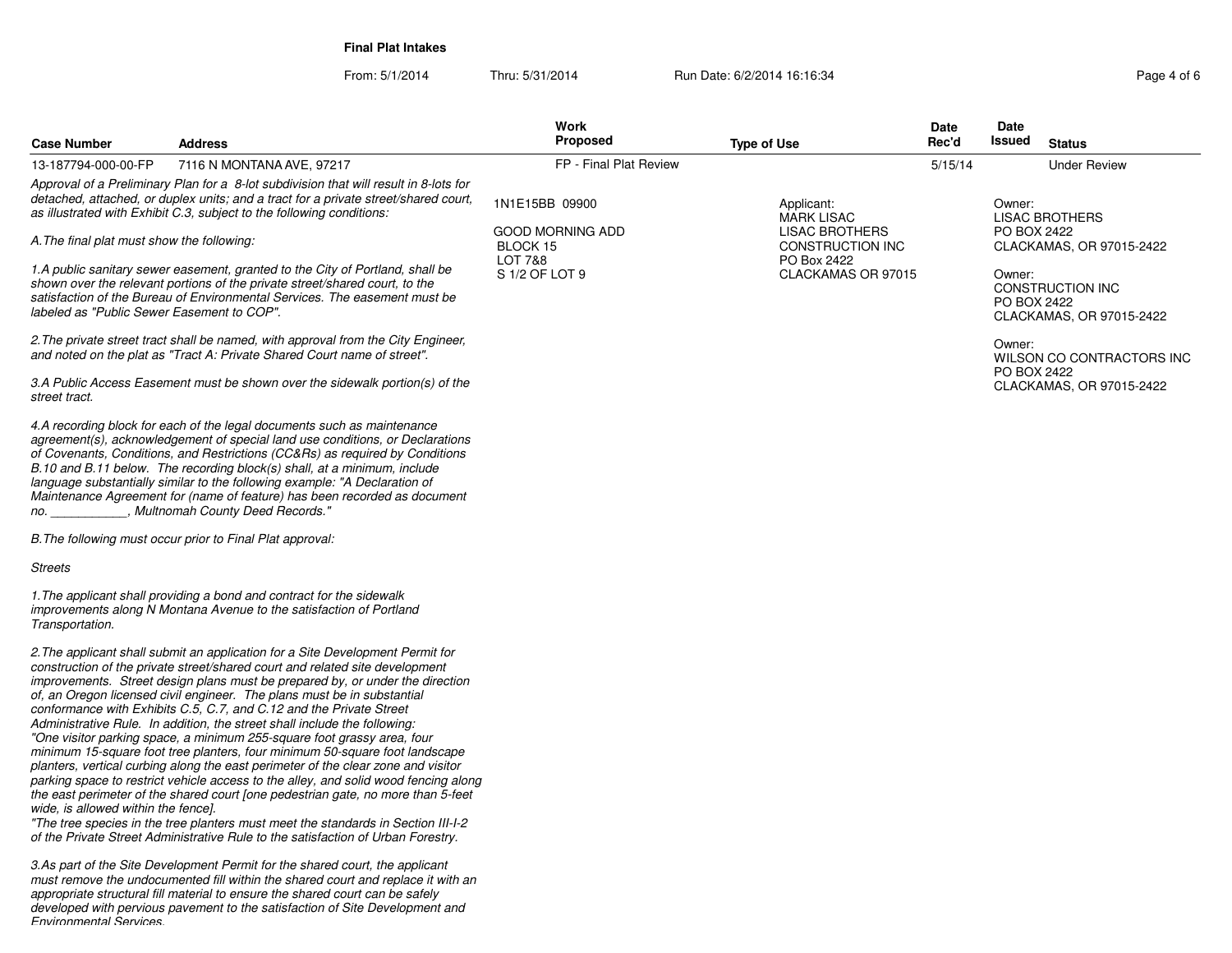*4.The applicant shall furnish a financial guarantee of performance, as approved by the Bureau of Development Services, for 125 percent of the estimated*construction cost for the private street/shared court and all required site<br>development improvements. The applicant shall provide an engineer's estimate of<br>the costs of performance including the costs for temporary erosion *measures required during construction. The financial guarantee of performance shall be accompanied by a performance agreement with the Bureau of Development Services to complete the required improvements.*

| 06-106436-000-00-FP                                       | 7615 SE 162ND AVE, 97236                                                            | FP - Final Plat Review                          | 5/13/14                                                                                                        | <b>Under Review</b>                                                                    |
|-----------------------------------------------------------|-------------------------------------------------------------------------------------|-------------------------------------------------|----------------------------------------------------------------------------------------------------------------|----------------------------------------------------------------------------------------|
| <b>FINAL PLAT TO CREATE 21 LOTS</b>                       |                                                                                     |                                                 |                                                                                                                |                                                                                        |
|                                                           |                                                                                     | 1S2E24DA 00101                                  | Applicant:<br><b>NORMAN FARIS</b>                                                                              | Owner:<br><b>AZIZ FARIS</b>                                                            |
|                                                           |                                                                                     | PARTITION PLAT 1998-32                          | <b>VALAR LLC</b>                                                                                               | 11725 SE IDLEMAN RD                                                                    |
|                                                           |                                                                                     | LOT <sub>1</sub>                                | 8755 SE MARGIE WAY<br>HAPPY VALLEY OR 97086                                                                    | HAPPY VALLEY, OR 97086                                                                 |
| 13-236699-000-00-FP                                       | 3519 N ALBINA AVE, 97227                                                            | FP - Final Plat Review                          | 5/8/14                                                                                                         | <b>Under Review</b>                                                                    |
| Land Division Partition to create 2-lots.                 |                                                                                     |                                                 |                                                                                                                |                                                                                        |
|                                                           |                                                                                     | 1N1E27BA 00300                                  | Applicant:<br><b>STEVE BUCKLES</b>                                                                             | Owner:<br><b>RY KOTEEN</b>                                                             |
|                                                           |                                                                                     | <b>MULTNOMAH</b>                                | REPETTO AND ASSOCIATES INC                                                                                     | 3519 N ALBINA AVE                                                                      |
|                                                           |                                                                                     | BLOCK 36                                        | 12730 SE STARK ST                                                                                              | PORTLAND, OR 97227                                                                     |
| 06-159329-000-01-FP                                       | 6005 SE 145TH AVE, 97236                                                            | <b>LOT 19</b><br>FP - Final Plat Review         | PORTLAND OR 97233<br>5/7/14                                                                                    | <b>Under Review</b>                                                                    |
|                                                           | Final Plat to create a 15 lot subdivision with a new street and flood hazard tract. |                                                 |                                                                                                                |                                                                                        |
|                                                           |                                                                                     |                                                 |                                                                                                                |                                                                                        |
|                                                           |                                                                                     | 1S2E13C 01000                                   | Applicant:<br>SLAVIC KOTSYUBCHUK                                                                               | Owner:<br>MORTGAGE FUNDING LLC                                                         |
|                                                           |                                                                                     | <b>JOHNSON CREEK PK</b>                         | PO BOX 2281                                                                                                    | 11150 SW RIVERWOOD RD                                                                  |
|                                                           |                                                                                     | LOT 8 TL 1000                                   | CLACKAMAS OR 97015                                                                                             | PORTLAND, OR 97219-8444                                                                |
|                                                           |                                                                                     |                                                 | Applicant:<br><b>SURESH PARANJPE</b><br>MORTGAGE FUNDING, INC<br>11150 SW RIVERWOOD ROAD<br>PORTLAND, OR 97219 |                                                                                        |
| 13-165107-000-00-FP<br><b>FINAL PLAT TO CREATE 3 LOTS</b> | 11563 NE GLENN WIDING DR. 97220                                                     | FP - Final Plat Review                          | 5/5/14                                                                                                         | <b>Under Review</b>                                                                    |
|                                                           |                                                                                     | 1N2E15AC 00400                                  | Applicant:<br>MICHAEL JENKINS                                                                                  | Owner:<br>MICHAEL JENKINS                                                              |
|                                                           |                                                                                     | INT'L CORPORATE CTR NO 2<br>LOT 3 EXC PT IN HWY | MAJ DEVELOPMENT<br><b>CORPORATION</b><br>300 W 15TH ST SUITE 200<br>VANCOUVER WA 98660                         | <b>MAJ DEVELOPMENT</b><br>CORPORATION<br>300 W 15TH ST SUITE 200<br>VANCOUVER WA 98660 |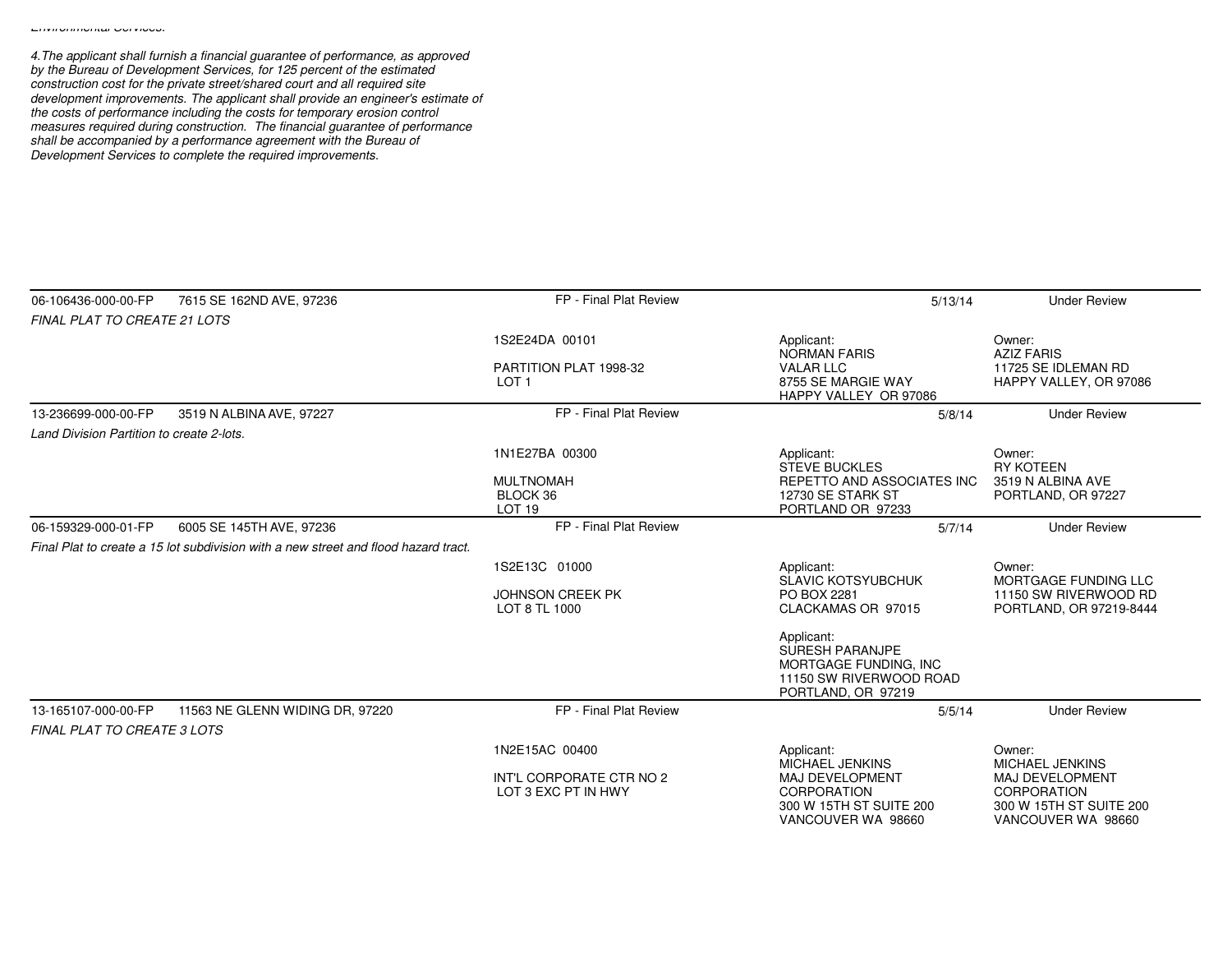**Final Plat Intakes**

From: 5/1/2014Thru: 5/31/2014 Run Date: 6/2/2014 16:16:34

| Page 6 of 6 |  |  |
|-------------|--|--|

| <b>Case Number</b>  | <b>Address</b>                                                | <b>Work</b><br>Proposed      | <b>Type of Use</b>                | <b>Date</b><br>Rec'd | Date<br>Issued<br><b>Status</b>                                              |
|---------------------|---------------------------------------------------------------|------------------------------|-----------------------------------|----------------------|------------------------------------------------------------------------------|
| 13-153470-000-00-FP | 6806 N AMHERST ST. 97203                                      | FP - Final Plat Review       |                                   | 5/1/14               | <b>Under Review</b>                                                          |
|                     | Final Plat to create two lots. One standard and one flag lot. |                              |                                   |                      |                                                                              |
|                     |                                                               | 1N1E07CB 06100               | Applicant:<br><b>ANNE GALISKY</b> |                      | Owner:<br>REBECCA SHINE                                                      |
|                     |                                                               | WILLAMETTE BLVD AC           | 619 NE GRAHAM ST                  |                      | 619 NE GRAHAM ST                                                             |
|                     |                                                               | BLOCK 3<br>LOT <sub>10</sub> | PORTLAND, OR 97212                |                      | PORTLAND, OR 97212-3105                                                      |
|                     |                                                               |                              |                                   |                      | Owner:<br><b>ANNE GALISKY</b><br>619 NE GRAHAM ST<br>PORTLAND, OR 97212-3105 |
|                     | Total # of FP FP - Final Plat Review permit intakes: 14       |                              |                                   |                      |                                                                              |

**Total # of Final Plat intakes: 14**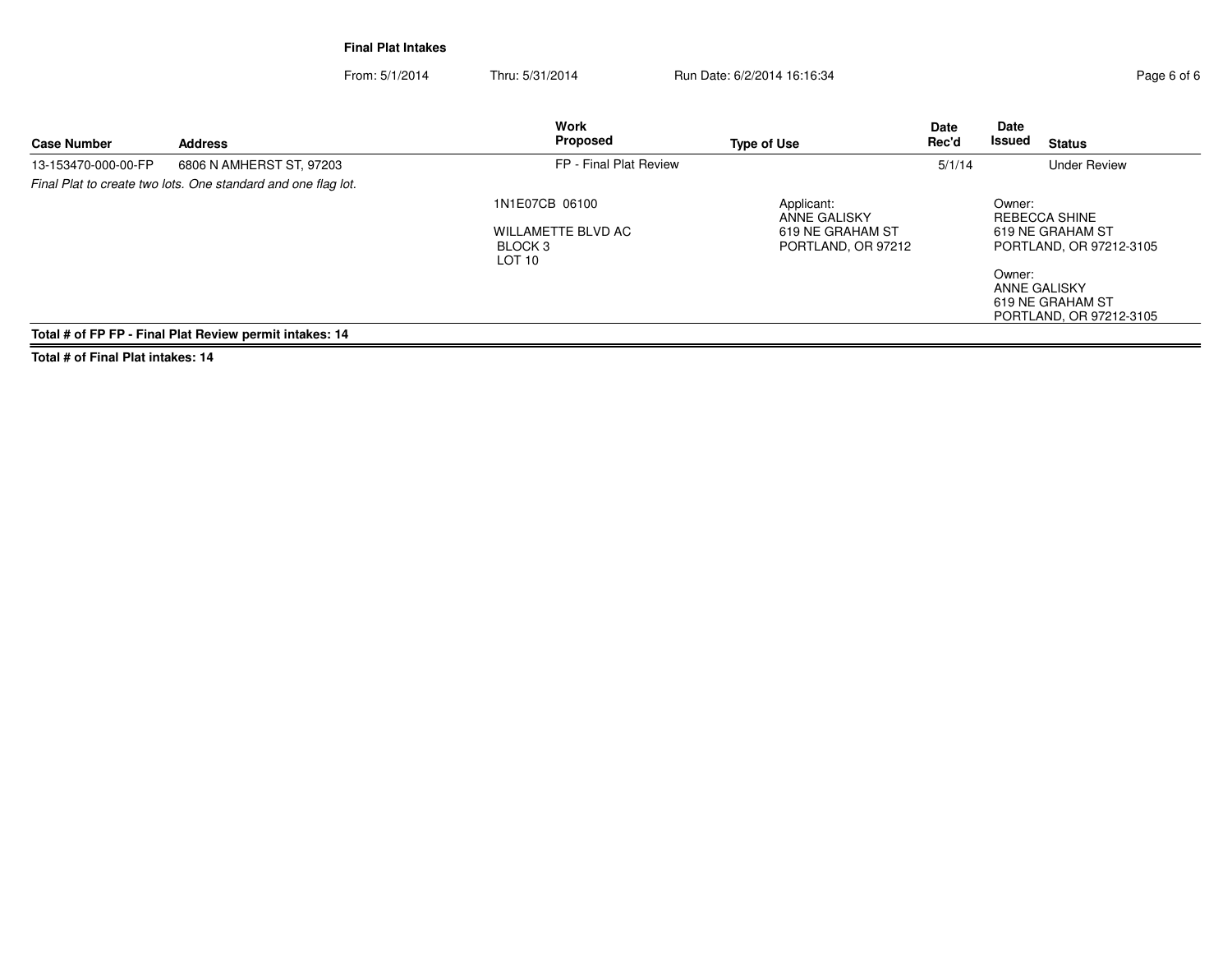From: 5/1/2014Thru: 5/31/2014 Run Date: 6/2/2014 16:16:34 Research 2010 19

| <b>Case Number</b>                      | <b>Address</b>                                                                                                                                                  | <b>Work</b><br>Proposed                                                                             | <b>Type of Use</b>                                                                                        | Date<br>Rec'd | Date<br>Issued<br><b>Status</b>                                                  |
|-----------------------------------------|-----------------------------------------------------------------------------------------------------------------------------------------------------------------|-----------------------------------------------------------------------------------------------------|-----------------------------------------------------------------------------------------------------------|---------------|----------------------------------------------------------------------------------|
| 14-151939-000-00-LU                     | 8235 NE AIRPORT WAY, 97220                                                                                                                                      | AD - Adjustment                                                                                     | Type 2 procedure                                                                                          | 5/2/14        | <b>Unnecessary Review</b>                                                        |
|                                         | Adjustment to increase height of mounting device for existing cellular facility (new<br>antennas) from 10 feet above the roof to approximately 15 feet.         | 1N2E09C 00700<br>SECTION 09 1N 2E<br>TL 700 7.27 ACRES                                              | Applicant:<br><b>NATHAN DUNN</b><br>NEW CINGULAR WIRELESS PCS<br>LLC ATT MOBILITY<br>19801 SW 72ND AVE    |               | Owner:<br>PORT OF PORTLAND(LEASED<br>8235 NE AIRPORT WAY<br>PORTLAND, OR 97220   |
|                                         |                                                                                                                                                                 |                                                                                                     | TUALATIN OR 97062                                                                                         |               | Owner:<br>SHERATON PORTLAND AIRPORT<br>8235 NE AIRPORT WAY<br>PORTLAND, OR 97220 |
| 14-153473-000-00-LU                     | 7601 SE 28TH AVE, 97202                                                                                                                                         | AD - Adjustment                                                                                     | Type 2 procedure                                                                                          | 5/7/14        | Pending                                                                          |
|                                         | Adjusting the 25' front setback requirement found in 33.540.030                                                                                                 |                                                                                                     |                                                                                                           |               |                                                                                  |
|                                         |                                                                                                                                                                 | 1S1E24BD 14100<br><b>EASTMORELAND</b><br>BLOCK <sub>3</sub><br>N 10' OF LOT 19<br>LOT <sub>20</sub> | Applicant:<br><b>MARY HOGUE</b><br><b>MKM ARCHITECTURE</b><br>3304 SE 52ND AVE<br>PORTLAND OR 97206       |               | Owner:<br><b>WALTER P ROBERTSON</b><br>7601 SE 28TH AVE<br>PORTLAND, OR 97202    |
| 14-153480-000-00-LU                     | 332 NE 82ND AVE, 97220                                                                                                                                          | AD - Adjustment                                                                                     | Type 2 procedure                                                                                          | 5/7/14        | Incomplete                                                                       |
| Adjusting the parking area landscaping. |                                                                                                                                                                 |                                                                                                     |                                                                                                           |               |                                                                                  |
|                                         |                                                                                                                                                                 | 1N2E33CB 07900<br><b>TERRACE PK</b><br>BLOCK 16<br>LOT 8 EXC PT IN ST                               | Applicant:<br>THAO VAN VU<br>4016 NE 42ND AVE<br>PORTLAND, OR 97213-1012                                  |               | Owner:<br>THAO VAN VU<br>4016 NE 42ND AVE<br>PORTLAND, OR 97213-1012             |
| 14-154451-000-00-LU                     | 3001 NE 148TH AVE, 97230                                                                                                                                        | AD - Adjustment                                                                                     | Type 2 procedure                                                                                          | 5/8/14        | Incomplete                                                                       |
|                                         | Adjustment to exceed the max. limit of dwelling units per structure from 8 to 24,<br>for two respective residential buildings on the site (Section 33.120.200). | 1N2E25BA 01600<br>SECTION 25 1N 2E<br>TL 1600 0.99 ACRES<br>SPLIT MAP R318772 (R942252480)          | Applicant:<br><b>CHET ANTONSEN</b><br>62765 POWELL BUTTE HWY<br><b>BEND, OR 97701</b>                     |               | Owner:<br>MARY B VAN BUREN<br><b>PO BOX 494</b><br>MEAD, CO 80542                |
| 14-154984-000-00-LU                     | 2506 NE 47TH AVE, 97213                                                                                                                                         | AD - Adjustment                                                                                     | Type 2 procedure                                                                                          | 5/9/14        | Pending                                                                          |
| AD to setback for carport               |                                                                                                                                                                 |                                                                                                     |                                                                                                           |               |                                                                                  |
|                                         |                                                                                                                                                                 | 1N2E30CA 04700<br><b>ROSE CITY PK</b><br>BLOCK <sub>20</sub><br>LOT 7&8 TL 4200                     | Applicant:<br><b>CHRISTIAN SCOTT</b><br>2506 NE 47TH AVE<br>PORTLAND, OR 97213-1918                       |               | Owner:<br><b>CHRISTIAN SCOTT</b><br>2506 NE 47TH AVE<br>PORTLAND, OR 97213-1918  |
| 14-154774-000-00-LU                     | 3717 SE 174TH AVE, 97236                                                                                                                                        | AD - Adjustment                                                                                     | Type 2 procedure                                                                                          | 5/9/14        | Pending                                                                          |
|                                         |                                                                                                                                                                 | 1S3E07DB 06300<br><b>SHANNON PARK</b><br>LOT <sub>5</sub><br>INC UND INT TRACT A                    | Applicant:<br>EDWARD RADULESCU<br><b>EPR DESIGN</b><br>919 NE 19TH AVE SUITE 155<br>PORTLAND OREGON 97232 |               | Owner:<br><b>OLIVIA H RIVERA</b><br>3717 SE 174TH AVE<br>PORTLAND, OR 97236-1253 |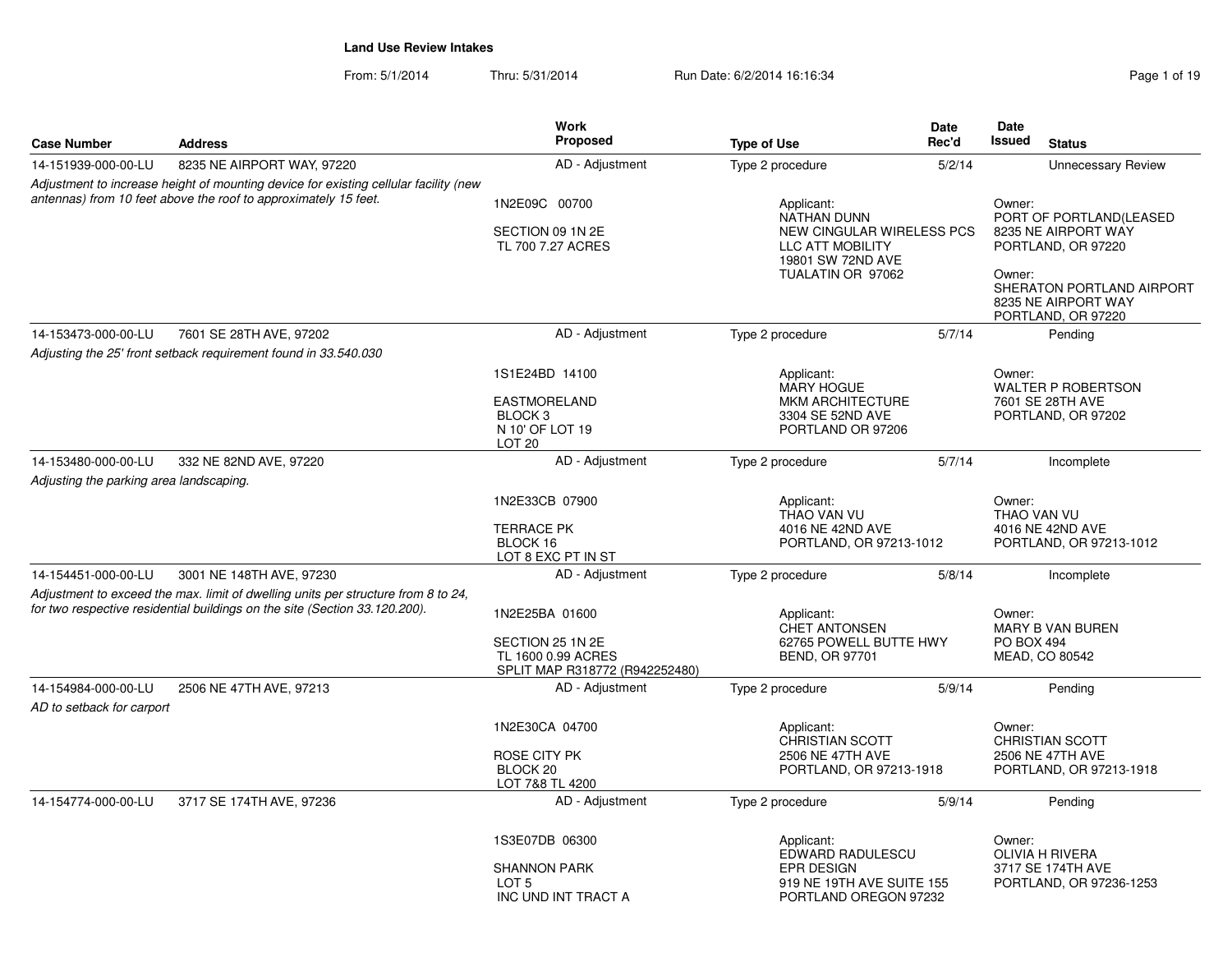From: 5/1/2014Thru: 5/31/2014 **Run Date: 6/2/2014 16:16:34** Page 2 of 2 of 2 of 2 of 2 of 1919 Page

| Page 2 of 19 |  |  |  |  |  |
|--------------|--|--|--|--|--|
|--------------|--|--|--|--|--|

| <b>Case Number</b>                               | <b>Address</b>                                                                                                                                                                                                                                                                                                                           | <b>Work</b><br><b>Proposed</b>                                                               |                                                                                                                                        | <b>Date</b><br>Rec'd                                                          | Date<br><b>Issued</b><br><b>Status</b>                                              |
|--------------------------------------------------|------------------------------------------------------------------------------------------------------------------------------------------------------------------------------------------------------------------------------------------------------------------------------------------------------------------------------------------|----------------------------------------------------------------------------------------------|----------------------------------------------------------------------------------------------------------------------------------------|-------------------------------------------------------------------------------|-------------------------------------------------------------------------------------|
| 14-155966-000-00-LU                              | 6120 NE 22ND AVE, 97211                                                                                                                                                                                                                                                                                                                  | AD - Adjustment                                                                              | <b>Type of Use</b><br>Type 2 procedure                                                                                                 |                                                                               | Pending                                                                             |
|                                                  | The applicant is requesting an Adjustment to reduce the required side (north)                                                                                                                                                                                                                                                            |                                                                                              |                                                                                                                                        | 5/13/14                                                                       |                                                                                     |
| (east) of the ADU structure.                     | building setback from 5 feet to 1.5 feet and reduce the required setback for the<br>eave from 4 feet to 6 inches for a new detached Accessory Dwelling Unit (ADU).<br>The existing detached garage will be removed and replaced with a single-story,<br>360 square foot ADU. A parking space will be provided off the alley, at the back | 1N1E14DA 15200<br><b>IRVINGTON PK</b><br>BLOCK <sub>9</sub><br>LOT 23&25                     | Applicant:<br><b>SCHUYLER SMITH</b><br><b>POLYPHON ARCHITECTURE &amp;</b><br>DESIGN, LLC<br>412 NW COUCH ST #309<br>PORTLAND, OR 97209 | Owner:<br><b>MARC B PETERS</b><br>6120 NE 22ND AVE<br>PORTLAND, OR 97211-5444 |                                                                                     |
| 14-156016-000-00-LU                              | 2703 NE 35TH AVE, 97212                                                                                                                                                                                                                                                                                                                  | AD - Adjustment                                                                              | Type 2 procedure                                                                                                                       | 5/13/14                                                                       | Pending                                                                             |
| Proposal to convert basement to an ADU.          |                                                                                                                                                                                                                                                                                                                                          |                                                                                              |                                                                                                                                        |                                                                               |                                                                                     |
|                                                  |                                                                                                                                                                                                                                                                                                                                          | 1N1E25AC 09700<br><b>HOLLYROOD</b><br><b>BLOCK7</b><br><b>LOT 10</b>                         | Applicant:<br><b>LINDA WALL</b><br>2703 NE 35TH AVE<br>PORTLAND, OR 97212                                                              |                                                                               | Owner:<br>LINDA C WALL<br>2703 NE 35TH AVE<br>PORTLAND, OR 97212-2711               |
| 14-156689-000-00-LU                              | 1414 NE MORGAN ST, 97211                                                                                                                                                                                                                                                                                                                 | AD - Adjustment                                                                              | Type 2 procedure                                                                                                                       | 5/14/14                                                                       | Pending                                                                             |
| Setback AD for conversion of garage to ADU       |                                                                                                                                                                                                                                                                                                                                          |                                                                                              |                                                                                                                                        |                                                                               |                                                                                     |
|                                                  |                                                                                                                                                                                                                                                                                                                                          | 1N1E14AB 06000<br>LOWELL ADD<br><b>BLOCK 5</b><br>INC PT VAC ALLEY LOT 7<br>W 20' OF LOT 8&9 | Applicant:<br>Dave Spitzer<br>DMS Architects Inc.<br>2325 NE 19TH AVE<br>PORTLAND, OR 97212                                            |                                                                               | Owner:<br><b>ANNIE R ROBB</b><br>1414 NE MORGAN ST<br>PORTLAND, OR 97211-4770       |
| 14-156604-000-00-LU                              | 2335 SW 19TH AVE, 97201                                                                                                                                                                                                                                                                                                                  | AD - Adjustment                                                                              | Type 2 procedure                                                                                                                       | 5/14/14                                                                       | Pendina                                                                             |
| garage in setback to attached garage in setback. | Adjustments to side and rear setbacks for conversion of conforming detached                                                                                                                                                                                                                                                              | 1S1E04CB 03200<br><b>CARTERS ADD TO P</b><br>E 85' OF S 50' OF BLOCK 86                      | Applicant:<br><b>JOHN HASENBERG</b><br>JOHN HASENBERG ARCHITECTS<br><b>PC</b><br>2104 NE 45TH AVENUE<br>PORTLAND OR 97213              |                                                                               | Owner:<br>SARAH L SCHUBERT<br>2335 SW 19TH AVE<br>PORTLAND, OR 97201                |
| 14-157370-000-00-LU                              | 5419 NE 28TH AVE, 97211                                                                                                                                                                                                                                                                                                                  | AD - Adjustment                                                                              | Type 2 procedure                                                                                                                       | 5/15/14                                                                       | Pending                                                                             |
|                                                  | Adjustment to locate proposed parking pad within front setback                                                                                                                                                                                                                                                                           |                                                                                              |                                                                                                                                        |                                                                               |                                                                                     |
|                                                  |                                                                                                                                                                                                                                                                                                                                          | 1N1E24BB 02000<br><b>INA PK</b><br><b>BLOCK4</b><br>LOT <sub>16</sub>                        | Applicant:<br><b>EDDIE HOOKER</b><br>ECOCRAFT LLC<br>3645 SE Gladstone St.<br>Portland, OR 97202                                       |                                                                               | Owner:<br><b>JENNIFER MACFARLANE</b><br>5419 NE 28TH AVE<br>PORTLAND, OR 97211-6235 |
| 14-157277-000-00-LU                              | 3028 NE COUCH ST, 97232                                                                                                                                                                                                                                                                                                                  | AD - Adjustment                                                                              | Type 2 procedure                                                                                                                       | 5/15/14                                                                       | Incomplete                                                                          |
| Adjustment to rear setback for attached garage   |                                                                                                                                                                                                                                                                                                                                          |                                                                                              |                                                                                                                                        |                                                                               |                                                                                     |
|                                                  |                                                                                                                                                                                                                                                                                                                                          | 1N1E36CA 20000<br><b>HAWTHORNES 1ST ADD</b><br>BLOCK 22<br>LOT <sub>3</sub>                  | Applicant:<br><b>CHUCK COHEN</b><br>C <sub>2</sub> DESIGN<br>1332 SE 44TH AVE<br>PORTLAND OR 97215                                     |                                                                               | Owner:<br>LINDA L BURROUGHS<br>3590 FRONT ST UNIT F<br>SAN DIEGO, CA 92103-4850     |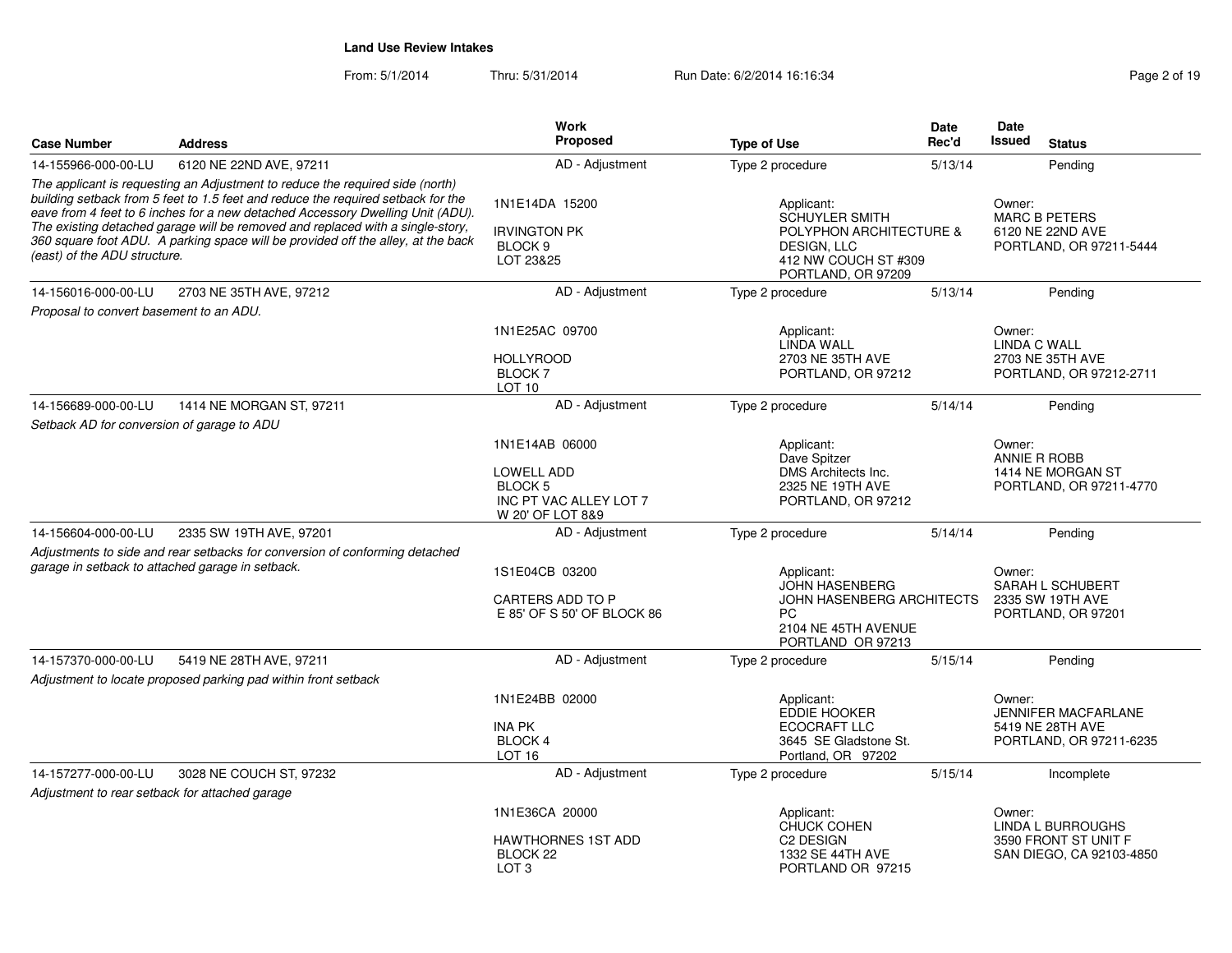From: 5/1/2014Thru: 5/31/2014 Run Date: 6/2/2014 16:16:34 Research 2010 19

|                                               |                                                                                     | <b>Work</b>                                                                 |                                                                             | Date    | <b>Date</b>                                                                      |  |
|-----------------------------------------------|-------------------------------------------------------------------------------------|-----------------------------------------------------------------------------|-----------------------------------------------------------------------------|---------|----------------------------------------------------------------------------------|--|
| <b>Case Number</b>                            | <b>Address</b>                                                                      | Proposed                                                                    | <b>Type of Use</b>                                                          | Rec'd   | <b>Issued</b><br><b>Status</b>                                                   |  |
| 14-157817-000-00-LU                           | 3338 NW FRANKLIN CT, 97210                                                          | AD - Adjustment                                                             | Type 2 procedure                                                            | 5/16/14 | Pending                                                                          |  |
|                                               | Adjust front building setback from 10 feet to 2.5 feet for new garage with exterior |                                                                             |                                                                             |         |                                                                                  |  |
| living space above.                           |                                                                                     | 1N1E29CD 12200                                                              | Applicant:                                                                  |         | Owner:                                                                           |  |
|                                               |                                                                                     | <b>WILLAMETTE HTS ADD</b><br>BLOCK 27<br>LOT <sub>7</sub>                   | ANNE D USHER<br>3338 NW FRANKLIN CT<br>PORTLAND, OR 97210-1924              |         | <b>ANDREW T USHER</b><br>3338 NW FRANKLIN CT<br>PORTLAND, OR 97210-1924          |  |
|                                               |                                                                                     |                                                                             |                                                                             |         |                                                                                  |  |
| 14-157812-000-00-LU                           | 2238 NE GLISAN ST, 97232                                                            | AD - Adjustment                                                             | Type 2 procedure                                                            | 5/16/14 | Incomplete                                                                       |  |
|                                               | Height adjustment from 45 feet to 58 feet on front of building                      |                                                                             |                                                                             |         |                                                                                  |  |
|                                               |                                                                                     | 1N1E35DA 01300                                                              | Applicant:<br>MIKE COYLE<br><b>FASTER PERMITS</b>                           |         | Owner:<br><b>MARVIN J FOUST</b>                                                  |  |
|                                               |                                                                                     | <b>BRONAUGHS ADD</b><br><b>BLOCK2</b><br>44' OF LOT 10 EXC PT IN ST         | 14334 NW EAGLERIDGE LANE<br>PORTLAND, OR 97229                              |         | 14362 SHERBROOK PL<br>LAKE OSWEGO, OR 97035-2676                                 |  |
| 14-158051-000-00-LU                           | 4504 SE WOODSTOCK BLVD, 97206                                                       | AD - Adjustment                                                             | Type 2 procedure                                                            | 5/16/14 | Pending                                                                          |  |
| Adjustment to truck loading requirement       |                                                                                     |                                                                             |                                                                             |         |                                                                                  |  |
|                                               |                                                                                     | 1S2E18CC 00300                                                              | Applicant:<br><b>SCOTT JACKSON</b>                                          |         | Owner:<br>WOODSTOCK RETAIL II LLC                                                |  |
|                                               |                                                                                     | <b>WOODSTOCK</b><br>BLOCK <sub>22</sub><br>W 85' OF LOT 3<br>W 1/2 OF LOT 4 | <b>LRS ARCHITECTS</b><br>720 NW DAVIS ST SUITE 300<br>PORTLAND, OR 97209    |         | 8129 LAKE BALLINGER WAY #104<br>EDMONDS, WA 98026-9182                           |  |
| 14-158060-000-00-LU                           | 4504 SE WOODSTOCK BLVD, 97206                                                       | AD - Adjustment                                                             | Type 2 procedure                                                            | 5/16/14 | Application                                                                      |  |
| Adjustment to ground floor window requirement |                                                                                     |                                                                             |                                                                             |         |                                                                                  |  |
|                                               |                                                                                     | 1S2E18CC 00300<br><b>WOODSTOCK</b>                                          | Applicant:<br><b>SCOTT JACKSON</b><br><b>LRS ARCHITECTS</b>                 |         | Owner:<br><b>WOODSTOCK RETAIL II LLC</b><br>8129 LAKE BALLINGER WAY #104         |  |
|                                               |                                                                                     | BLOCK <sub>22</sub><br>W 85' OF LOT 3<br>W 1/2 OF LOT 4                     | 720 NW DAVIS ST SUITE 300<br>PORTLAND, OR 97209                             |         | EDMONDS, WA 98026-9182                                                           |  |
| 14-158506-000-00-LU                           | 4709 NE 50TH PL, 97218                                                              | AD - Adjustment                                                             | Type 2 procedure                                                            | 5/19/14 | Pending                                                                          |  |
| AD to building coverage.                      |                                                                                     |                                                                             |                                                                             |         |                                                                                  |  |
|                                               |                                                                                     | 1N2E19BD 09200                                                              | Applicant:<br><b>TROY CLAYTON</b><br>7606 NE 11TH AVE<br>PORTLAND, OR 97211 |         | Owner:<br><b>SGT ED CULLY LLC</b><br>0235 SW RIDGE DR<br>PORTLAND, OR 97219-6544 |  |
| 14-158327-000-00-LU                           | 1554 N JESSUP ST, 97217                                                             | AD - Adjustment                                                             | Type 2 procedure                                                            | 5/19/14 | Pending                                                                          |  |
|                                               |                                                                                     | 1N1E16DD 14100                                                              | Applicant:<br><b>JEFF ORR</b>                                               |         | Owner:<br><b>JEFFREY R ORR</b>                                                   |  |
|                                               |                                                                                     | <b>HAVELOCK</b><br>BLOCK <sub>2</sub><br>LOT <sub>6</sub>                   | 1554 N Jessup Street<br>PORTLAN OR. 97217                                   |         | 12600 SW CRESCENT ST #401<br>BEAVERTON, OR 97005-1730                            |  |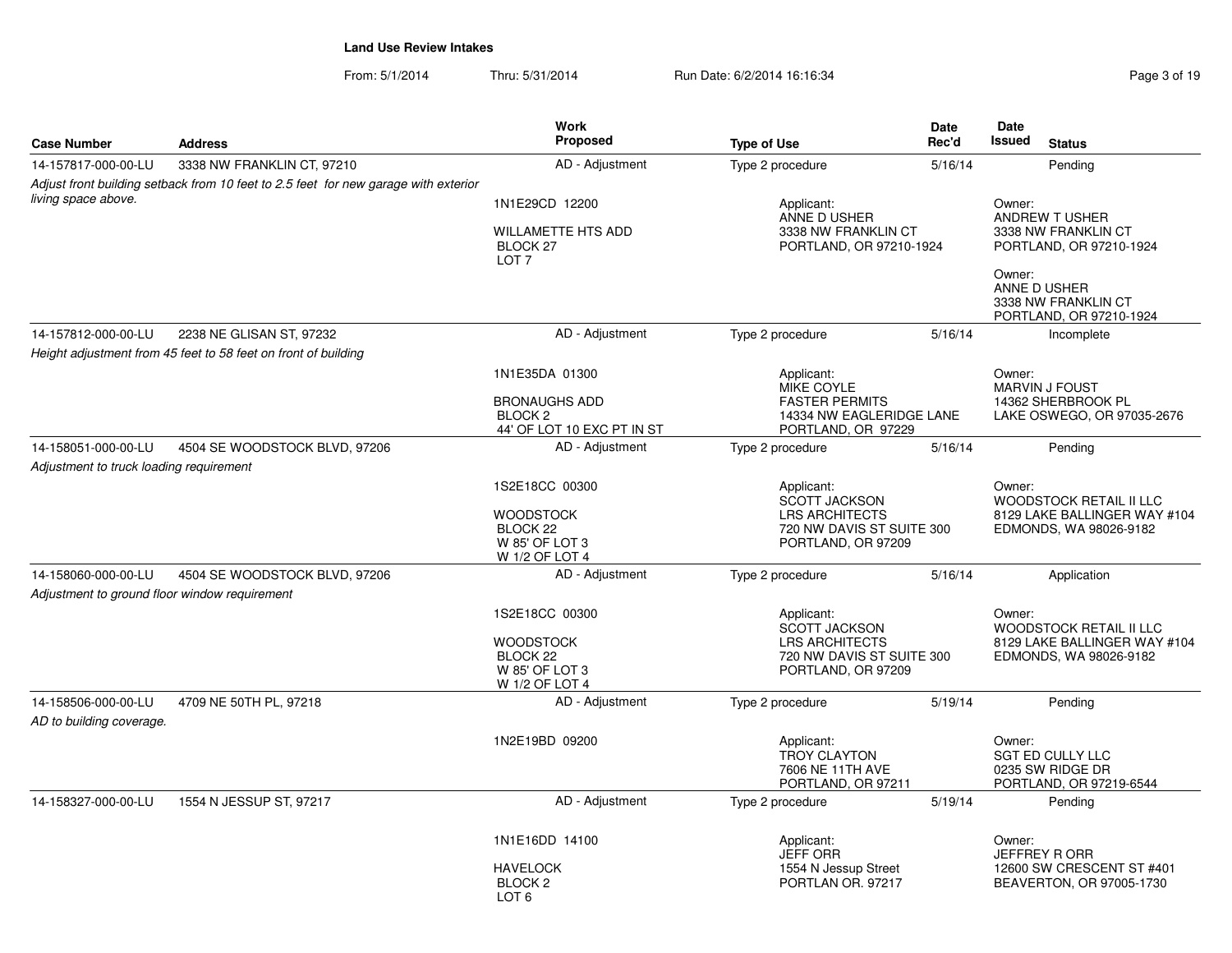From: 5/1/2014Thru: 5/31/2014 Run Date: 6/2/2014 16:16:34 Rage 4 of 19:16:34

| Page 4 of 19 |  |
|--------------|--|
|--------------|--|

| <b>Case Number</b>                          | <b>Address</b>                                                                                                                                                        | <b>Work</b><br><b>Proposed</b>                                                                                                  | <b>Type of Use</b>                                                                                | <b>Date</b><br>Rec'd | Date<br><b>Issued</b><br><b>Status</b>                                                                         |
|---------------------------------------------|-----------------------------------------------------------------------------------------------------------------------------------------------------------------------|---------------------------------------------------------------------------------------------------------------------------------|---------------------------------------------------------------------------------------------------|----------------------|----------------------------------------------------------------------------------------------------------------|
| 14-158947-000-00-LU                         | 5330 NE 109TH AVE, 97220                                                                                                                                              | AD - Adjustment                                                                                                                 | Type 2 procedure                                                                                  | 5/20/14              | Pending                                                                                                        |
|                                             | Reduce parking/landscape setback from 5 feet to 4 feet.                                                                                                               |                                                                                                                                 |                                                                                                   |                      |                                                                                                                |
|                                             |                                                                                                                                                                       | 1N2E22BA 01900<br><b>PARKROSE &amp; RPLT</b><br>BLOCK 100<br>S 59.85' OF N 119.85' OF LOT 5 EXC E 127' &<br><b>EXC PT IN ST</b> | Applicant:<br><b>Robert Kabusreiter</b><br>7705 SW Norwood<br>Tualatin, 97062                     |                      | Owner:<br><b>GARY EFFENBERGER</b><br><b>BODEN STORE FIXTURES INC</b><br>5335 NE 109TH AVE<br>PORTLAND OR 97220 |
| 14-159475-000-00-LU                         | 3103 NW WILSON ST - Unit A, 97210                                                                                                                                     | AD - Adjustment                                                                                                                 | Type 2 procedure                                                                                  | 5/21/14              | Application                                                                                                    |
| <b>Accessory Dwelling Unit</b>              | Adjustment request to 33.205.030.-Design Standards for Roof pitch, windows and<br>eaves, and exterior finish materials and trim to convert existing shop to an        | 1N1E29CA 05501<br>PARTITION PLAT 1997-62<br>LOT <sub>1</sub>                                                                    | Applicant:<br>Mark Larson<br>3103 NW Wilson St<br>Portland, OR 97210                              |                      | Owner:<br><b>MARK L LARSON</b><br>3103 NW WILSON ST<br>PORTLAND, OR 97210-1958                                 |
| 14-159658-000-00-LU                         | 7722 SE 64TH AVE, 97206                                                                                                                                               | AD - Adjustment                                                                                                                 | Type 2 procedure                                                                                  | 5/21/14              | Pending                                                                                                        |
| AD to allow ADU to exceed 800 square feet   |                                                                                                                                                                       |                                                                                                                                 |                                                                                                   |                      |                                                                                                                |
|                                             |                                                                                                                                                                       | 1S2E20CB 04800<br><b>BRIGHTON PK ADD</b><br>BLOCK 4<br>N 34' OF LOT 9&10<br>LOT <sub>11</sub>                                   | Applicant:<br><b>KYM NGUYEN</b><br>PO BOX 8464<br>PORTLAND OR 97207                               |                      | Owner:<br>AAV ONE LLC<br>CONCEPT DESIGN & ASSOCIATES 8733 SE DIVISION ST #201<br>PORTLAND, OR 97266-1470       |
| 14-160400-000-00-LU                         | 409 SE 70TH AVE, 97215                                                                                                                                                | AD - Adjustment                                                                                                                 | Type 2 procedure                                                                                  | 5/22/14              | Pending                                                                                                        |
| Ad to side setback for detached garage      |                                                                                                                                                                       |                                                                                                                                 |                                                                                                   |                      |                                                                                                                |
|                                             |                                                                                                                                                                       | 1N2E32CD 14300<br><b>MORNINGSIDE</b><br>BLOCK <sub>1</sub><br>LOT <sub>1</sub>                                                  | Applicant:<br>DIANE J REDD<br>433 SE GILHAM AVE<br>PORTLAND, OR 97215-1427                        |                      | Owner:<br>DANNY R WILSON<br>433 SE GILHAM AVE<br>PORTLAND, OR 97215-1427                                       |
| 14-161297-000-00-LU                         | 1723 NE 53RD AVE, 97213                                                                                                                                               | AD - Adjustment                                                                                                                 | Type 2 procedure                                                                                  | 5/27/14              | Pending                                                                                                        |
|                                             | Adjust south side setback from 5 feet to 4 feet with 2 eave projection.                                                                                               |                                                                                                                                 |                                                                                                   |                      |                                                                                                                |
|                                             |                                                                                                                                                                       | 1N2E30DC 07200<br><b>ELMHURST</b><br>BLOCK 17<br>LOT <sub>7</sub>                                                               | Applicant:<br>Miyeko Endy<br>4506 NE Wygant St<br>Portland, OR 97218                              |                      | Owner:<br><b>SARAH A DEVRIES</b><br>1723 NE 53RD AVE<br>PORTLAND, OR 97213-2739<br>Owner:                      |
|                                             |                                                                                                                                                                       |                                                                                                                                 |                                                                                                   |                      | NICHOLAS S MOORE<br>1723 NE 53RD AVE<br>PORTLAND, OR 97213-2739                                                |
| 14-161905-000-00-LU                         | 1404 NW 24TH AVE, 97210                                                                                                                                               | AD - Adjustment                                                                                                                 | Type 2 procedure                                                                                  | 5/28/14              | Pending                                                                                                        |
| be five feet from the street property line. | Reduce north side setback from 6 feet to 44 inches and east setback from five<br>feet to zero for an attached carport with a deck on the roof. Carport entrance is to | 1N1E33BB 07300<br><b>GOLDSMITHS ADD</b><br>BLOCK <sub>5</sub><br>S 33'8' OF W 13'6' OF LOT 7<br>S 33'8' OF LOT 8                | Applicant:<br>BRENT YOUNG<br>YOUNG DESIGN STUDIO, LLC<br>2126 N SKIDMORE CT<br>PORTLAND, OR 97217 |                      | Owner:<br>JEFFREY M SACKETT<br>1404 NW 24TH AVE<br>PORTLAND, OR 97210-2620                                     |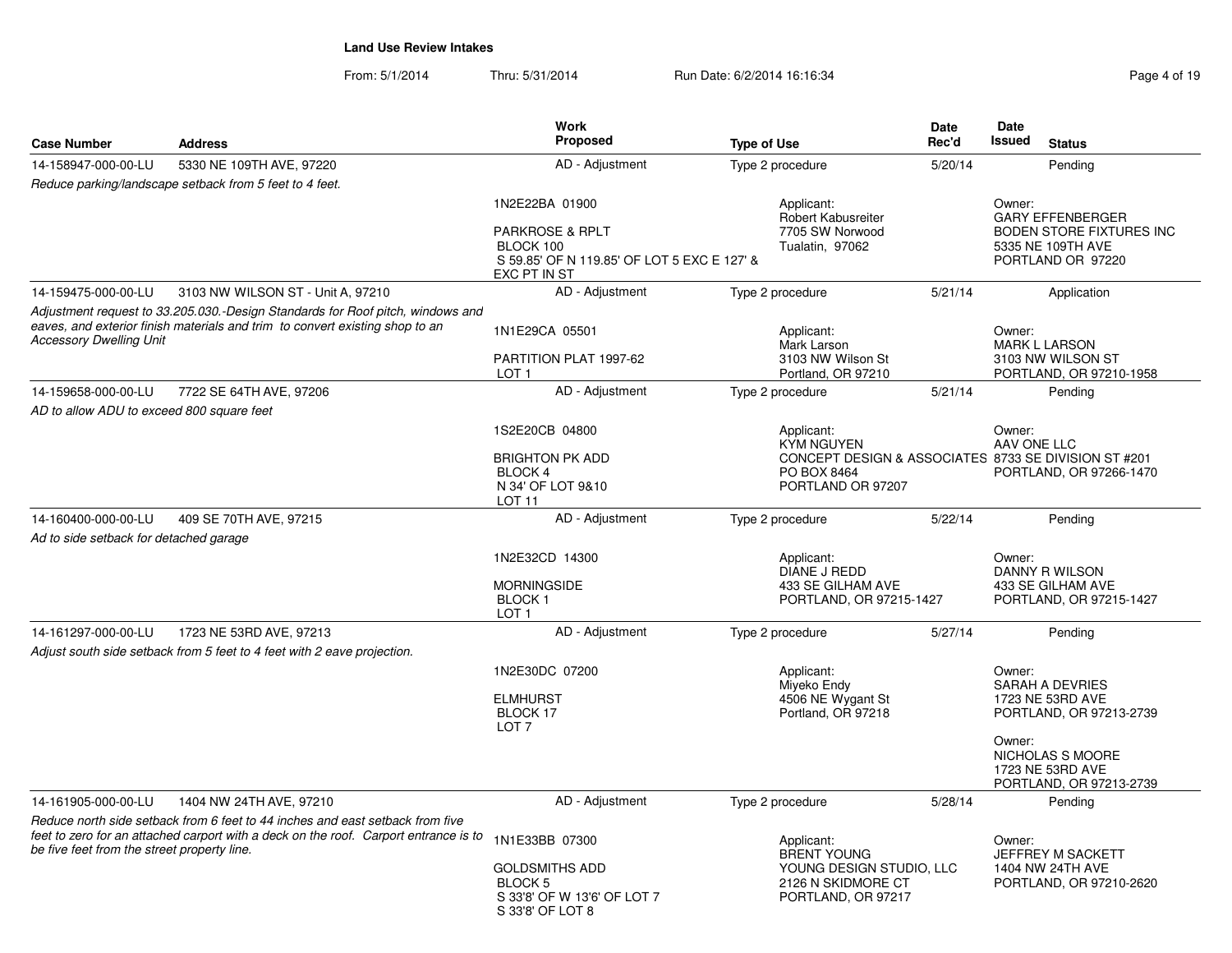From: 5/1/2014Thru: 5/31/2014 Run Date: 6/2/2014 16:16:34 Run Date: 6/2/2014 16:16:34

PORTLAND, OR 97211-6336

| <b>Case Number</b>                                  | <b>Address</b>                                                                                                                                                       | Work<br>Proposed                                                                                                                     | <b>Type of Use</b>                                                                                                       | Date<br>Rec'd | <b>Date</b><br>Issued<br><b>Status</b>                                                                                                                  |
|-----------------------------------------------------|----------------------------------------------------------------------------------------------------------------------------------------------------------------------|--------------------------------------------------------------------------------------------------------------------------------------|--------------------------------------------------------------------------------------------------------------------------|---------------|---------------------------------------------------------------------------------------------------------------------------------------------------------|
| 14-162833-000-00-LU                                 | 8004 SE RHINE ST, 97206                                                                                                                                              | AD - Adjustment                                                                                                                      | Type 2 procedure                                                                                                         | 5/29/14       | Application                                                                                                                                             |
| adjustment.                                         | Adjustment to front setback from 10' to 7'6" for an existing house where the<br>previous side lot line is becoming the front lot line as a result of a property line | 1S2E08DA 07300<br><b>WAPELLO PK</b><br>BLOCK <sub>2</sub><br>LOT 12&13                                                               | Applicant:<br><b>JOSH PATRICK</b><br>METRO HOMES NW LLC<br>211 NE WEIDLER<br>PORTLAND, OR 97232                          |               | Owner:<br>METRO HOMES NORTHWEST LLC<br>211 NE WEIDLER ST<br>PORTLAND, OR 97232-1155                                                                     |
| 14-163155-000-00-LU                                 | 5900 E BURNSIDE ST, 97215                                                                                                                                            | AD - Adjustment                                                                                                                      | Type 2 procedure                                                                                                         | 5/30/14       | Application                                                                                                                                             |
|                                                     |                                                                                                                                                                      | 1N2E31DD 07300<br>SECTION 31 1N 2E<br>TL 7300 0.19 ACRES                                                                             | Applicant:<br><b>CHARLES HOFFARD</b><br><b>H&amp;H PLANS &amp; DESIGNS</b><br>12009 SE BROOKSIDE DR<br>PORTLAND OR 97266 |               | Owner:<br><b>VIET QUOC HOANG</b><br>5900 E BURNSIDE ST<br>PORTLAND, OR 97215<br>Owner:<br>THU PHUONG NGUYEN<br>5900 E BURNSIDE ST<br>PORTLAND, OR 97215 |
|                                                     | Total # of LU AD - Adjustment permit intakes: 26                                                                                                                     |                                                                                                                                      |                                                                                                                          |               |                                                                                                                                                         |
| 14-160623-000-00-LU                                 | 3207 NE WEIDLER ST, 97232                                                                                                                                            | <b>CU</b> - Conditional Use                                                                                                          | Type 2 procedure                                                                                                         | 5/23/14       | Pending                                                                                                                                                 |
| PROPERTY.                                           | INSTALL 12 PANEL ANTENNAS BEHIND EXISTING STEALTH ROOFTOP<br>SCREEN ON EXISTING BUILDING. ROOFTOP ANTENNAS ARE<br>REPLACEMENTS FOR MONOPOLE THAT WAS REMOVED FROM    | 1N1E25CD 11400<br><b>BROADWAY ADD</b><br><b>BLOCK 5 TL 11400</b><br><b>LAND &amp; IMPS</b><br>SEE R162224 (R276000702) FOR BILLBOARD | Applicant:<br><b>SHANIN PRUSIA</b><br><b>URBAN WIRELESS</b><br>10376 SE SUNBURST WAY<br>PORTLAND OR 97086                |               | Owner:<br><b>GRANT PARK VILLAGE LLC</b><br>1015 NW 11TH AVE<br>PORTLAND, OR 97209-3496                                                                  |
| 14-148742-000-00-LU                                 | 536 SE 55TH AVE, 97215                                                                                                                                               | <b>CU</b> - Conditional Use                                                                                                          | Type 2 procedure                                                                                                         | 5/19/14       | Incomplete                                                                                                                                              |
| Conditional Use Review for Bed & Breakfast          |                                                                                                                                                                      | 1S2E06AB 01300<br>SECTION 06 1S 2E<br>TL 1300 0.25 ACRES                                                                             | Applicant:<br><b>GUILLERMO MACIEL</b><br>536 SE 55TH AVE<br>PORTLAND, OR 97215-1816                                      |               | Owner:<br>JODIE EMMETT<br>536 SE 55TH AVE<br>PORTLAND, OR 97215-1816<br>Owner:                                                                          |
|                                                     |                                                                                                                                                                      |                                                                                                                                      |                                                                                                                          |               | <b>GUILLERMO MACIEL</b><br>536 SE 55TH AVE<br>PORTLAND, OR 97215-1816                                                                                   |
| 14-157692-000-00-LU<br>New Bed & Breakfast Facility | 4915 NE 28TH AVE, 97211                                                                                                                                              | <b>CU</b> - Conditional Use                                                                                                          | Type 2 procedure                                                                                                         | 5/16/14       | Incomplete                                                                                                                                              |
|                                                     |                                                                                                                                                                      | 1N1E24BC 02200<br><b>ELBERTA</b><br>BLOCK <sub>2</sub><br><b>LOT 19</b>                                                              | Applicant:<br><b>CALEB S ARING</b><br>4915 NE 28TH AVE<br>PORTLAND, OR 97211-6336                                        |               | Owner:<br><b>CALEB S ARING</b><br>4915 NE 28TH AVE<br>PORTLAND, OR 97211-6336<br>Owner:<br>CATHERINE L ARING<br>4915 NE 28TH AVE                        |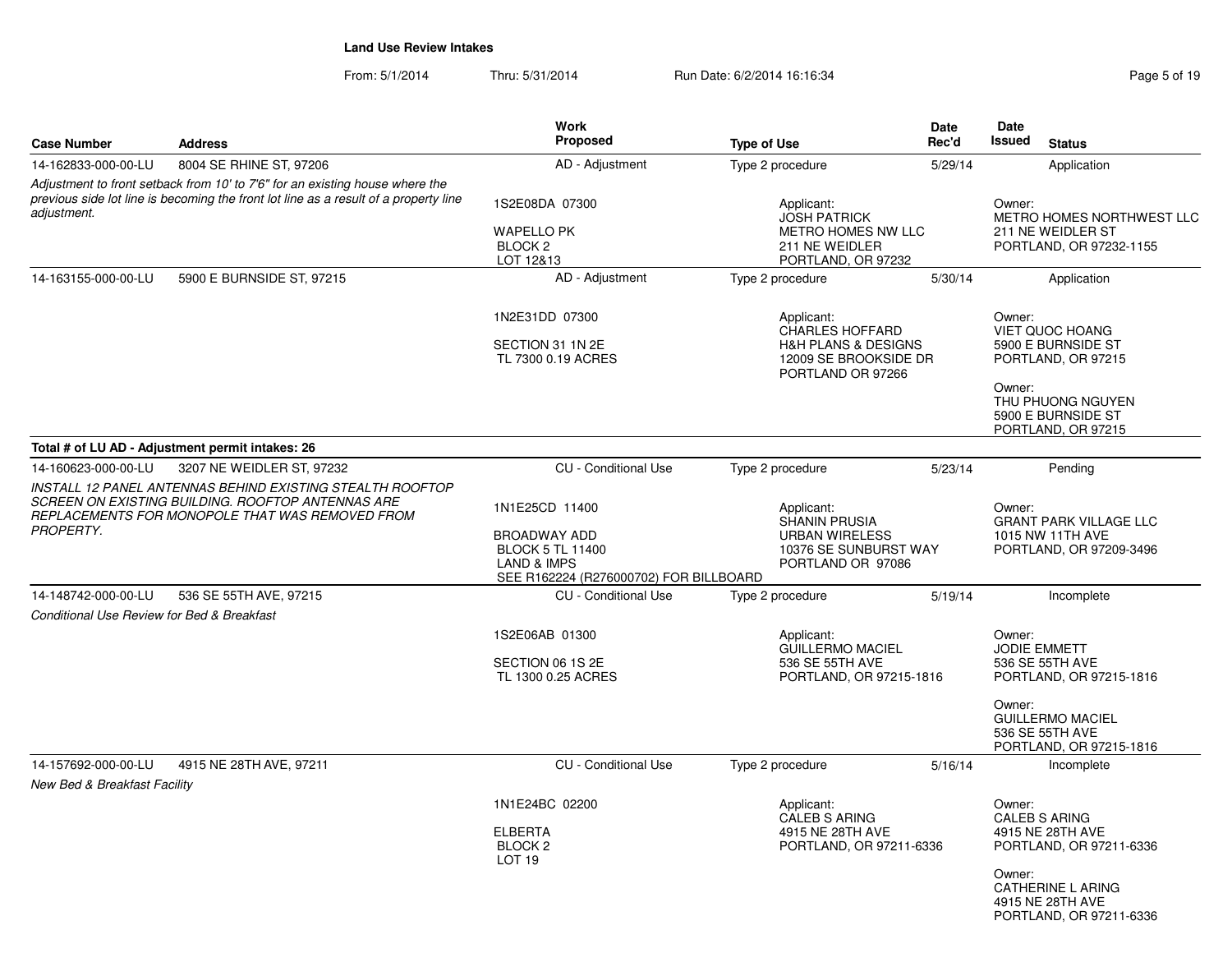From: 5/1/2014Thru: 5/31/2014 Run Date: 6/2/2014 16:16:34 Rege 6 of 19

|                                                                                                                                                                                                                     |                                                                      | <b>Type of Use</b>                                                    | Rec'd      | Issued<br><b>Status</b>                                                                                                                                                                                                                 |  |
|---------------------------------------------------------------------------------------------------------------------------------------------------------------------------------------------------------------------|----------------------------------------------------------------------|-----------------------------------------------------------------------|------------|-----------------------------------------------------------------------------------------------------------------------------------------------------------------------------------------------------------------------------------------|--|
| 2128 SE HAWTHORNE BLVD, 97214                                                                                                                                                                                       | <b>CU</b> - Conditional Use                                          | Type 2 procedure                                                      | 5/23/14    | Pending                                                                                                                                                                                                                                 |  |
| Rooftop facility. Proposed three sectors, screened antennas with associated<br>equipment to be placed inside building.                                                                                              | 1S1E02DA 03600<br><b>COLONIAL HTS</b><br>BLOCK 2<br>LOT <sub>1</sub> | Applicant:<br>Verizon Wireless<br>5340 NE 122nd<br>Portland, OR 97230 |            | Owner:<br>JANE M LUNDIN<br>1400 PINNACLE CT #411<br>POINT RICHMOND, CA 94801                                                                                                                                                            |  |
|                                                                                                                                                                                                                     | <b>CU</b> - Conditional Use                                          | Type 2 procedure                                                      | 5/23/14    | Application                                                                                                                                                                                                                             |  |
| 3575 SE DIVISION ST, 97214<br>ROOFTOP ANTENNA PROPOSAL: PROPOSED THREE SECTORS.                                                                                                                                     | <b>CU</b> - Conditional Use                                          | Type 2 procedure                                                      | 5/13/14    | Pending                                                                                                                                                                                                                                 |  |
|                                                                                                                                                                                                                     | <b>SWAN ADD</b><br>BLOCK <sub>3</sub><br>LOT 7-9                     | <b>NOAH GRODZIN</b><br><b>CASCADIA PM</b>                             |            | Owner:<br><b>EMERSON HOUSE LLC</b><br>5335 MEADOWS RD #190<br>LAKE OSWEGO, OR 97035-3152<br>Owner:<br><b>KEN WANSCHAFFE</b><br><b>EMERSON HOUSE LLC</b><br>3577 SE DIVISION<br>PORTLAND OR 97202                                        |  |
| , 97220                                                                                                                                                                                                             | CU - Conditional Use                                                 | Type 3 procedure                                                      | 5/30/14    | Application                                                                                                                                                                                                                             |  |
| Conditional Use Review for a 100 foot Monopole for a cellular facility (antennas,<br>equipment etc.) with a Adjustment Request to the 33.274.040.9b                                                                 | 1N2E22DA 00800<br>SECTION 22 1N 2E<br>TL 800 2.93 ACRES              | Applicant:<br><b>BILL HOWARD</b><br><b>MOBILITY</b><br>SUITE 200      |            | Owner:<br>SCHOOL DISTRICT NO 3<br>10636 NE PRESCOTT ST<br>PORTLAND, OR 97220-2648                                                                                                                                                       |  |
| 10850 N DENVER AVE, 97217                                                                                                                                                                                           | <b>CU</b> - Conditional Use                                          | Type 3 procedure                                                      | 5/27/14    | Pending                                                                                                                                                                                                                                 |  |
| Conditional Use Review for the construction of a new locker room and public<br>restroom facility totaling approximately 1,950 square feet and the installation of<br>field lighting at four existing soccer fields. | 1N1E03 00300<br>SECTION 03 1N 1E<br>TL 300 85.83 ACRES               | Applicant:<br><b>SUSAN MEAMBER</b>                                    |            | Owner:<br>PORTLAND CITY OF (BUREAU OF<br>PORTLAND, OR 97204-1912<br>Owner:<br><b>PARKS</b><br>1120 SW 5TH AVE #1302<br>PORTLAND, OR 97204-1912<br>Owner:<br><b>RECREATION</b><br>1120 SW 5TH AVE #1302<br>PORTLAND, OR 97204-1912       |  |
|                                                                                                                                                                                                                     | SCREENED ANTENNAS, WITH ASSOCIATED EQUIPMENT TO ALSO BE              | N 30' OF LOT 2<br>1S1E01DC 09600                                      | Applicant: | 5501 NE 109TH CT SUITE A2<br>VANCOUVER WA 98662<br><b>ODELIA PACIFIC FOR AT &amp; T</b><br>10570 SE WASHINGTON ST,<br>PORTLAND OR 97216<br>PORTLAND PARKS & RECREATION 1120 SW 5TH AVE #1302<br>1120 SW 5TH AVENUE<br>PORTLAND OR 97204 |  |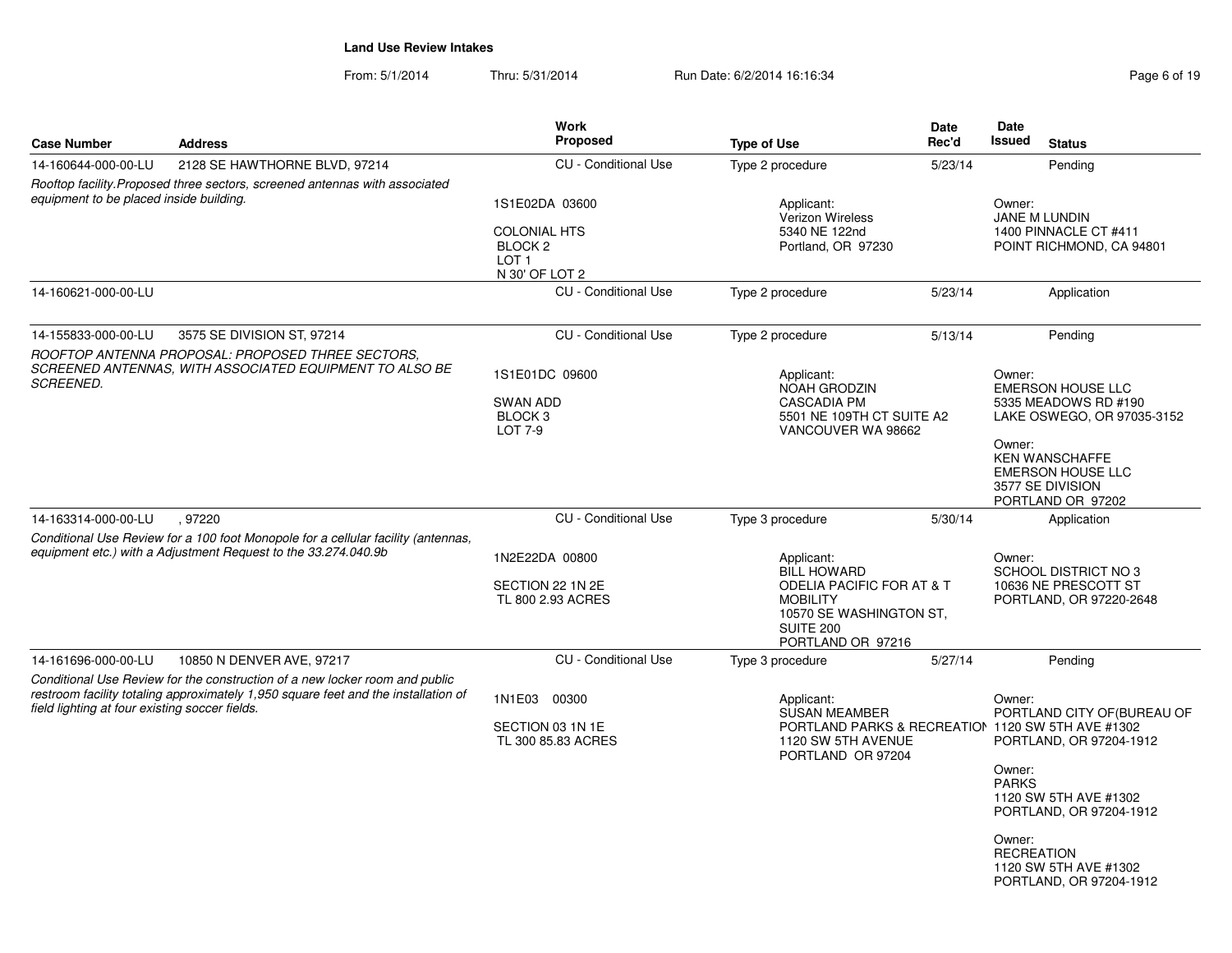From: 5/1/2014Thru: 5/31/2014 **Run Date: 6/2/2014 16:16:34** Page 7 of 19:16:34

| Page 7 of 19 |  |  |
|--------------|--|--|
|              |  |  |

| <b>Case Number</b>                                               | <b>Address</b>                                                                | <b>Work</b><br>Proposed                                                           | <b>Type of Use</b>                                                                                      | Date<br>Rec'd | Date<br><b>Issued</b><br><b>Status</b>                                                        |
|------------------------------------------------------------------|-------------------------------------------------------------------------------|-----------------------------------------------------------------------------------|---------------------------------------------------------------------------------------------------------|---------------|-----------------------------------------------------------------------------------------------|
| 14-154517-000-00-LU                                              | 2818 SE 15TH AVE, 97202                                                       | <b>CU</b> - Conditional Use                                                       | Type 3 procedure                                                                                        | 5/8/14        | Pending                                                                                       |
|                                                                  | Conditional use review for new 9-unit building with office use on main floor. |                                                                                   |                                                                                                         |               |                                                                                               |
|                                                                  |                                                                               | 1S1E11AB 17000<br><b>TIBBETTS ADD</b><br>BLOCK <sub>25</sub><br>N 33.32' OF LOT 2 | Applicant:<br>Judson Moore<br><b>FARM</b><br>1646 N WEBSTER, STUDIO A<br>PORTLAND OR 97217              |               | Owner:<br><b>JUSTIN D LEACH</b><br>2818 SE 15TH AVE<br>PORTLAND, OR 97202                     |
|                                                                  |                                                                               | S 33.34' OF LOT 3                                                                 |                                                                                                         |               | Owner:<br><b>GREG HENNES</b><br><b>CLUTCH CAMERA</b><br>2818 SE 15TH AVE<br>PORTLAND OR 97202 |
|                                                                  | Total # of LU CU - Conditional Use permit intakes: 9                          |                                                                                   |                                                                                                         |               |                                                                                               |
| 14-152956-000-00-LU                                              | 106 SE 11TH AVE, 97214                                                        | DZ - Design Review                                                                | Type 2 procedure                                                                                        | 5/6/14        | Incomplete                                                                                    |
|                                                                  | Storefront remodel of existing concrete warehouse-style building.             |                                                                                   |                                                                                                         |               |                                                                                               |
|                                                                  |                                                                               | 1N1E35CD 03500                                                                    | Applicant:<br><b>ERIK MATTHEWS</b>                                                                      |               | Owner:<br>RUJAX IV LLC                                                                        |
|                                                                  |                                                                               | <b>EAST PORTLAND</b><br>BLOCK <sub>238</sub><br>LOT 1&2                           | SURROUND ARCHITECTURE INC<br>150 SW HARRISON ST SUITE 100<br>PORTLAND OR 97201                          |               | 11359 NE HALSEY ST<br>PORTLAND, OR 97220                                                      |
| 14-162598-000-00-LU                                              | 1816 SW MONTGOMERY ST                                                         | DZ - Design Review                                                                | Type 2 procedure                                                                                        | 5/29/14       | Application                                                                                   |
| South Waterfront Tree Replacement                                |                                                                               |                                                                                   |                                                                                                         |               |                                                                                               |
|                                                                  |                                                                               | 1S1E03CD 00102                                                                    | Applicant:<br><b>WENDY WILCOX</b>                                                                       |               | Owner:<br>PORTLAND CITY OF(PDC(LEASED                                                         |
|                                                                  |                                                                               | PARTITION PLAT 1999-129<br>LOT 2 EXC PT IN STS                                    | <b>PDC</b><br>222 NW 5TH AVE<br>PORTLAND, OR 97201                                                      |               | 222 NW 5TH AVE<br>PORTLAND, OR 97209-3812                                                     |
|                                                                  |                                                                               |                                                                                   |                                                                                                         |               | Owner:<br><b>BEAUTIFUL OREGON</b><br>222 NW 5TH AVE<br>PORTLAND, OR 97209-3812                |
| 14-152288-000-00-LU<br>Design Review for new 63.75 sf wall sign. | 1150 NW 9TH AVE                                                               | DZ - Design Review                                                                | Type 2 procedure                                                                                        | 5/2/14        | Incomplete                                                                                    |
|                                                                  |                                                                               | 1N1E34BB 01304                                                                    | Applicant:<br>JAYLENE PAULUS                                                                            |               | Owner:<br>PEARL HOTEL INVESTORS LLC                                                           |
|                                                                  |                                                                               | <b>STATION PLACE</b><br>LOT <sub>4</sub>                                          | INTEGRITY SIGNS OF OREGON<br>PO BOX 88<br>HUBBARD OR 97032                                              |               | 1308 NW EVERETT ST<br>PORTLAND, OR 97209-2629                                                 |
|                                                                  |                                                                               |                                                                                   | Applicant:<br>DANIELLE ALMAND<br><b>COAST SIGN INC.</b><br>1909 EAST RAY RD #9-128<br>CHANDLER AZ 85225 |               | Owner:<br>PEARL HOTEL INVESTORS LLC<br>1308 NW EVERETT ST<br>PORTLAND, OR 97209-2629          |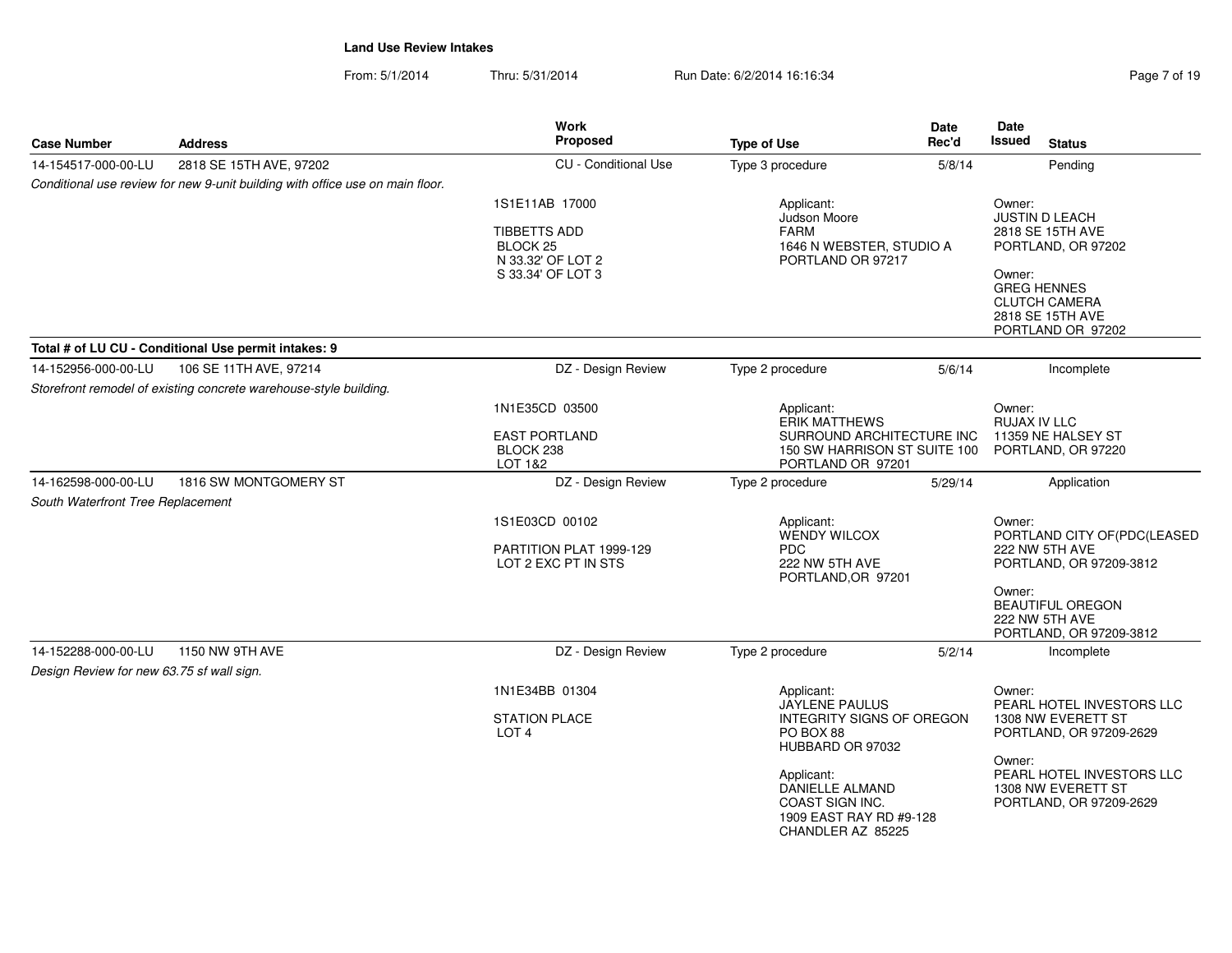From: 5/1/2014Thru: 5/31/2014 Run Date: 6/2/2014 16:16:34 Rege 8 of 19

| <b>Case Number</b>                                           | <b>Address</b>                                                                                                                                       | Work<br>Proposed                                                         | <b>Type of Use</b>                                                                                                         | Date<br>Rec'd | Date<br>Issued                         | <b>Status</b>                                                                                                                                                      |
|--------------------------------------------------------------|------------------------------------------------------------------------------------------------------------------------------------------------------|--------------------------------------------------------------------------|----------------------------------------------------------------------------------------------------------------------------|---------------|----------------------------------------|--------------------------------------------------------------------------------------------------------------------------------------------------------------------|
| 14-163100-000-00-LU                                          | 917 SW OAK ST, 97205                                                                                                                                 | DZ - Design Review                                                       | Type 2 procedure                                                                                                           | 5/30/14       |                                        | Application                                                                                                                                                        |
|                                                              |                                                                                                                                                      | 1N1E34CC 01800<br><b>COUCHS ADD</b><br>E 112' OF BLOCK 66                | Applicant:<br><b>JOSEPH BEER</b><br><b>FOSLER PORTLAND</b><br>ARCHITECTURE LLC<br>1930 NW LOVEJOY ST<br>PORTLAND, OR 97209 |               | Owner:                                 | 917 OAK LIMITED PARTNERSHIP<br>906 NW 23RD AVE<br>PORTLAND, OR 97210-3006                                                                                          |
| 14-159904-000-00-LU                                          | 100 SW MARKET ST, 97201                                                                                                                              | DZ - Design Review                                                       | Type 2 procedure                                                                                                           | 5/21/14       |                                        | Pending                                                                                                                                                            |
|                                                              | DZ for landscaping, storefront improvements, signage and lighting.                                                                                   |                                                                          |                                                                                                                            |               |                                        |                                                                                                                                                                    |
|                                                              |                                                                                                                                                      | 1S1E03CB 00700<br>SOUTH AUDITORIUM ADD<br><b>BLOCK A</b><br>LOT 2 TL 700 | Applicant:<br>SUSAN SAGY<br>W3 PARTNERS, LLC<br>711 GRAND AVE., SUITE 240<br>SAN RAFAEL CA 97091                           |               | Owner:                                 | CSHV FIRST AND MARKET LLC<br>1420 FIFTH AVE #2020<br>SEATTLE, WA 98101-2337                                                                                        |
| 14-153485-000-00-LU                                          | 1425 NW 14TH AVE, 97209                                                                                                                              | DZ - Design Review                                                       | Type 2 procedure                                                                                                           | 5/7/14        |                                        | Incomplete                                                                                                                                                         |
|                                                              | Exterior alterations to entry courtyard, bike shelter, canopies, doors and windows,<br>in previously approved Type II design review LU 13-173488 DZ. | 1N1E33AA 00700<br><b>COUCHS ADD</b><br>BLOCK 238<br>LOT 5-8              | Applicant:<br>Steve Fosler<br>1930 NW Lovejoy Street<br>Portland, OR 97209                                                 |               | Owner:<br>924 MASON ST                 | EPPHAVEN PROPERTY LLC<br>SAN FRANCISCO, CA 94129-1602                                                                                                              |
| 14-155952-000-00-LU                                          | 3030 SW MOODY AVE, 97201                                                                                                                             | DZ - Design Review                                                       | Type 2 procedure                                                                                                           | 5/13/14       |                                        | Void/ Withdrawn                                                                                                                                                    |
| Two new mechanical units on roof                             |                                                                                                                                                      |                                                                          |                                                                                                                            |               |                                        |                                                                                                                                                                    |
|                                                              |                                                                                                                                                      | 1S1E10 00400<br>SECTION 10 1S 1E<br>TL 400 2.77 ACRES                    | Applicant:<br>SUZANNAH STANLEY<br><b>MACKENZIE</b><br>1515 SE WATER AVENUE 100<br>PORTLAND OREGON 97214                    |               | Owner:                                 | 3030 PROPERTY LLC<br>3121 SW MOODY AVE<br>PORTLAND, OR 97239                                                                                                       |
| 14-161370-000-00-LU<br>Type II DZ for new exterior ATM kiosk | 1300 SW 5TH AVE, 97201                                                                                                                               | DZ - Design Review                                                       | Type 2 procedure                                                                                                           | 5/27/14       |                                        | Pending                                                                                                                                                            |
|                                                              |                                                                                                                                                      | 1S1E03BC 01800<br><b>PORTLAND</b><br><b>BLOCK 148 TL 1800</b>            | Applicant:<br>DARRELL MCCORKLE<br>ALL STAR MESSENGER<br>2349 NW AVA AVE<br>GRESHAM, OR 97030                               |               | Owner:<br>PO BOX 2609<br>Owner:<br>501 | FIRST INTERSTATE BANK OF OR<br>CARLSBAD, CA 92018-2609<br><b>JOSHUA GUTZWILER</b><br><b>WELLS FARGO BANK</b><br>700 WASHINGTON STREET SUITE<br>VANCOUVER, WA 98660 |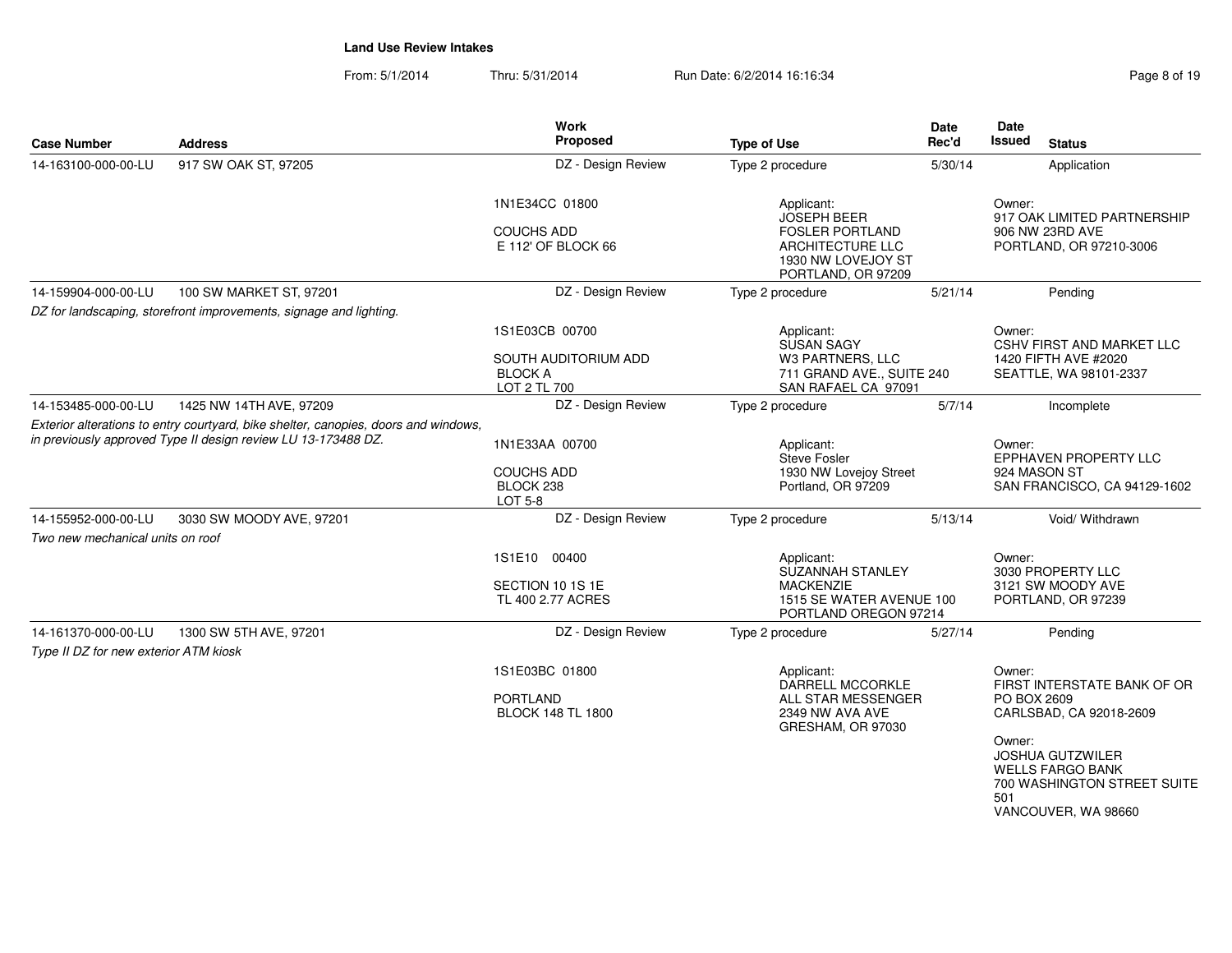From: 5/1/2014Thru: 5/31/2014 Run Date: 6/2/2014 16:16:34 Research 2010 19

| <b>Case Number</b>                                                                                                                                                                                                                          | <b>Address</b>                | Work<br>Proposed                                                                                                                                                      | <b>Type of Use</b>                                                                                            | <b>Date</b><br>Rec'd | <b>Date</b><br>Issued                                                                                                        | <b>Status</b>                                                                  |
|---------------------------------------------------------------------------------------------------------------------------------------------------------------------------------------------------------------------------------------------|-------------------------------|-----------------------------------------------------------------------------------------------------------------------------------------------------------------------|---------------------------------------------------------------------------------------------------------------|----------------------|------------------------------------------------------------------------------------------------------------------------------|--------------------------------------------------------------------------------|
| 14-154833-000-00-LU                                                                                                                                                                                                                         | 9927 SE ASH ST, 97216         | DZ - Design Review                                                                                                                                                    | Type 2 procedure                                                                                              | 5/9/14               |                                                                                                                              | Pending                                                                        |
| Design Review for adding three panel antennas, three RRH's, 3 fiber junction<br>cylinders, 3 power junction cylinder, and one hybrid cable to existing monopole.<br>New new davit arms are proposed                                         |                               | 1N2E33DD 03100                                                                                                                                                        | Applicant:<br>Olivia Wright<br>Lynx Consulting for Sprint<br>17311 135th Ave NE, Ste A-100                    |                      | Owner:<br>WILLIAM F BITAR & ASSOC LLC &<br><b>JEMA BITAR PROPERTIE</b><br>9828 E BURNSIDE ST #200<br>PORTLAND, OR 97216-2363 |                                                                                |
| 14-153986-000-00-LU                                                                                                                                                                                                                         | 808 SW TAYLOR ST, 97205       | DZ - Design Review                                                                                                                                                    | Type 2 procedure                                                                                              | 5/8/14               |                                                                                                                              | <b>Unnecessary Review</b>                                                      |
| Exterior alterations to an existing building.<br>5-21-14, T.Heron, x37726: The addition of exterior doors to these locations [see<br>attached file] is exempt from Design Review per 33.420.045.B-replacement with<br>comparable materials. |                               | 1S1E03BB 05900<br>Applicant:<br>MICHELLE PLATTER<br><b>PORTLAND</b><br>THE WATERMARK GROUP<br>BLOCK 6<br>2404 NW 94TH ST<br><b>LOT 1&amp;4</b><br>VANCOUVER, WA 98665 |                                                                                                               |                      | Owner:<br>925 PARK AVENUE ASSOC L L C<br>2003 WESTERN AVE STE 500<br>SEATTLE, WA 98121-2106                                  |                                                                                |
|                                                                                                                                                                                                                                             |                               |                                                                                                                                                                       |                                                                                                               |                      | Owner:<br>Mark Byrum                                                                                                         | Urban Restaurants<br>222 NW Davis St<br>Portland, OR 97209                     |
| 14-154501-000-00-LU                                                                                                                                                                                                                         | 0650 SW MEADE ST, 97201       | DZ - Design Review                                                                                                                                                    | Type 2 procedure                                                                                              | 5/8/14               |                                                                                                                              | Pendina                                                                        |
| Two new parapet signs for Skourtes Tower.                                                                                                                                                                                                   |                               |                                                                                                                                                                       |                                                                                                               |                      |                                                                                                                              |                                                                                |
|                                                                                                                                                                                                                                             |                               | 00200<br>1S1E10                                                                                                                                                       | Applicant:<br>ELIZABETH ANDERSON<br>ANDERSON KRYGIER. INC<br>820 NW 12TH AVE, SUITE 106<br>PORTLAND, OR 97209 |                      | Owner:                                                                                                                       | <b>OREGON HEALTH</b><br>3181 SW SAM JACKSON PARK RD<br>PORTLAND, OR 97239-3011 |
|                                                                                                                                                                                                                                             |                               |                                                                                                                                                                       |                                                                                                               |                      | Owner:<br><b>SCIENCE</b>                                                                                                     | 3181 SW SAM JACKSON PARK RD<br>PORTLAND, OR 97239-3011                         |
|                                                                                                                                                                                                                                             |                               |                                                                                                                                                                       |                                                                                                               |                      | Owner:<br><b>UNIVERSITY</b>                                                                                                  | 3181 SW SAM JACKSON PARK RD<br>PORTLAND, OR 97239-3011                         |
| 14-151377-000-00-LU                                                                                                                                                                                                                         | 8332 N WILLAMETTE BLVD, 97203 | DZ - Design Review                                                                                                                                                    | Type 2 procedure                                                                                              | 5/1/14               |                                                                                                                              | Pending                                                                        |
| New 6 unit development                                                                                                                                                                                                                      |                               |                                                                                                                                                                       |                                                                                                               |                      |                                                                                                                              |                                                                                |
|                                                                                                                                                                                                                                             |                               | 1N1W12BD 02600<br>JAMES JOHNS 2ND ADD<br>BLOCK 18<br>NE 1/2 OF LOT 5&6                                                                                                | Applicant:<br>NATHAN D YOUNG<br>515 NW SALTZMAN #827<br>PORTLAND OR 97229                                     |                      | Owner:                                                                                                                       | ARNTSON FAMILY HOLDINGS LLC<br>01415 SW RADCLIFFE LN<br>PORTLAND, OR 97219     |

**Total # of LU DZ - Design Review permit intakes: 12**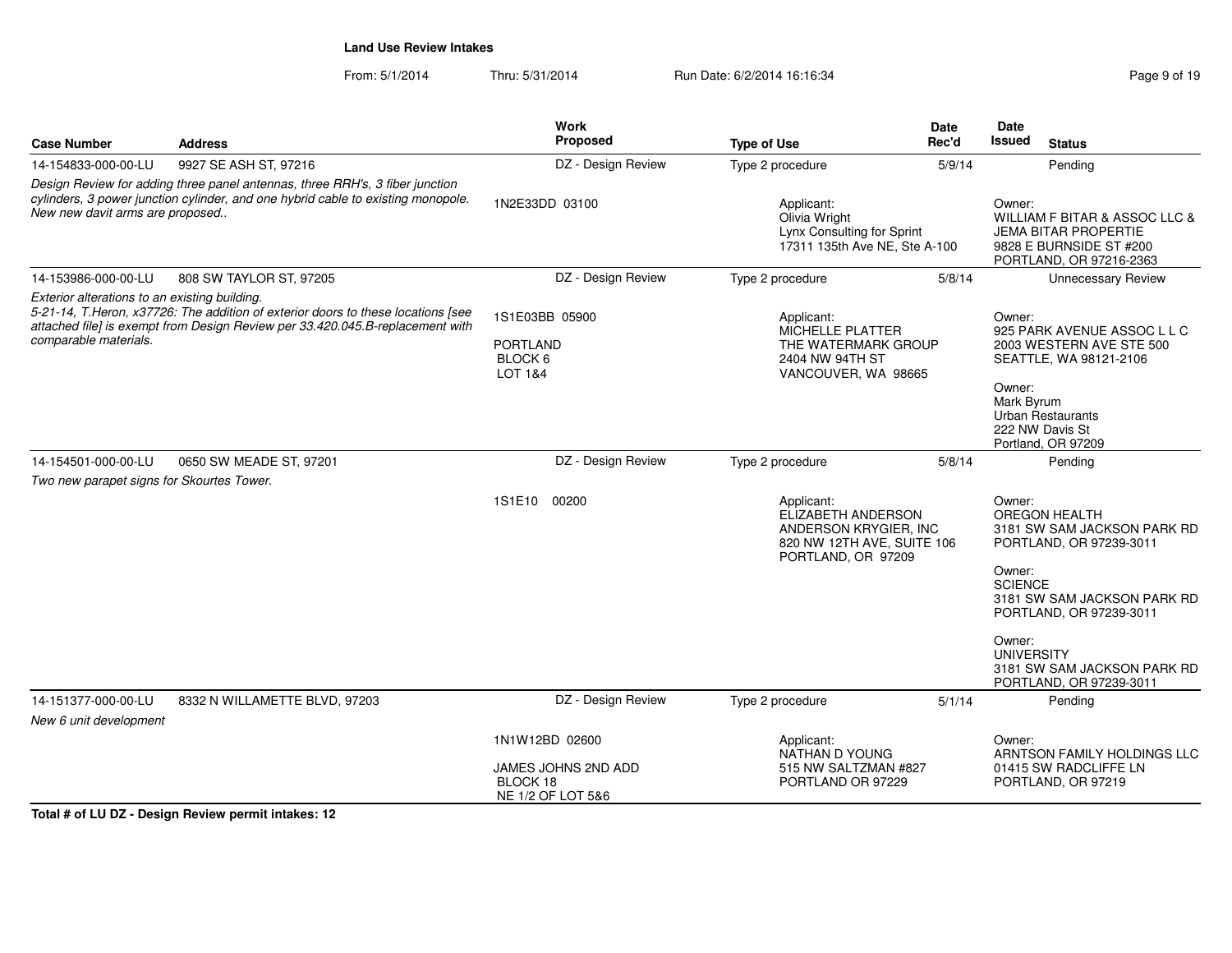| <b>Case Number</b>                                    | <b>Address</b>                                                                       | <b>Work</b><br>Proposed                                                                           | <b>Type of Use</b>                                                                                                                                                                                                                                                                         | Date<br>Rec'd | Date<br>Issued                                    | <b>Status</b>                                                               |
|-------------------------------------------------------|--------------------------------------------------------------------------------------|---------------------------------------------------------------------------------------------------|--------------------------------------------------------------------------------------------------------------------------------------------------------------------------------------------------------------------------------------------------------------------------------------------|---------------|---------------------------------------------------|-----------------------------------------------------------------------------|
| 14-163347-000-00-LU                                   | 1620 NE SANDY BLVD                                                                   | DZM - Design Review w/                                                                            | Type 2 procedure                                                                                                                                                                                                                                                                           | 5/30/14       |                                                   | Application                                                                 |
| New Wireless Communications Facility                  |                                                                                      | Modifications                                                                                     |                                                                                                                                                                                                                                                                                            |               |                                                   |                                                                             |
|                                                       |                                                                                      | 1N1E35DB 02300A1<br>SECTION 35 1N 1E<br>TL 2300<br>IMPS ONLY SEE R316810 (R941350290) FOR<br>LAND | Applicant:<br><b>GERI ROPER</b><br>NEW CINGULAR WIRELESS PCS<br><b>LLC</b><br>19801 SW 72ND AVE, #200<br>TUALATIN, OR 97062<br>Applicant:<br>CHRIS FORSBERG<br><b>VELOCITEL</b><br>4004 KRUSE WY PL SUITE 220<br>LAKE OSWEGO OR<br>Applicant:<br><b>LORI KIND</b><br><b>PUBLIC STORAGE</b> |               | Owner:                                            | PS OREGON INC<br>701 WESTERN AVE<br>GLENDALE, CA 91201-2349                 |
|                                                       |                                                                                      |                                                                                                   | 701 WESTERN AVE 1ST FLOOR<br>GLENDALE CA 91201                                                                                                                                                                                                                                             |               |                                                   |                                                                             |
| 14-162150-000-00-LU                                   | , 97201<br>Type III design review modification with Type II Greenway review, plus an | DZM - Design Review w/<br>Modifications                                                           | Type 3 procedure                                                                                                                                                                                                                                                                           | 5/28/14       |                                                   | Pending                                                                     |
| adjustment                                            |                                                                                      | 1S1E03CD 00200<br>PARTITION PLAT 1994-55<br>LOT 2 TL 200                                          | Applicant:<br><b>JON MCAULEY</b><br><b>SERA ARCHITECTS</b><br>338 NW 5TH AVENUE<br>PORTLAND OR 97209                                                                                                                                                                                       |               | Owner:<br><b>LLC</b>                              | RIVERPLACE HOTEL INVESTORS<br>1308 NW EVERETT ST<br>PORTLAND, OR 97209-2629 |
| 14-152721-000-00-LU                                   | Type III Design Review with 2 modifications and concurrent Greenway Review           | DZM - Design Review w/<br>Modifications                                                           | Type 3 procedure                                                                                                                                                                                                                                                                           | 5/5/14        |                                                   | Pending                                                                     |
|                                                       |                                                                                      | 1N1E28D 00304<br><b>RIVERNORTH</b><br>LOT <sub>1</sub>                                            | Applicant:<br>KURT SCHULTZ<br><b>SERA DESIGN</b><br>338 NW 5th AVENUE<br>PORTLAND OREGON 97209                                                                                                                                                                                             |               | Owner:<br>PO BOX 87970<br>Owner:<br>FUND 2010 L P | HOLT DISTRESSED PROPERTY<br>VANCOUVER, WA 98687-7970                        |
|                                                       |                                                                                      |                                                                                                   |                                                                                                                                                                                                                                                                                            |               | PO BOX 87970                                      | VANCOUVER, WA 98687-7970                                                    |
| 14-153049-000-00-LU<br>New 6 story apartment building | .97201                                                                               | DZM - Design Review w/<br>Modifications                                                           | Type 3 procedure                                                                                                                                                                                                                                                                           | 5/6/14        |                                                   | Incomplete                                                                  |
|                                                       |                                                                                      | 1S1E04AD 05100<br><b>PORTLAND</b><br>BLOCK 266<br><b>LOT 3&amp;4</b>                              | Applicant:<br><b>KURT SCHULTZ</b><br><b>SERA DESIGN LLC</b><br>338 NW 5TH AVE<br>PORTLAND OR 97209                                                                                                                                                                                         |               | Owner:                                            | WILLAMETTE VALLEY COMPANY<br>1075 ARROWSMITH ST<br>EUGENE, OR 97402-9121    |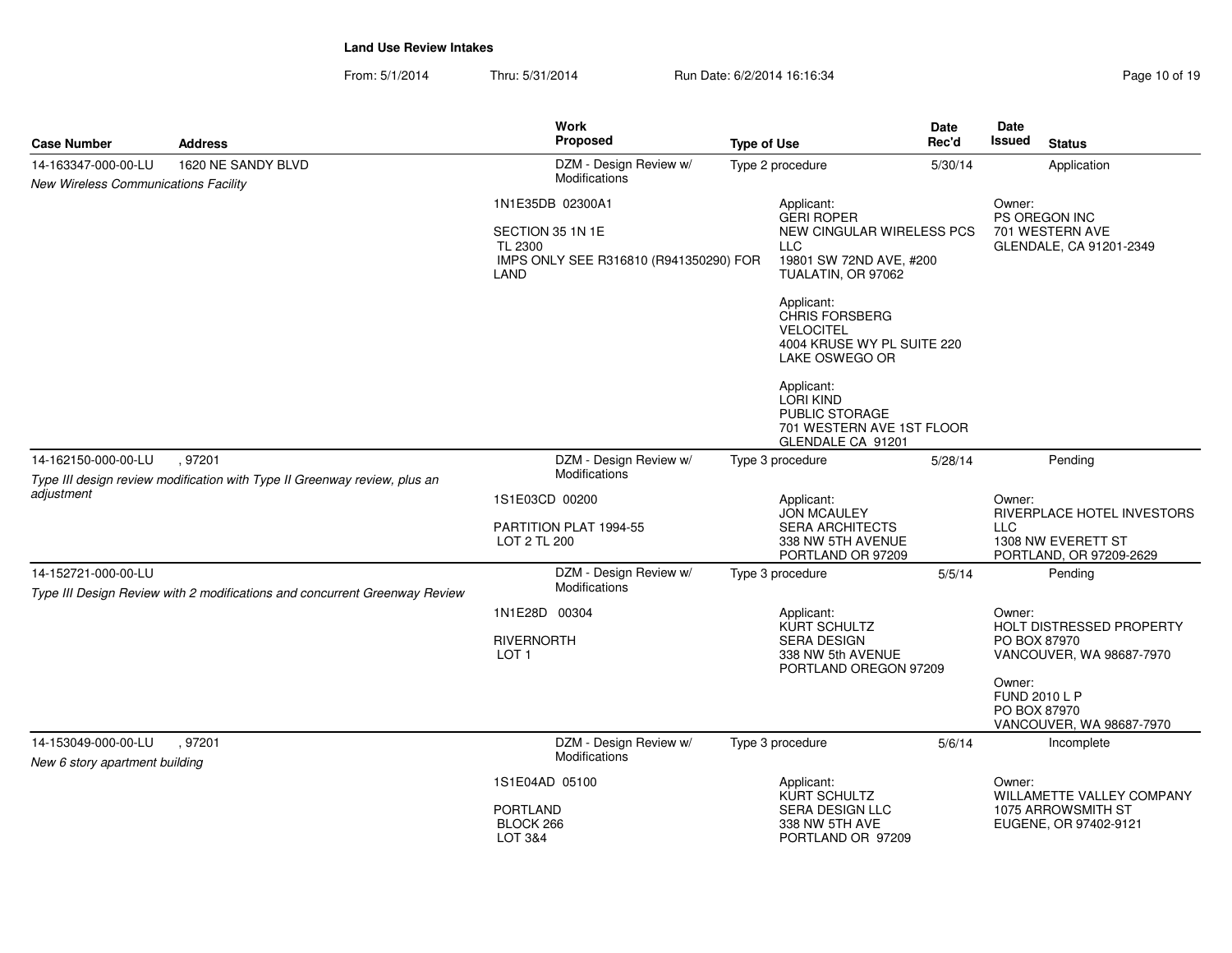From: 5/1/2014Thru: 5/31/2014 Run Date: 6/2/2014 16:16:34

| Page 11 of 19 |  |  |  |
|---------------|--|--|--|
|---------------|--|--|--|

| <b>Case Number</b>           | <b>Address</b>                                                                                              | <b>Work</b><br>Proposed                                                       | <b>Type of Use</b>                                                                                                                                                                                      | Date<br>Rec'd | Date<br><b>Issued</b><br><b>Status</b>                                                                                                                                                                                   |
|------------------------------|-------------------------------------------------------------------------------------------------------------|-------------------------------------------------------------------------------|---------------------------------------------------------------------------------------------------------------------------------------------------------------------------------------------------------|---------------|--------------------------------------------------------------------------------------------------------------------------------------------------------------------------------------------------------------------------|
| 14-163479-000-00-LU          | .97232                                                                                                      | DZM - Design Review w/<br><b>Modifications</b>                                | Type 3 procedure                                                                                                                                                                                        | 5/30/14       | Application                                                                                                                                                                                                              |
|                              |                                                                                                             | 1N1E34DA 02900<br><b>EAST PORTLAND</b><br>BLOCK 75<br>LOT 3&4                 | Applicant:<br>JENNIFER DZIENIS<br><b>WORKS PARTNERSHIP</b><br><b>ARCHITECT</b><br>524 E BURNSIDE ST STE 320<br>PORTLAND, OR 97214<br>Applicant:<br><b>JONATHAN MALSIN</b>                               |               | Owner:<br><b>BLOCK 75 LLC</b><br>116 NE 6TH AVE #400<br>PORTLAND, OR 97232                                                                                                                                               |
|                              |                                                                                                             |                                                                               | <b>BLOCK 75 LLC</b><br>1001 SE WATER AVE SUITE 120<br>PORTLAND OR 97214                                                                                                                                 |               |                                                                                                                                                                                                                          |
|                              | Total # of LU DZM - Design Review w/ Modifications permit intakes: 5                                        |                                                                               |                                                                                                                                                                                                         |               |                                                                                                                                                                                                                          |
| 14-153868-000-00-LU          | , 97218<br>REMOVE 4 CULVERTS WITHIN THE SECONDARY DRAINAGES OF THE                                          | <b>EN</b> - Environmental Review                                              | Type 1x procedure                                                                                                                                                                                       | 5/7/14        | Pending                                                                                                                                                                                                                  |
| <b>WITH RAIL CAR BRIDGES</b> | MIDDLE COLUMBIA SLOUGH. 2 OF THE 4 CULVERTS WILL BE REPLACED                                                | 1N1E12 00200<br>SECTION 12 1N 1E<br>TL 200 133.11 ACRES                       | Applicant:<br><b>JEAN OCHSNER</b><br><b>ENVIRONMENTAL SCIENCE &amp;</b><br>ASSESSMENT, LLC<br>PORTLAND OR 97214<br>Applicant:<br>SUNNY SIMPKINS<br><b>MCDD</b><br>1880 NE ELROD DR<br>PORTLAND OR 97211 |               | Owner:<br>STEVE BLOOMQUIST<br>PORT OF PORTLAND<br>7200 NE AIRPORT WAY<br>107 SE WASHINGTON ST, STE 249 PORTLAND, OR 97218                                                                                                |
| 14-160886-000-00-LU          | 12520 NE WHITAKER WAY, 97230<br>Environmental Review for alteration of a stormwater discharge to the slough | <b>EN</b> - Environmental Review                                              | Type 2 procedure                                                                                                                                                                                        | 5/23/14       | Pendina                                                                                                                                                                                                                  |
|                              |                                                                                                             | 1N2E23BB 00800<br>SPACE INDUSTRIAL PK<br>BLOCK <sub>2</sub><br>LOT 2&3 TL 800 | Applicant:<br><b>DENNIS CAUDELL</b><br>PARADISE GROUP GENERAL<br><b>CONTRACTORS</b><br>20659 NE LAKESIDE DR<br>FAIRVIEW, OR 97024                                                                       |               | Owner:<br>HONCO INVESTMENT COMPANY<br><b>LLC</b><br><b>PO BOX 547</b><br>SAN JOSE, CA 95106-0547<br>Owner:<br><b>TIM MILLER</b><br>SECURITY CONTRACTOR<br>SERVICES, INC.<br>5339 JACKSON ST<br>NORTH HIGHLANDS, CA 95660 |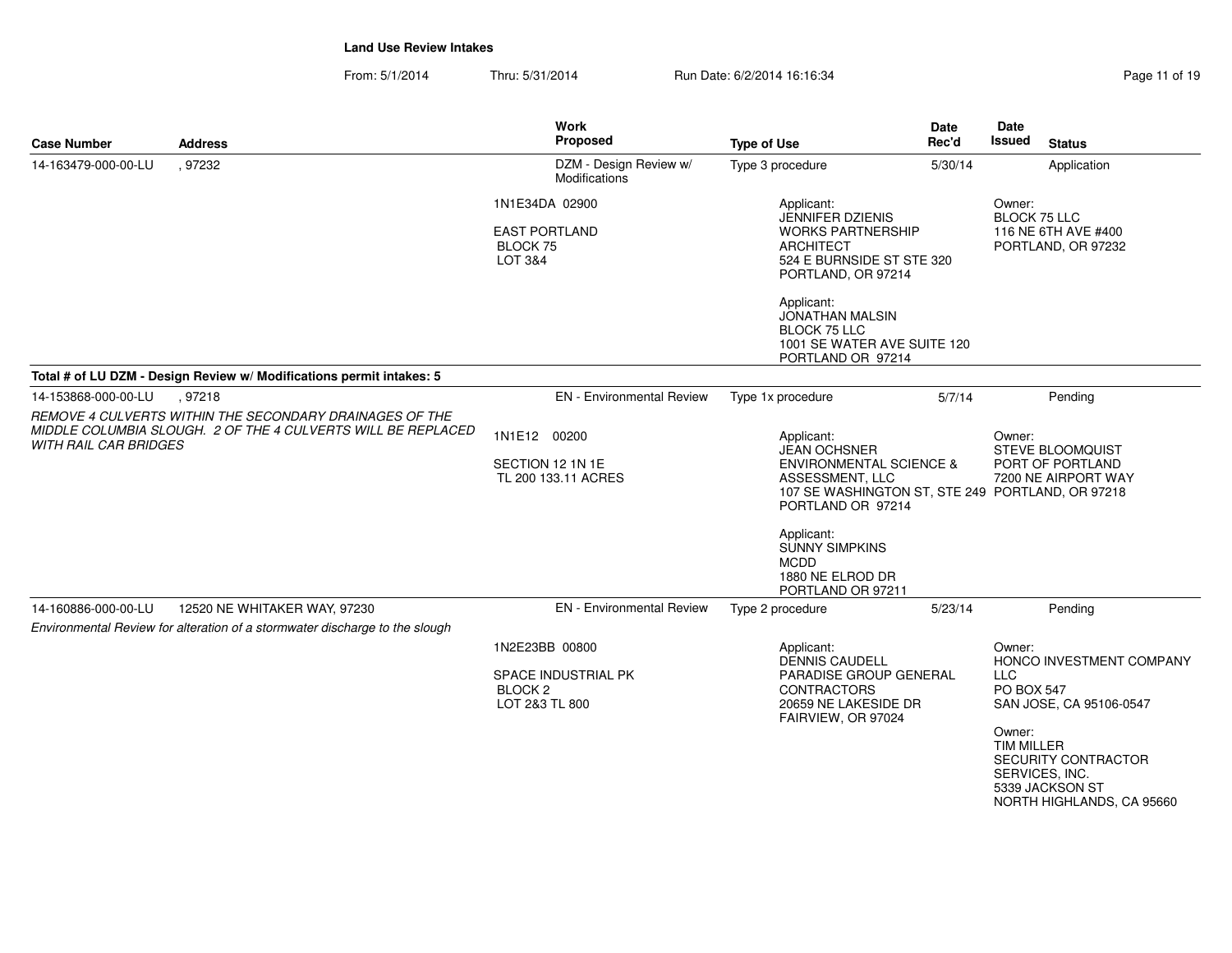From: 5/1/2014Thru: 5/31/2014 Run Date: 6/2/2014 16:16:34

| Page 12 of 19 |  |  |
|---------------|--|--|
|---------------|--|--|

| <b>Case Number</b>                                                      | <b>Address</b>                                                                                                                                                         | <b>Work</b><br><b>Proposed</b>                                                | <b>Type of Use</b>                                                                                                                | <b>Date</b><br>Rec'd | <b>Date</b><br>Issued<br><b>Status</b>                                                                                                                                  |
|-------------------------------------------------------------------------|------------------------------------------------------------------------------------------------------------------------------------------------------------------------|-------------------------------------------------------------------------------|-----------------------------------------------------------------------------------------------------------------------------------|----------------------|-------------------------------------------------------------------------------------------------------------------------------------------------------------------------|
| 14-154409-000-00-LU<br><b>NSFR</b>                                      | .97229                                                                                                                                                                 | <b>EN</b> - Environmental Review                                              | Type 2 procedure                                                                                                                  | 5/8/14               | Pending                                                                                                                                                                 |
|                                                                         |                                                                                                                                                                        | 1N1W36A 00800<br><b>BARNES PK HTS</b><br><b>BLOCK F</b>                       | Applicant:<br><b>LISA BARKER</b><br><b>LMB PERMIT SERVICES</b><br>307 NW 16TH AVENUE<br>BATTLEGROUND WA 98604                     |                      | Owner:<br><b>DEAN J ROTHENFLUCH</b><br>13010 SIERRA CT<br>LAKE OSWEGO, OR 97035-5778<br>Owner:<br>DEBBIE A ROTHENFLUCH<br>13010 SIERRA CT<br>LAKE OSWEGO, OR 97035-5778 |
| 14-151852-000-00-LU                                                     | 12520 NE WHITAKER WAY, 97230                                                                                                                                           | <b>EN</b> - Environmental Review                                              | Type 2 procedure                                                                                                                  | 5/2/14               | <b>Unnecessary Review</b>                                                                                                                                               |
| <b>TREATMENT.</b>                                                       | PROPOSAL WILL IMPLEMENT STORMWATER TREATMENT<br><b>IMPROVEMENTS TO SATISFY DEQ INDUSTRIAL STORMWATER PERMIT</b><br>REQUIREMENTS FOR TIER 2 ACTION PLANS FOR STORMWATER | 1N2E23BB 00800<br>SPACE INDUSTRIAL PK<br>BLOCK <sub>2</sub><br>LOT 2&3 TL 800 | Applicant:<br><b>DENNIS CAUDELL</b><br>PARADISE GROUP GENERAL<br><b>CONTRACTORS</b><br>20659 NE LAKESIDE DR<br>FAIRVIEW, OR 97024 |                      | Owner:<br>HONCO INVESTMENT COMPANY<br>LLC<br><b>PO BOX 547</b><br>SAN JOSE, CA 95106-0547                                                                               |
|                                                                         | Total # of LU EN - Environmental Review permit intakes: 4                                                                                                              |                                                                               |                                                                                                                                   |                      |                                                                                                                                                                         |
| 14-160287-000-00-LU                                                     | 4949 SW LANDING DR                                                                                                                                                     | GW - Greenway                                                                 | Type 2 procedure                                                                                                                  | 5/22/14              | Pending                                                                                                                                                                 |
| Greenway Review for proposed 6-story multi-dwelling residential project |                                                                                                                                                                        | 1S1E15BA 00601<br>PARTITION PLAT 2003-77<br>LOT <sub>1</sub>                  | Applicant:<br>KATHERINE SCHULTZ<br><b>GBD ARCHITECTS</b><br>1120 NW COUCH ST STE 300<br>PORTLAND OR 97209                         |                      | Owner:<br><b>ADRIAN BOLY</b><br><b>GRES LANDING INVESTORS, LLC</b><br>710 NW 14TH AVE<br>PORTLAND OR 97209                                                              |
|                                                                         |                                                                                                                                                                        |                                                                               |                                                                                                                                   |                      | Owner:<br><b>MACADAM LANDING</b><br><b>APARTMENTS LLC</b><br>710 NW 14TH AVE 2ND FLOOR<br>PORTLAND, OR 97209                                                            |
| 14-152455-000-00-LU                                                     | 6208 N ENSIGN ST, 97217                                                                                                                                                | GW - Greenway                                                                 | Type 2 procedure                                                                                                                  | 5/5/14               | Pending                                                                                                                                                                 |
|                                                                         | Greenway review for modification of ramp angle at existing Port Navigation Shore                                                                                       |                                                                               |                                                                                                                                   |                      |                                                                                                                                                                         |
| ramp.                                                                   |                                                                                                                                                                        | 1N1E17CA 00500<br>SECTION 17 1N 1E<br>TL 500 2.90 ACRES                       | Applicant:<br><b>GREG THEISEN</b><br>PORT OF PORTLAND<br>PO BOX 3529<br>PORTLAND OR 97208                                         |                      | Owner:<br>PORT OF PORTLAND<br>PO BOX 3529<br>PORTLAND, OR 97208-3529                                                                                                    |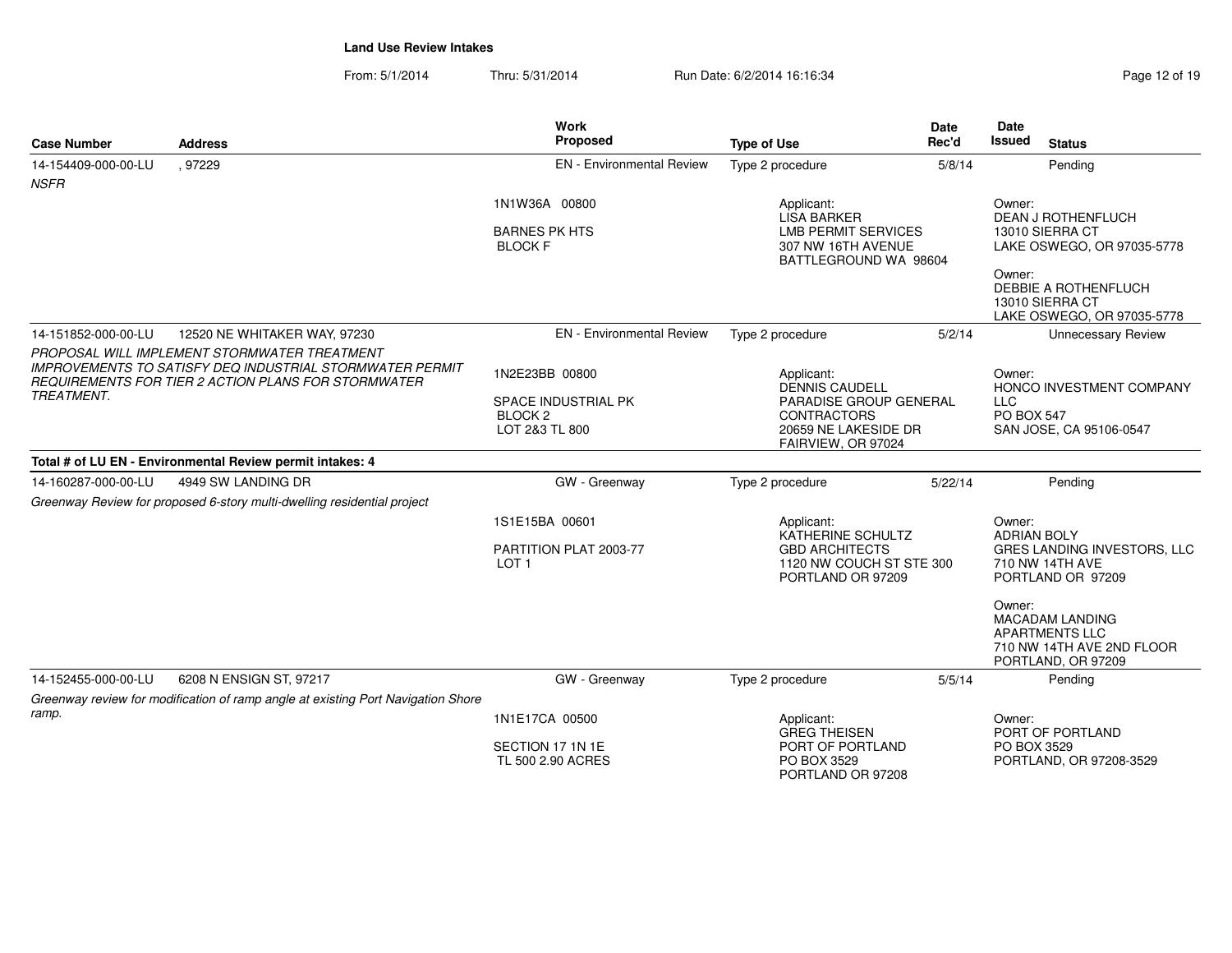| <b>Case Number</b>                                                                                                                     | <b>Address</b>                                                                                                                                                        | Work<br>Proposed                                                             | <b>Type of Use</b>                                                                                                                                                                                          | <b>Date</b><br>Rec'd | Date<br>Issued<br><b>Status</b>                                                                                                                                |  |
|----------------------------------------------------------------------------------------------------------------------------------------|-----------------------------------------------------------------------------------------------------------------------------------------------------------------------|------------------------------------------------------------------------------|-------------------------------------------------------------------------------------------------------------------------------------------------------------------------------------------------------------|----------------------|----------------------------------------------------------------------------------------------------------------------------------------------------------------|--|
| 14-156507-000-00-LU                                                                                                                    | 306 SE IVON ST, 97202                                                                                                                                                 | GW - Greenway                                                                | Type 2 procedure                                                                                                                                                                                            | 5/14/14              | Pending                                                                                                                                                        |  |
| Greenway Review for a new building, changes to existing sea wall, greenway<br>improvements, two docks, and future floating structures. |                                                                                                                                                                       | 1S1E10AA 00500<br><b>KERNS ADD</b><br><b>BLOCK G&amp;H TL 500</b>            | Applicant:<br><b>DIENEKE KNIFFIN</b><br><b>ZGF ARCHITECTS LLP</b><br>1223 SW WASHINGTON ST SUITE PORTLAND, OR 97239-4534<br>200<br>PORTLAND OR 97205                                                        |                      | Owner:<br><b>OSB2LAN IVON LLC</b><br>3570 SW RIVER PKWY #1713                                                                                                  |  |
|                                                                                                                                        | Total # of LU GW - Greenway permit intakes: 3                                                                                                                         |                                                                              |                                                                                                                                                                                                             |                      |                                                                                                                                                                |  |
| 14-153011-000-00-LU<br>Replace a window in the kitchen.                                                                                | 1025 SW ARDMORE AVE, 97205                                                                                                                                            | HR - Historic Resource<br>Review                                             | Type 1 procedure new                                                                                                                                                                                        | 5/6/14               | Pending                                                                                                                                                        |  |
|                                                                                                                                        |                                                                                                                                                                       | 1N1E33CC 04200<br><b>ARDMORE</b><br>BLOCK <sub>2</sub><br>LOT <sub>22</sub>  | Applicant:<br><b>SCOTT JAWORSKI</b><br><b>MOSAIK DESIGN LLC</b><br>0112 SW HAMILTON<br>PORTLAND OR 97239                                                                                                    |                      | Owner:<br><b>TODD L GALLE</b><br>1025 SW ARDMORE AVE<br>PORTLAND, OR 97205-1002                                                                                |  |
| 14-151959-000-00-LU                                                                                                                    | 2125 NE 19TH AVE, 97212                                                                                                                                               | HR - Historic Resource                                                       | Type 1 procedure new                                                                                                                                                                                        | 5/2/14               | Pending                                                                                                                                                        |  |
| entry steps.                                                                                                                           | Historic review to remove existing upper front entry steps and front porch tile and<br>replace with new concrete slab on porch landing and new brick & concrete upper | Review<br>1N1E26DB 11500<br><b>IRVINGTON</b><br>BLOCK 36<br>LOT <sub>8</sub> | Applicant:<br>Thomas Lifschutz<br>NEIL KELLY CO INC<br>804 N Alberta Street<br>Portland, OR 97217<br>Applicant:<br><b>TARA CARLSON</b><br>NEIL KELLY REMODELING CO<br>807 N ALBERTA ST<br>PORTLAND OR 97217 |                      | Owner:<br><b>RUFUS S III DAY</b><br>2125 NE 19TH AVE<br>PORTLAND, OR 97212-4614<br>Owner:<br><b>KAREN S DAY</b><br>2125 NE 19TH AVE<br>PORTLAND, OR 97212-4614 |  |
| 14-151486-000-00-LU                                                                                                                    | 707 NE TILLAMOOK ST<br>Replace window on rear facade of contributing structre                                                                                         | <b>HR</b> - Historic Resource<br>Review                                      | Type 1 procedure new                                                                                                                                                                                        | 5/1/14               | Pending                                                                                                                                                        |  |
|                                                                                                                                        |                                                                                                                                                                       | 1N1E26CB 16101<br><b>IRVINGTON CORNER</b><br>LOT <sub>1</sub>                | Applicant:<br><b>GREGG S SNYDER</b><br>2926 NE 9TH AVE<br>PORTLAND, OR 97212-3147                                                                                                                           |                      | Owner:<br><b>GREGG S SNYDER</b><br>2926 NE 9TH AVE<br>PORTLAND, OR 97212-3147                                                                                  |  |
| 14-151489-000-00-LU<br>Replace garage door.                                                                                            | 2920 NE 25TH AVE, 97212                                                                                                                                               | <b>HR</b> - Historic Resource<br>Review                                      | Type 1 procedure new                                                                                                                                                                                        | 5/1/14               | Pending                                                                                                                                                        |  |
|                                                                                                                                        |                                                                                                                                                                       | 1N1E25BC 05000<br>STANTON ST ADD<br>BLOCK <sub>2</sub><br>LOT <sub>5</sub>   | Applicant:<br>KATHRYN P TIEKOTTER<br>2920 NE 25TH AVE<br>PORTLAND, OR 97212-3459                                                                                                                            |                      | Owner:<br><b>KENNETH L TIEKOTTER</b><br>2920 NE 25TH AVE<br>PORTLAND, OR 97212-3459                                                                            |  |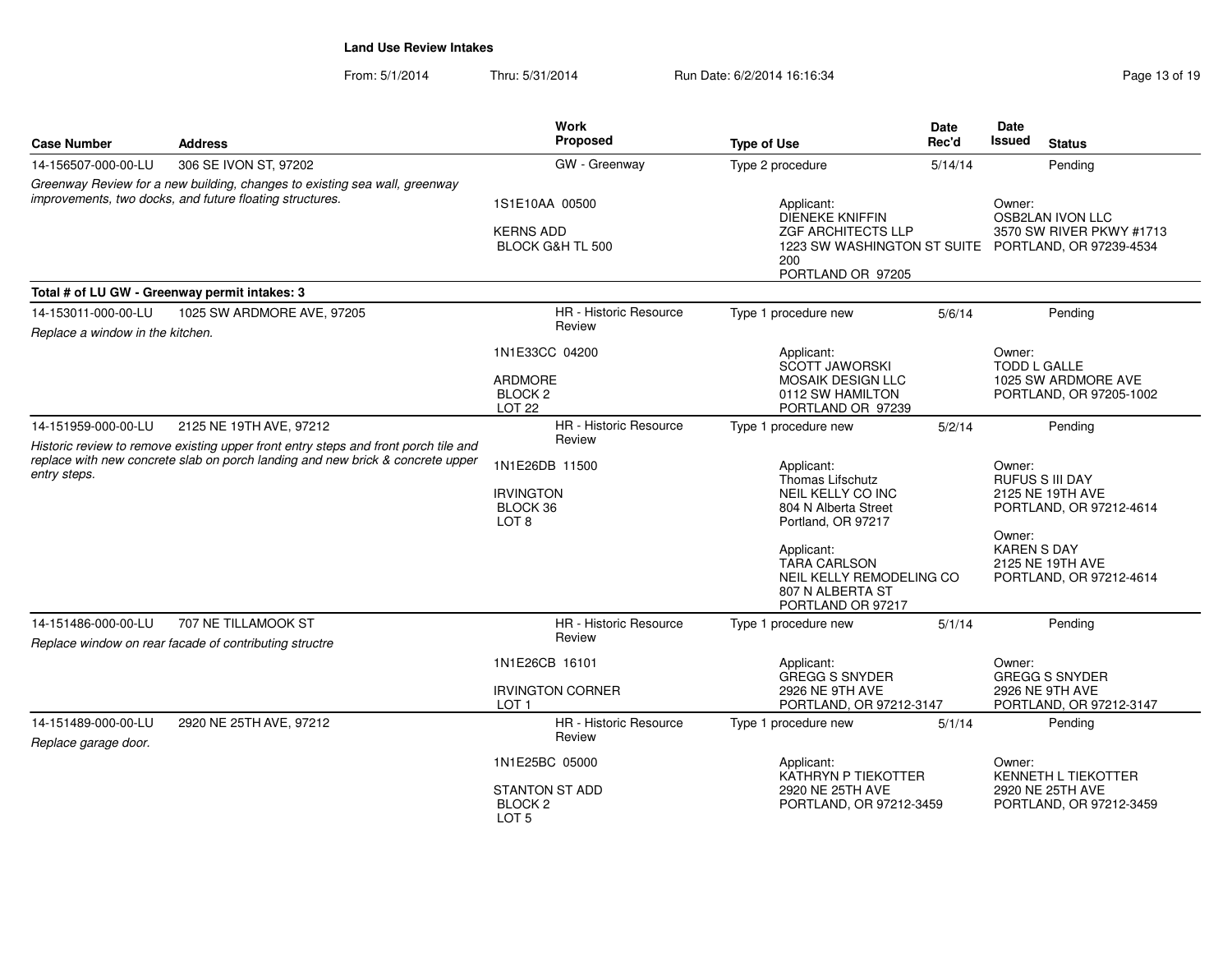| <b>Case Number</b>                                                   | <b>Address</b>                                                                                                  | <b>Work</b><br><b>Proposed</b>                                                     | <b>Type of Use</b>                                                                                            | Date<br>Rec'd | Date<br><b>Issued</b><br><b>Status</b>                                                                                                                                                    |
|----------------------------------------------------------------------|-----------------------------------------------------------------------------------------------------------------|------------------------------------------------------------------------------------|---------------------------------------------------------------------------------------------------------------|---------------|-------------------------------------------------------------------------------------------------------------------------------------------------------------------------------------------|
| 14-161858-000-00-LU                                                  | 1409 NE SISKIYOU ST, 97212<br>Historic Resource review for restoration of siding and portico.                   | HR - Historic Resource<br>Review                                                   | Type 1 procedure new                                                                                          | 5/28/14       | Pending                                                                                                                                                                                   |
|                                                                      |                                                                                                                 | 1N1E26AB 10300<br><b>IRVINGTON</b><br>BLOCK 69<br>LOT 11&12                        | Applicant:<br>THOMAS G COONEY<br>1409 NE SISKIYOU ST<br>PORTLAND, OR 97212-2344                               |               | Owner:<br>THOMAS G COONEY<br>1409 NE SISKIYOU ST<br>PORTLAND, OR 97212-2344<br>Owner:<br>BARBARA P COONEY<br>1409 NE SISKIYOU ST<br>PORTLAND, OR 97212-2344                               |
| 14-160897-000-00-LU                                                  | 2337 NW JOHNSON ST, 97210<br>HRR for removing two windows and moving two windows on west facade.                | <b>HR</b> - Historic Resource<br>Review                                            | Type 1 procedure new                                                                                          | 5/23/14       | Pending                                                                                                                                                                                   |
|                                                                      |                                                                                                                 | 1N1E33BC 08900<br>KINGS 2ND ADD<br>BLOCK <sub>3</sub><br>LOT <sub>8</sub>          | Applicant:<br>VIRGINIA GREENE<br>2233 NE 11TH AVENUE<br>PORTLAND, OR 97212                                    |               | Owner:<br>DAVID KABAT<br>2233 NE 11TH AVE<br>PORTLAND, OR 97212-4031                                                                                                                      |
| 14-158006-000-00-LU                                                  | 2239 NE 19TH AVE, 97212<br>Replace garage doors on existing contributing garage in Irvington Historic District. | <b>HR</b> - Historic Resource<br>Review                                            | Type 1 procedure new                                                                                          | 5/21/14       | Pending                                                                                                                                                                                   |
|                                                                      |                                                                                                                 | 1N1E26DB 10900<br><b>IRVINGTON</b><br>BLOCK 36<br>LOT 1&2                          | Applicant:<br><b>BILL GREENE</b><br>2239 NE 19th Ave.<br>Portland, OR 97212                                   |               | Owner:<br><b>WILLIAM R GREENE</b><br>2239 NE 19TH AVE<br>PORTLAND, OR 97212-4616<br>Owner:<br>ANNE H POPE<br>2239 NE 19TH AVE<br>PORTLAND, OR 97212-4616                                  |
| 14-160297-000-00-LU<br>Historic Review for new proposed blade sign   | 1441 NE BROADWAY, 97212                                                                                         | HR - Historic Resource<br>Review                                                   | Type 1x procedure                                                                                             | 5/22/14       | Pending                                                                                                                                                                                   |
|                                                                      |                                                                                                                 | 1N1E26DC 12800<br><b>HOLLADAYS ADD</b><br>BLOCK 232<br>LOT 5 EXC PT IN ST<br>LOT 6 | Applicant:<br>ELIZABETH NATHAN<br>EB AND BEAN LLC<br>1425 NE BROADWAY<br>PORTLAND, OR 97232                   |               | Owner:<br>RON PAUL BUILDING<br><b>PARTNERSHIP</b><br>PO BOX 25501<br>PORTLAND, OR 97298-0501                                                                                              |
| 14-158646-000-00-LU<br>HRR for a new sign in Grand Historic District | 614 SE GRAND AVE, 97214                                                                                         | <b>HR</b> - Historic Resource<br>Review                                            | Type 1x procedure                                                                                             | 5/19/14       | Pending                                                                                                                                                                                   |
|                                                                      |                                                                                                                 | 1S1E02BB 02400<br><b>EAST PORTLAND</b><br>BLOCK 123<br>LOT 1-4 EXC PT IN ST        | Applicant:<br><b>CALEB MEALEY</b><br>MEYER SIGN CO. OF OREGON<br>15205 SW 74th Ave<br><b>Tigard, OR 97224</b> |               | Owner:<br>MITTLEMAN PROPERTIES<br>2800 EAST LAKE ST<br>MINNEAPOLIS, MN 55406<br>Owner:<br><b>MILES NEWMARK</b><br>MITTLEMAN PROPERTIES<br>9200 SW BARNES RD, SUITE C<br>PORTLAND OR 97225 |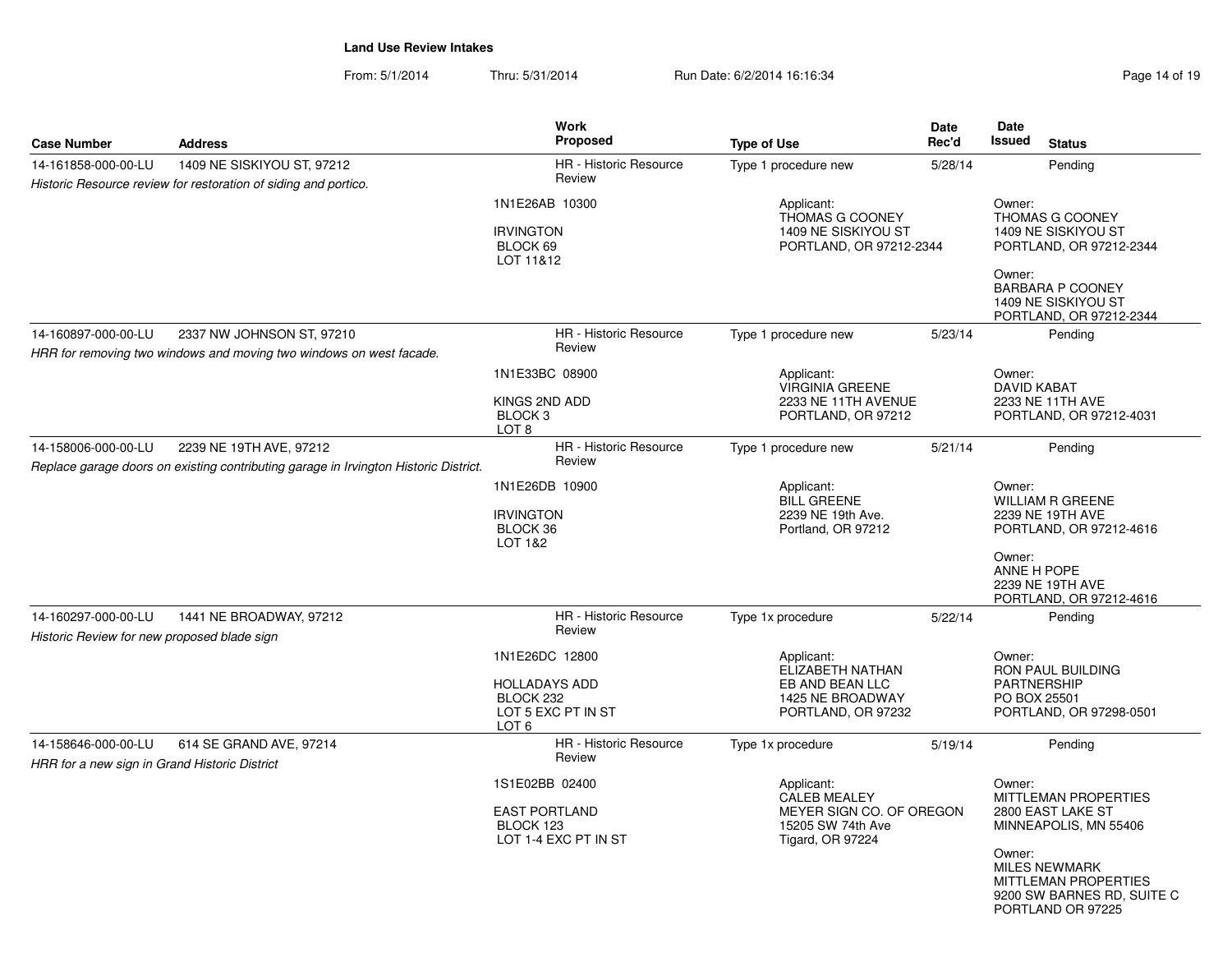| <b>Case Number</b>                                                  | <b>Address</b>                                                                                                    | Work<br><b>Proposed</b>                                                        | <b>Type of Use</b>                                                                                | Date<br>Rec'd                                                                                                                   | Date<br><b>Issued</b><br><b>Status</b>                                              |  |
|---------------------------------------------------------------------|-------------------------------------------------------------------------------------------------------------------|--------------------------------------------------------------------------------|---------------------------------------------------------------------------------------------------|---------------------------------------------------------------------------------------------------------------------------------|-------------------------------------------------------------------------------------|--|
| 14-158002-000-00-LU<br>Exterior alteration and sign                 | 615 NW 23RD AVE, 97210                                                                                            | <b>HR</b> - Historic Resource<br>Review                                        | Type 1x procedure                                                                                 | 5/16/14                                                                                                                         | Incomplete                                                                          |  |
|                                                                     |                                                                                                                   | 1N1E33BC 05600                                                                 | Applicant:<br>KAREN KARLSSON<br><b>KLK CONSULTING</b><br>906 NW 23rd Avenue<br>Portland, OR 97225 |                                                                                                                                 | Owner:<br><b>CAROLYN MOORE</b><br>1211 SW 5TH AVE #1800<br>PORTLAND, OR 97204-3718  |  |
| 14-161904-000-00-LU                                                 | 3125 NE 20TH AVE, 97212<br>Historic Resource review for addition of mudroom on rear of contributing structure     | <b>HR</b> - Historic Resource<br>Review                                        | Type 2 procedure                                                                                  | 5/28/14                                                                                                                         | Pending                                                                             |  |
|                                                                     |                                                                                                                   | 1N1E26AA 09500                                                                 | Applicant:<br><b>JOHN REILLY</b>                                                                  |                                                                                                                                 | Owner:<br><b>KEVIN M REAVIS</b><br>3125 NE 20TH AVE<br>PORTLAND, OR 97212-2410      |  |
|                                                                     |                                                                                                                   | <b>IRVINGTON</b><br>BLOCK 30<br>LOT <sub>8</sub>                               | REILLY SIGNATURE HOMES LLC<br>3231 NE US GRANT PL<br>PORTLAND OR 97212                            |                                                                                                                                 |                                                                                     |  |
| 14-159642-000-00-LU<br>Addtion to 1st and 2nd floor in rear of home | 2216 NE 21ST AVE, 97212                                                                                           | <b>HR</b> - Historic Resource<br>Review                                        | Type 2 procedure                                                                                  | 5/21/14                                                                                                                         | Pending                                                                             |  |
|                                                                     |                                                                                                                   | 1N1E26DA 13200<br><b>IRVINGTON</b><br>BLOCK <sub>21</sub><br>LOT <sub>17</sub> | Applicant:<br>VLAD RUDNITSKY<br>PO BOX 1251                                                       | Owner:<br>RED SQUARE DEVELOPMENT LLC<br>RED SQUARE DEVELOPMENT<br>PO BOX 3036<br>CLACKAMAS, OR 97015-3036<br>CLACKAMAS OR 97015 |                                                                                     |  |
|                                                                     |                                                                                                                   | S 5' OF LOT 18                                                                 |                                                                                                   |                                                                                                                                 |                                                                                     |  |
| 14-158469-000-00-LU                                                 | 6435 NE 8TH AVE, 97211<br>Historic Resource review for addition of second story to a contributing structure in    | HR - Historic Resource<br>Review                                               | Type 2 procedure                                                                                  | 5/19/14                                                                                                                         | Pending                                                                             |  |
| <b>Woodlawn Conservation District</b>                               |                                                                                                                   | 1N1E14CB 02600<br>WOODLAWN HTS<br>BLOCK <sub>2</sub><br><b>LOT 20</b>          | Applicant:<br>FILIP ANDREICA<br>29845 SW FARMINGTON RD<br>HILLSBORO, OR 97123                     |                                                                                                                                 | Owner:<br><b>FILIP ANDREICA</b><br>29845 SW FARMINGTON RD<br>HILLSBORO, OR 97123    |  |
|                                                                     |                                                                                                                   | POTENTIAL ADDITIONAL TAX                                                       |                                                                                                   |                                                                                                                                 | Owner:<br><b>ELEONORA ANDREICA</b><br>29845 SW FARMINGTON RD<br>HILLSBORO, OR 97123 |  |
| 14-152200-000-00-LU<br>landmark.                                    | 715 NW 17TH AVE - Unit 715<br>Historic Resource review for addition of new roof deck and guardrails on a historic | <b>HR</b> - Historic Resource<br>Review                                        | Type 2 procedure                                                                                  | 5/2/14                                                                                                                          | Pending                                                                             |  |
|                                                                     |                                                                                                                   | 1N1E33AC 90002                                                                 | Applicant:<br><b>TRAVIS SOWERBY</b>                                                               |                                                                                                                                 | Owner:<br>TANYA J KAPKA                                                             |  |
|                                                                     |                                                                                                                   | CAMPBELL TWNHSE CONDOMINIUMS<br>LOT 715                                        | BARRY R SMITH PC ARCHITECT<br>PORTLAND OREGON 97205                                               |                                                                                                                                 | 715 NW 17TH AVE #715<br>715 SW MORRISON ST. SUITE 909 PORTLAND, OR 97209            |  |
| 14-151446-000-00-LU                                                 | 2250 NW KEARNEY ST, 97210                                                                                         | HR - Historic Resource<br>Review                                               | Type 2 procedure                                                                                  | 5/1/14                                                                                                                          | Incomplete                                                                          |  |
|                                                                     |                                                                                                                   | 1N1E33BD 14100<br>KINGS 2ND ADD<br><b>BLOCK 2</b><br>LOT 7&9&10&11             | Applicant:<br>AMANDA HOFFMAN<br><b>SPRINT</b><br>621 SW ALDER ST SUITE 660<br>PORTLAND OR         |                                                                                                                                 | Owner:<br>KEARNEY STREET L L C<br>1502 SW MONTGOMERY ST<br>PORTLAND, OR 97201-2559  |  |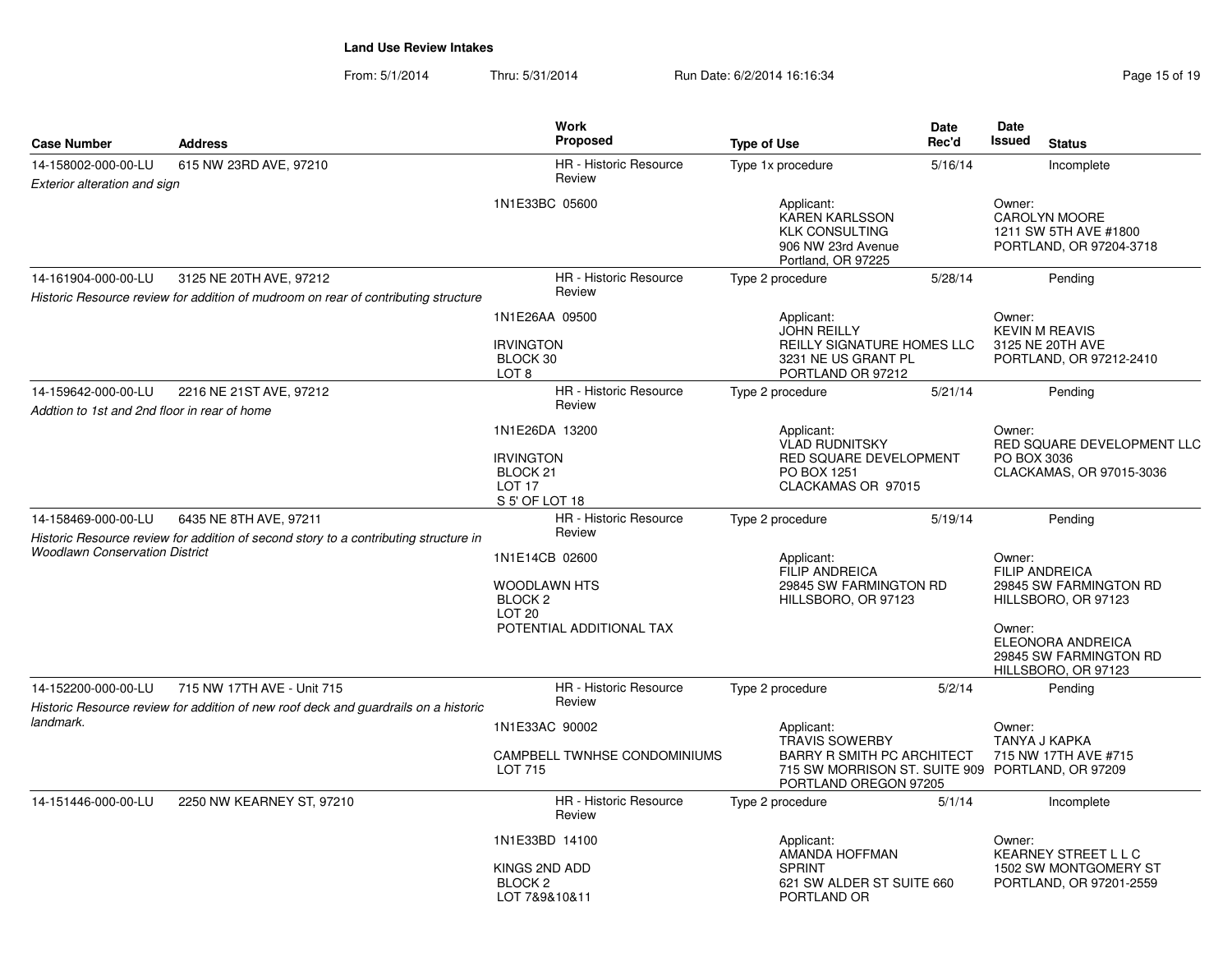From: 5/1/2014Thru: 5/31/2014 Run Date: 6/2/2014 16:16:34 Run Date: 6/2/2014 16:16:34

| <b>Case Number</b>                                     | <b>Address</b>                                                                      | Work<br>Proposed                                                                                               | <b>Type of Use</b>                                                                                                                          | Date<br>Rec'd | Date<br><b>Issued</b><br><b>Status</b>                                                                  |  |
|--------------------------------------------------------|-------------------------------------------------------------------------------------|----------------------------------------------------------------------------------------------------------------|---------------------------------------------------------------------------------------------------------------------------------------------|---------------|---------------------------------------------------------------------------------------------------------|--|
| 14-154900-000-00-LU                                    | 1603 SE LADD AVE, 97214                                                             | HR - Historic Resource                                                                                         | Type 2 procedure                                                                                                                            | 5/9/14        | Incomplete                                                                                              |  |
|                                                        | Rear addition and deck on the back of home in historic district plus removal of two | Review                                                                                                         |                                                                                                                                             |               |                                                                                                         |  |
| side facade windows.                                   |                                                                                     | 1S1E02CA 03900                                                                                                 | Applicant:<br><b>MATTHEW MCCUNE</b><br><b>MCCUNE DESIGN</b><br>2812 NE 8TH<br>PORTLAND OR 97212                                             |               | Owner:<br>C DAVID LYNAM                                                                                 |  |
|                                                        |                                                                                     | <b>LADDS ADD</b><br>BLOCK 12<br>LOT 5 EXC PT IN ST                                                             |                                                                                                                                             |               | 1603 SE LADD AVE<br>PORTLAND, OR 97214-4730                                                             |  |
|                                                        |                                                                                     | NWLY 10' OF LOT 6                                                                                              |                                                                                                                                             |               |                                                                                                         |  |
| 14-155978-000-00-LU                                    | 111 SE BELMONT ST, 97214                                                            | <b>HR</b> - Historic Resource<br>Review                                                                        | Type 2 procedure                                                                                                                            | 5/13/14       | Pending                                                                                                 |  |
| Solar panel installation on a Landmark building.       |                                                                                     |                                                                                                                |                                                                                                                                             |               | Owner:                                                                                                  |  |
|                                                        |                                                                                     | 1S1E03AA 04300                                                                                                 | RICK MCCLISH                                                                                                                                | Applicant:    |                                                                                                         |  |
|                                                        |                                                                                     | <b>EAST PORTLAND</b><br>BLOCK 45<br><b>LOT 1-4</b><br>HISTORIC PROPERTY 15 YR 2006<br>POTENTIAL ADDITIONAL TAX | <b>BELMONT &amp; MORRISON LLC</b><br>807 Josephine Lane<br>Heraldsburg, CA 95448                                                            |               | <b>RICK MCCLISH</b><br><b>BELMONT &amp; MORRISON LLC</b><br>807 Josephine Lane<br>Heraldsburg, CA 95448 |  |
| 14-160919-000-00-LU<br>HR for three-story duplex.      | 3037 N WILLIAMS AVE, 97227                                                          | HR - Historic Resource<br>Review                                                                               | Type 2 procedure<br>5/23/14                                                                                                                 |               | Pending                                                                                                 |  |
|                                                        |                                                                                     | 1N1E27AB 13600                                                                                                 | Applicant:<br>ROBERT FRY<br><b>COLAB ARCHITECTURE &amp; URBAN</b><br><b>DESIGN LLC</b><br>421 SW 6TH AVENUE, STE 1250<br>PORTLAND, OR 97204 |               | Owner:<br><b>TIMOTHY P BROWN</b><br>1409 NE 17TH AVE<br>PORTLAND, OR 97232                              |  |
| 14-163489-000-00-LU                                    | 1321 NW HOYT ST, 97209                                                              | <b>HR</b> - Historic Resource<br>Review                                                                        | Type 2 procedure                                                                                                                            | 5/30/14       | Application                                                                                             |  |
|                                                        |                                                                                     | 1N1E33AD 02600                                                                                                 | Applicant:<br><b>GABE HEADRICK</b><br>STEELHEAD ARCHITECTURE<br>107 SE WASHINGTON ST SUITE<br>234                                           |               | Owner:<br><b>MARKETPLACE I</b><br>351 NW 12TH AVE<br>PORTLAND, OR 97209                                 |  |
|                                                        |                                                                                     |                                                                                                                | PORTLAND, OR 97214                                                                                                                          |               | Owner:<br>II LLC<br>351 NW 12TH AVE<br>PORTLAND, OR 97209                                               |  |
|                                                        | Total # of LU HR - Historic Resource Review permit intakes: 19                      |                                                                                                                |                                                                                                                                             |               |                                                                                                         |  |
| 14-161051-000-00-LU                                    | 6504 NE 29TH AVE, 97211                                                             | IM - Impact Mitigation Plan                                                                                    | Type 2 procedure                                                                                                                            | 5/23/14       | Pending                                                                                                 |  |
|                                                        | Amendment to Impact Mitigation Plan to change IMP boundary in NE part of site       |                                                                                                                |                                                                                                                                             |               |                                                                                                         |  |
| with future vacation of street and parking/plaza areas |                                                                                     | 1N1E13BD 09900                                                                                                 | Applicant:<br>Owner:<br>RYAN SCHERA<br><b>GROUP MACKENZIE</b><br>1515 SE WATER AVE STE 100<br>PORTLAND OR 97214                             |               | <b>CONCORDIA UNIVERSITY</b>                                                                             |  |
|                                                        |                                                                                     | SUNDERLAND AC & PLAT 3<br><b>BLOCK A</b><br>S 125' OF LOT 10                                                   |                                                                                                                                             |               | 2811 NE HOLMAN ST<br>PORTLAND, OR 97211-6067                                                            |  |

**Total # of LU IM - Impact Mitigation Plan permit intakes: 1**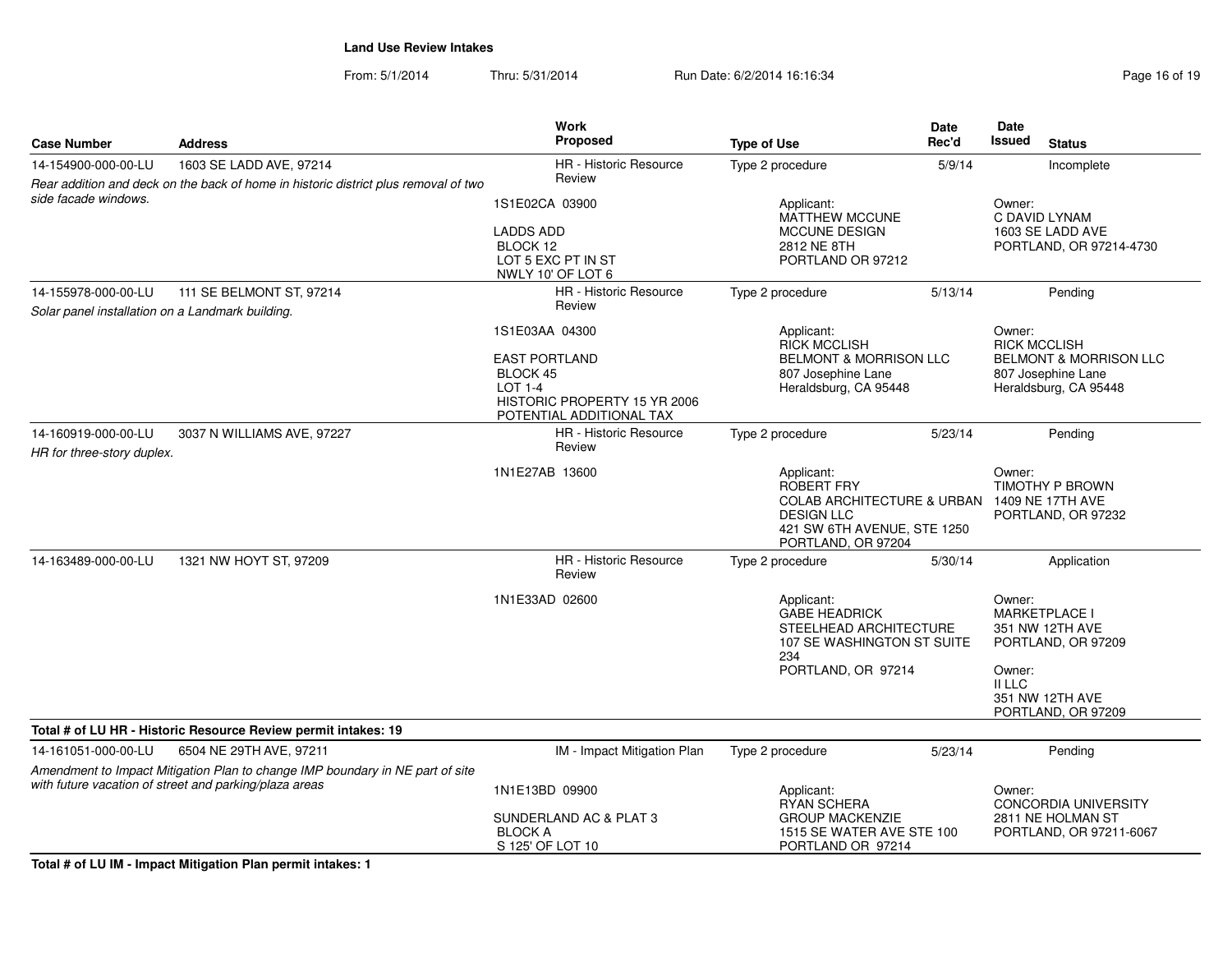From: 5/1/2014Thru: 5/31/2014 Run Date: 6/2/2014 16:16:34 Run Date: 6/2/2014 16:16:34

| <b>Case Number</b>                                          | <b>Address</b>                                                                              | <b>Work</b><br>Proposed                                                                       | <b>Type of Use</b>                                                                                                              | <b>Date</b><br>Rec'd                                                                                                     | Date<br>Issued<br><b>Status</b>                                                                                                                                  |  |
|-------------------------------------------------------------|---------------------------------------------------------------------------------------------|-----------------------------------------------------------------------------------------------|---------------------------------------------------------------------------------------------------------------------------------|--------------------------------------------------------------------------------------------------------------------------|------------------------------------------------------------------------------------------------------------------------------------------------------------------|--|
| 14-162189-000-00-LU<br>2 lot land division.                 | 5104 SE 58TH AVE, 97206                                                                     | LDP - Land Division Review<br>(Partition)                                                     | Type 1x procedure                                                                                                               | 5/28/14                                                                                                                  | Pending                                                                                                                                                          |  |
|                                                             |                                                                                             | 1S2E18AD 18700<br><b>OVERTON PK</b><br><b>BLOCK A</b><br>N 1/2 OF N 1/2 OF LOT 14             | Applicant:<br><b>BRUCE GOLDSON</b><br>THETA,LLC<br>PO BOX 1345<br>LAKE OSWEGO, OR 97035                                         |                                                                                                                          | Owner:<br><b>TIMOTHY LABUNSKY</b><br>PO BOX 1996<br>LAKE OSWEGO, OR 97035                                                                                        |  |
| 14-163147-000-00-LU                                         | 727 SE 130TH AVE, 97233                                                                     | LDP - Land Division Review<br>(Partition)                                                     | Type 1x procedure                                                                                                               | 5/30/14                                                                                                                  | Application                                                                                                                                                      |  |
|                                                             |                                                                                             | 1S2E02BA 11400<br><b>BALL TR</b><br>S 2.62' OF E 100' OF LOT 7<br>N 47.38' OF E 100' OF LOT 8 | Applicant:<br><b>STEVE BUCKLES</b><br>12730 SE STARK ST<br>PORTLAND OR 97233                                                    |                                                                                                                          | Owner:<br><b>JGT INVESTMENTS INC</b><br>PO BOX 66178<br>PORTLAND, OR 97290-6178                                                                                  |  |
| 14-155592-000-00-LU<br>3-lot land division                  | 6814 SE 48TH AVE, 97206                                                                     | LDP - Land Division Review<br>(Partition)                                                     | Type 1x procedure                                                                                                               | 5/12/14                                                                                                                  | Pending                                                                                                                                                          |  |
|                                                             |                                                                                             | 1S2E19BA 11800<br>SECTION 19 1S 2E<br>TL 11800 0.32 ACRES                                     | Applicant:<br><b>COLLEEN SPURGEON</b><br><b>TOWNSHIP SURVEYS LLC</b><br>1415 WASHINGTON ST<br>OREGON CITY, OR                   |                                                                                                                          | Owner:<br><b>KELBE C CRONEN</b><br>8110 SE 45TH AVE<br>PORTLAND, OR 97206-0930<br>Owner:<br><b>SUSANNA CRONEN</b><br>8110 SE 45TH AVE<br>PORTLAND, OR 97206-0930 |  |
| 14-151391-000-00-LU<br>2 - lot partition, attached housing. | 1606 NE GOING ST, 97211                                                                     | LDP - Land Division Review<br>(Partition)                                                     | Type 1x procedure                                                                                                               | 5/1/14                                                                                                                   | Incomplete                                                                                                                                                       |  |
|                                                             |                                                                                             | 1N1E23AC 22900<br><b>VERNON</b><br>BLOCK 63<br>W 1/2 OF LOT 1&2                               | Applicant:<br><b>NICK DANIKEN</b><br>PORTLAND DEVELOPMENT<br><b>GROUP LLC</b><br>4224 NE HALSEY ST STE 300<br>PORTLAND OR 97213 | Owner:<br>Mike Hubbell<br>PORTLAND DEVELOPMENT<br><b>GROUP LLC</b><br>4424 NE HALSEY ST. - STE 300<br>PORTLAND, OR 97213 |                                                                                                                                                                  |  |
| 14-152580-000-00-LU                                         | 7539 SW 35TH AVE, 97219<br>Divide corner lot into two parcels for an attached house project | LDP - Land Division Review<br>(Partition)                                                     | Type 2x procedure                                                                                                               | 5/5/14                                                                                                                   | Pending                                                                                                                                                          |  |
|                                                             |                                                                                             | 1S1E20BD 10600<br>QUEENSLAND<br><b>BLOCK4</b><br>E 4' OF LOT 11<br>LOT <sub>12</sub>          | Applicant:<br><b>MIKE COYLE</b><br><b>FASTER PERMITS</b><br>14334 NW EAGLERIDGE LANE<br>PORTLAND, OR 97229                      |                                                                                                                          | Owner:<br><b>CHRIS SAKYS</b><br>WEST COAST DEVELOPMENT<br><b>GROUP INC</b><br>1697 19TH ST<br>WEST LINN OR 97068                                                 |  |

**Total # of LU LDP - Land Division Review (Partition) permit intakes: 5**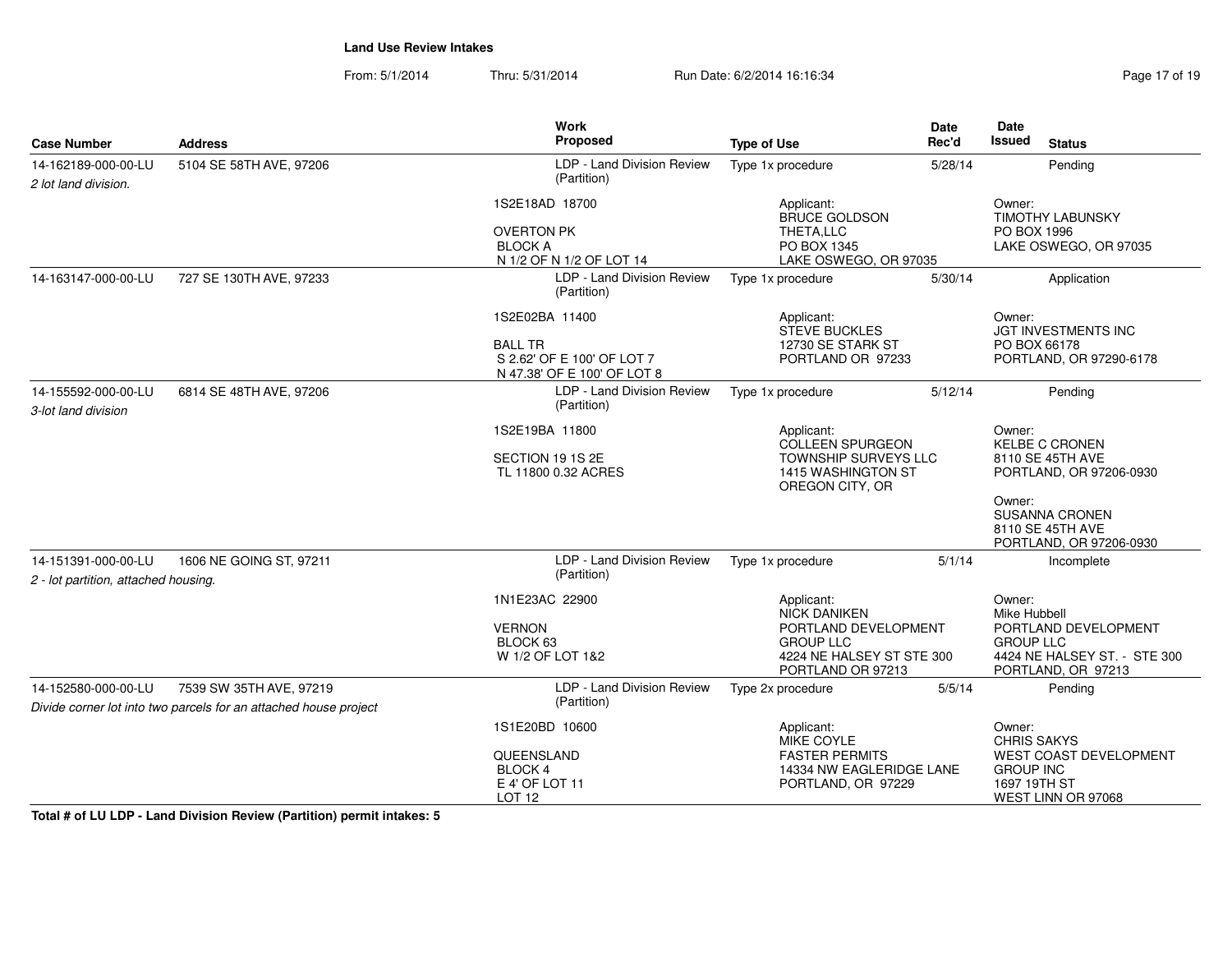From: 5/1/2014Thru: 5/31/2014 Run Date: 6/2/2014 16:16:34

| Page 18 of 19 |  |  |  |
|---------------|--|--|--|
|---------------|--|--|--|

| <b>Case Number</b>                        | <b>Address</b>                                                                                                                                                        | <b>Work</b><br>Proposed                                                            | <b>Type of Use</b>                                                                                                                                   | <b>Date</b><br>Rec'd | <b>Date</b><br>Issued                                                    | <b>Status</b>                                                                          |  |
|-------------------------------------------|-----------------------------------------------------------------------------------------------------------------------------------------------------------------------|------------------------------------------------------------------------------------|------------------------------------------------------------------------------------------------------------------------------------------------------|----------------------|--------------------------------------------------------------------------|----------------------------------------------------------------------------------------|--|
| 14-132359-000-00-LU                       | 8539 SE 77TH AVE, 97206                                                                                                                                               | LDS - Land Division Review<br>(Subdivision)                                        | Type 2x procedure                                                                                                                                    | 5/29/14              |                                                                          | Application                                                                            |  |
|                                           |                                                                                                                                                                       | 1S2E20DC 15000<br><b>NOWLIN HALF AC</b><br>LOT 11&13&16                            | Applicant:<br>BRIDGE CITY MOTORS, INC<br>Applicant:<br>EDWARD JOYCE<br><b>MALDEN CAPITAL LLC</b><br>13500 SW 72ND AVE, STE 210<br>PORTLAND, OR 97223 |                      |                                                                          | Owner:<br><b>PAK LEONG</b><br>PO BOX 66053<br>PORTLAND, OR 97290-6053                  |  |
|                                           | Total # of LU LDS - Land Division Review (Subdivision) permit intakes: 1                                                                                              |                                                                                    |                                                                                                                                                      |                      |                                                                          |                                                                                        |  |
| 14-151203-000-00-LU                       | 808 SW 15TH AVE, 97205                                                                                                                                                | NU - Nonconforming                                                                 | Type 2 procedure                                                                                                                                     | 5/1/14               |                                                                          | Pending                                                                                |  |
| building overhang areas.                  | Nonconforming Situation Review to allow a medical office remodel of an existing<br>professional office building, with limited expansions of floor area under existing | <b>Situations Review</b><br>1N1E33DD 07000<br><b>PORTLAND</b><br>LOT 7&8 BLOCK 309 | Applicant:<br><b>DIRK OTIS</b><br><b>MACADAM FORBES</b><br>1800 SW FIRST AVE, STE. 650<br>PORTLAND, OR 97201                                         |                      | Owner:<br>ORM HOLDINGS LLC<br>808 SW 15TH AVE<br>PORTLAND, OR 97205-1907 |                                                                                        |  |
|                                           | Total # of LU NU - Nonconforming Situations Review permit intakes: 1                                                                                                  |                                                                                    |                                                                                                                                                      |                      |                                                                          |                                                                                        |  |
| 14-161017-000-00-LU<br><b>Tree Review</b> | 6637 SE MILWAUKIE AVE, 97202                                                                                                                                          | TR - Tree Review                                                                   | Type 2 procedure                                                                                                                                     | 5/23/14              |                                                                          | Pending                                                                                |  |
|                                           | 1S1E23AB 14600<br>Applicant:<br><b>MARK DANE</b><br>CITY VIEW PK ADD & NO 2<br>BLOCK <sub>3</sub><br>LOT 1&2<br>E 50' OF LOT 7&8                                      |                                                                                    | MARK DANEPLANNING, INC.<br>13630 SW BUNTER RD<br>BEAVERTON, OR 97005                                                                                 | Owner:               |                                                                          | <b>CLAYBOURNE COMMONS LLC</b><br>6637 SE MILWAUKIE AVE #201<br>PORTLAND, OR 97202-5658 |  |
|                                           | Total # of LU TR - Tree Review permit intakes: 1                                                                                                                      |                                                                                    |                                                                                                                                                      |                      |                                                                          |                                                                                        |  |
| 14-156435-000-00-LU                       | 5538 SW CALIFORNIA ST<br>Tree Preservation Violation review with on site and off site mitigation                                                                      | TV - Tree Preservation Plan<br>Violation                                           | Type 2 procedure                                                                                                                                     | 5/14/14              |                                                                          | Pending                                                                                |  |
|                                           |                                                                                                                                                                       | 1S1E19BA 07404<br>HENRY HUDSON BUNGALOWS<br>LOT <sub>4</sub>                       | Applicant:<br><b>JENNA PLANK</b><br>5538 SW CALIFORNIA ST<br>PORTLAND, OR 97219                                                                      |                      | Owner:<br><b>JENNA PLANK</b>                                             | 5538 SW CALIFORNIA ST<br>PORTLAND, OR 97219                                            |  |
|                                           |                                                                                                                                                                       |                                                                                    | Applicant:<br>SAM CORRADO<br>5538 SW CALIFORNIA ST<br>PORTLAND, OR 97219                                                                             |                      | Owner:                                                                   | <b>SAM CORRADO</b><br>5538 SW CALIFORNIA ST<br>PORTLAND, OR 97219                      |  |

**Total # of LU TV - Tree Preservation Plan Violation permit intakes: 1**